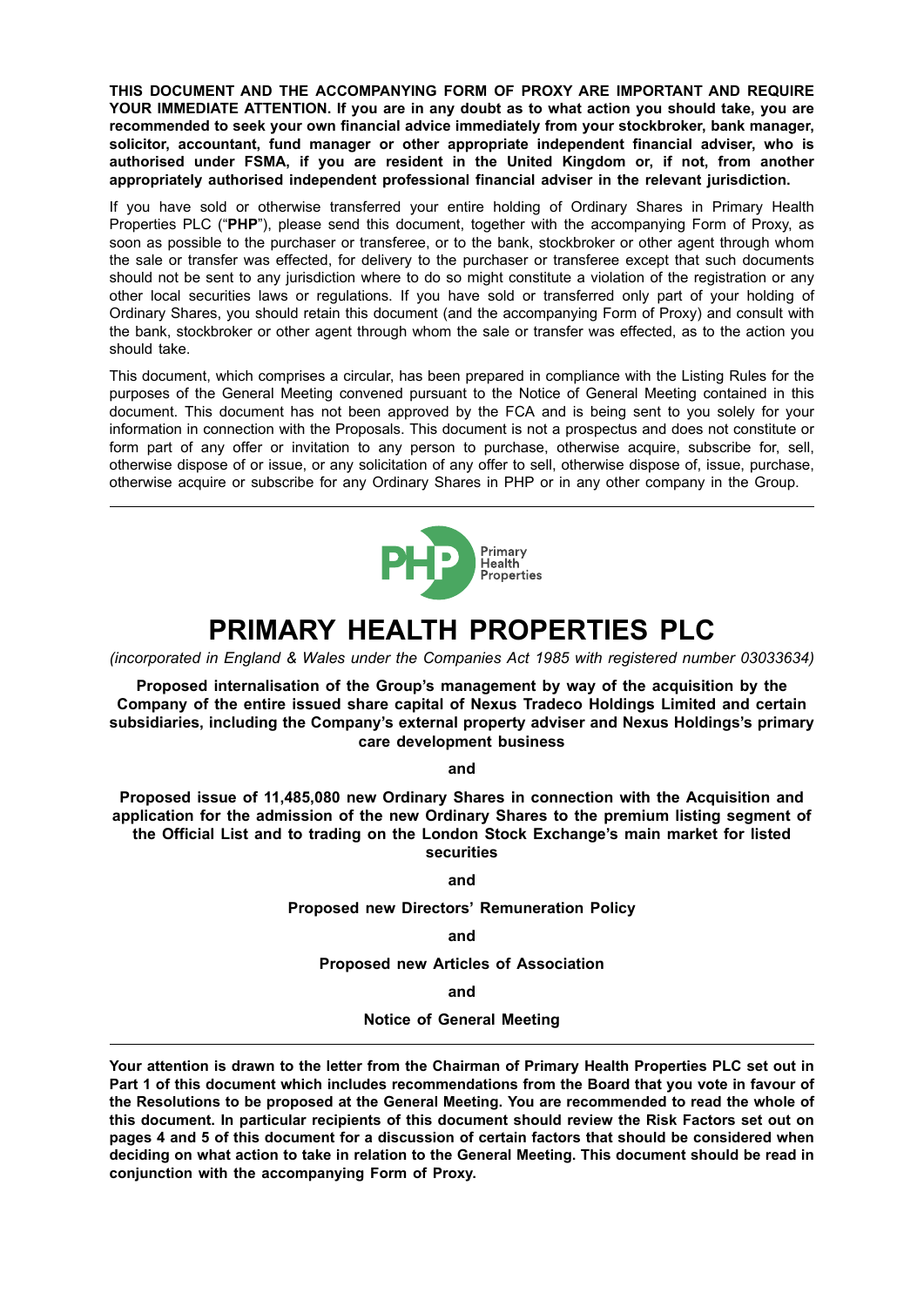The Ordinary Shares are listed on the premium listing segment of the Official List of the FCA and admitted to trading on the London Stock Exchange's main market for listed securities. Application will be made to the FCA and to the London Stock Exchange for the New Shares to be admitted to the premium listing segment of the Official List and to trading on the main market for listed securities of the London Stock Exchange, respectively. It is expected that Admission will become effective and that dealings on the London Stock Exchange in the New Shares will commence at 8.00 a.m. (London time) on or around 6 January 2021. No application is currently intended to be made for New Shares to be admitted to listing or dealing on any other exchange. No New Shares or any other securities in PHP have been marketed to, nor are available for purchase, in whole or in part, by the public in the United Kingdom or elsewhere in connection with the admission of the New Shares to the premium listing segment of the Official List of the FCA and to trading on the London Stock Exchange's main market for listed securities.

**Notice of a General Meeting of the Company to be held at 5th Floor, Greener House,** 66-68 Haymarket, London SW1Y 4RF at 10.30 a.m. on 4 January 2021 is set out at the end of this **document. In light of the guidance issued by the UK government restricting social gatherings in view of the ongoing COVID-19 pandemic, and the extension of the relevant provisions of the Corporate Insolvency and Governance Act 2020, the General Meeting will be held as a closed meeting. Shareholders will therefore not be permitted to attend the General Meeting but instead are encouraged to appoint the Chair of the General Meeting as their proxy and to give their instructions on how they wish the Chair of the General Meeting to vote on the Resolutions. The Company is taking these precautionary measures to safeguard its Shareholders' and employees' health and to make the General Meeting as safe and efficient as possible. The Board will review these arrangements for the General Meeting and any additional and/or alternative measures in advance of the General Meeting and will update Shareholders, as necessary, via a Regulatory Information Service and the Company's website at www.phpgroup.co.uk. Shareholders are advised to check the Company's website for updates.**

**Shareholders are invited to submit any questions that they have on the business of the General Meeting by email to cosec@phpgroup.co.uk with the subject line "General Meeting" before 10.30 a.m. on 30 December 2020. Subject to the volume of questions received from all Shareholders, all questions will be answered on the Company's website www.phpgroup.co.uk. shortly after the General Meeting.**

**The Form of Proxy for use at the General Meeting accompanies this document. As the General** Meeting will be held as a closed meeting, the only way to ensure your vote is counted is to vote in **the manner set out below. Shareholders are strongly encouraged to appoint the Chair of the General Meeting as their proxy and to give their instructions on how they wish the Chair of the General Meeting to vote on the Resolutions. It is important that Shareholders complete and return the Form** of Proxy in accordance with the instructions set out therein as soon as possible but, in any event. **so as to be received by the Registrars, Equiniti, not later than 10.30 a.m. on 30 December 2020. Forms of Proxy received after that time will be invalid. You may also submit your proxies electronically at www.sharevote.co.uk using the voting ID, task ID and shareholder reference** number on the Form of Proxy so as to arrive no later than 10.30 a.m. on 30 December 2020. If you **hold shares in CREST, you may appoint a proxy by completing and transmitting a CREST Proxy** Instruction to ID RA19 so that it is received by no later than 10.30 a.m. on 30 December 2020. A summary of the action to be taken by Shareholders in relation to the General Meeting is set out in **paragraph 14 of Part 1 of this document and in the Notes to the Notice of General Meeting.**

**As at the date of this document, the Company's registered office and corporate headquarters are not generally open to members of the general public in accordance with the latest measures imposed by the UK Government relating to the COVID-19 pandemic. Copies of this document, the New Policy and the New Articles are available from the Company on request by email to cosec@phpgroup.co.uk and on the Company's website at www.phpgroup.co.uk from the date of this document up to and including the date of the General Meeting and will be available for inspection at the General Meeting for at least 15 minutes prior to and during the General Meeting.**

**The date of this document is 11 December 2020.**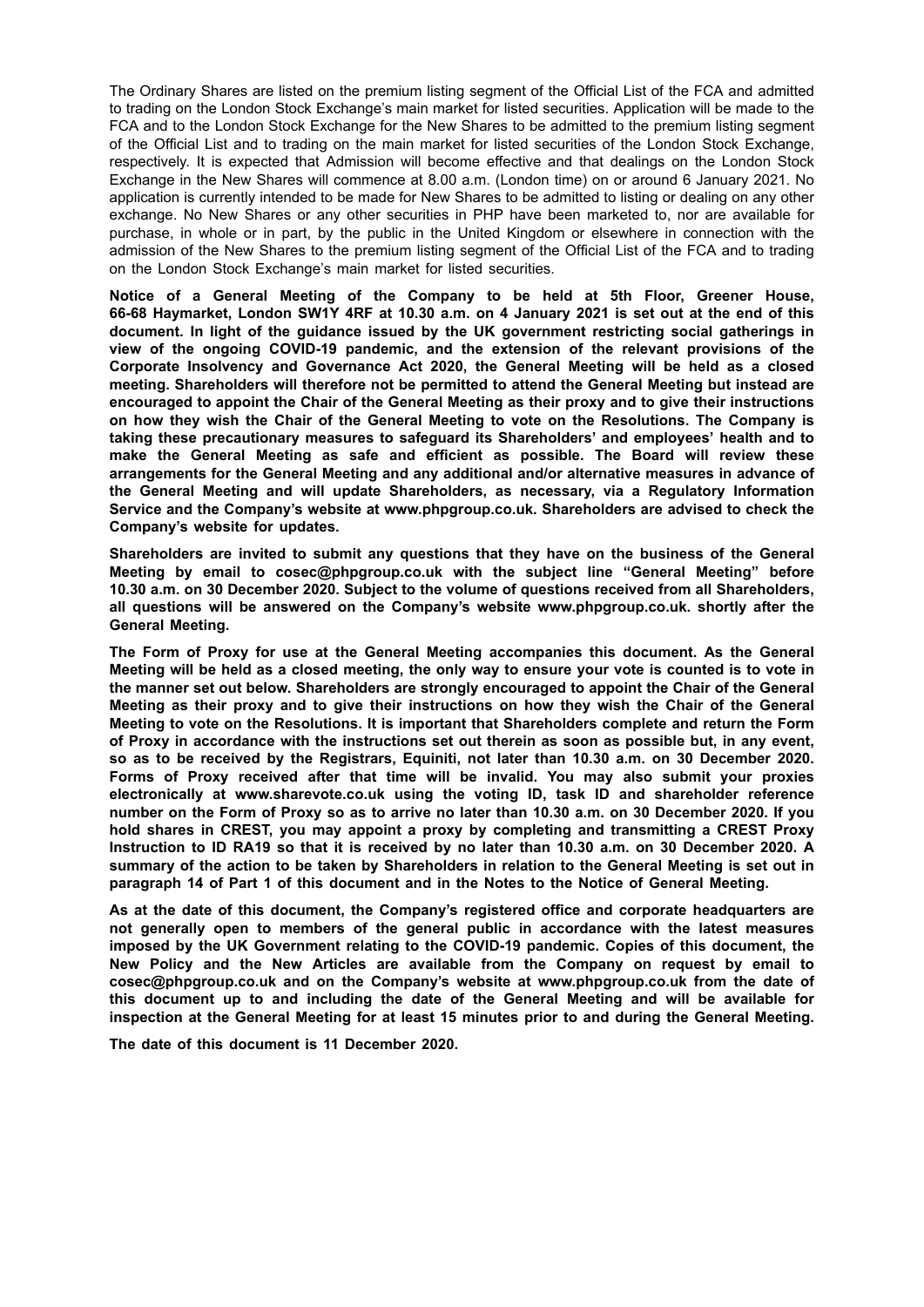# **TABLE OF CONTENTS**

|                                                                                     | Pages |
|-------------------------------------------------------------------------------------|-------|
|                                                                                     |       |
|                                                                                     |       |
|                                                                                     |       |
| Part 1 Letter from the Chairman of Primary Health Properties PLC 9                  |       |
| Part 2 Principal Terms of the Share Purchase Agreement and the HH Service Agreement | 20    |
| Part 3 Principal Terms of the Advisory Agreement                                    | 23    |
|                                                                                     |       |
|                                                                                     | 28    |
|                                                                                     | -39   |
|                                                                                     |       |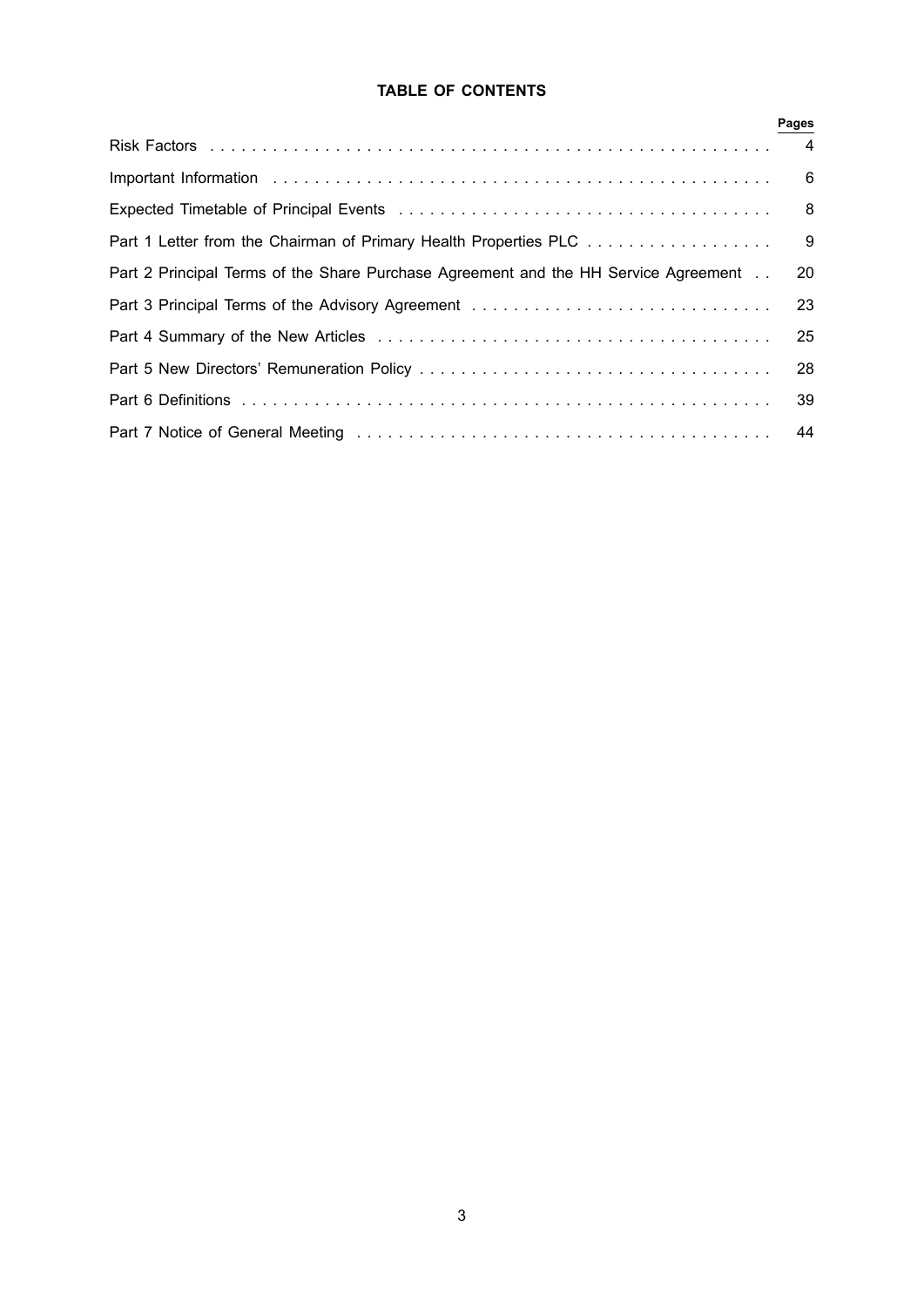#### **RISK FACTORS**

Shareholders should carefully consider all of the information set out in this document, including, in particular, the risks described below, prior to making any decision as to whether or not to vote in favour of the Acquisition Resolution. Additional risks and uncertainties not currently known to the Board, or which the Board currently considers to be immaterial, may also have an adverse effect on the Group and/or the Proposals.

#### **RISKS RELATING TO THE ACQUISITION**

#### 1.1 *The Acquisition is subject to the Condition which may not be satisfied*

Completion of the Acquisition is subject to approval of the Acquisition Resolution by Shareholders at the General Meeting by the Long Stop Date.

If the Condition is not satisfied in the necessary time frame, the Acquisition will not complete.

If the Acquisition Resolution is not passed, this could have an adverse effect on the business, results of operations and financial condition of the Group and could, in particular, result in the continuation of the Advisory Agreement at greater expense to PHP, compared to the cost of an internal management structure through the Internalisation, which would be in place after Completion.

#### 1.2 *The due diligence carried out by the Group in connection with the Acquisition may not identify all risks and liabilities in respect of the Target Group*

The Group has performed due diligence on the Target Group in connection with the Acquisition. However, there can be no assurance that due diligence examinations carried out by the Group or its advisers have revealed, or will reveal, all of the risks and/or liabilities associated with the Target Group or the full extent of any such risks and/or liabilities.

While PHP has the benefit of certain protections pursuant to the terms of the Share Purchase Agreement, including the warranties, indemnities, covenants and undertakings referred to in paragraph 1 of Part 2 of this document, the consequences of not identifying all, or underestimating, the risks and liabilities through the due diligence may have a material adverse effect on the business, results of operations and financial condition of the Group and the market price of the Ordinary Shares.

#### 1.3 *PHP may not be able to recover in respect of a breach of warranty, covenant, undertaking and/or indemnity under or in connection with the Share Purchase Agreement*

The Share Purchase Agreement contains certain warranties and indemnities given by the Vendor in favour of PHP in respect of certain matters. For further information on these provisions, see paragraph 1 of Part 2 of this document. As is usual in such a transaction, the warranties in the Share Purchase Agreement are subject to specific standard limitations, including an 18 month time period (a six year time period applies in respect of a breach of a tax warranty) during which claims can be brought and a minimum value threshold which must be met in order to allow a claim to proceed (the aggregate amount of the Vendor's liability for all claims notified (which each individually exceeds £10,000) must exceed £350,000).

Should a breach of warranty and/or any other contractual commitment occur, PHP may not be able to recover any loss suffered by it. Such a failure may result, for example, from the impact of the limitations set out in the above Share Purchase Agreement, from the inability of the Vendor to make any payments and/or from other currently unforeseen circumstances. Such a failure could have a material adverse effect on the business, results of operations and financial condition of the Group and the market price of the Ordinary Shares.

#### **2. RISKS RELATING TO THE ENLARGED GROUP**

#### 2.1 *Integration*

Whilst PHP has past experience of integrating acquisitions (such as the MedicX Transaction last year), and the integration of the Target Group business is expected to be relatively straightforward due to the existing close relationship between PHP and the Target Group under the Advisory Agreement, and the fact that Harry Hyman will continue as Chief Executive Officer from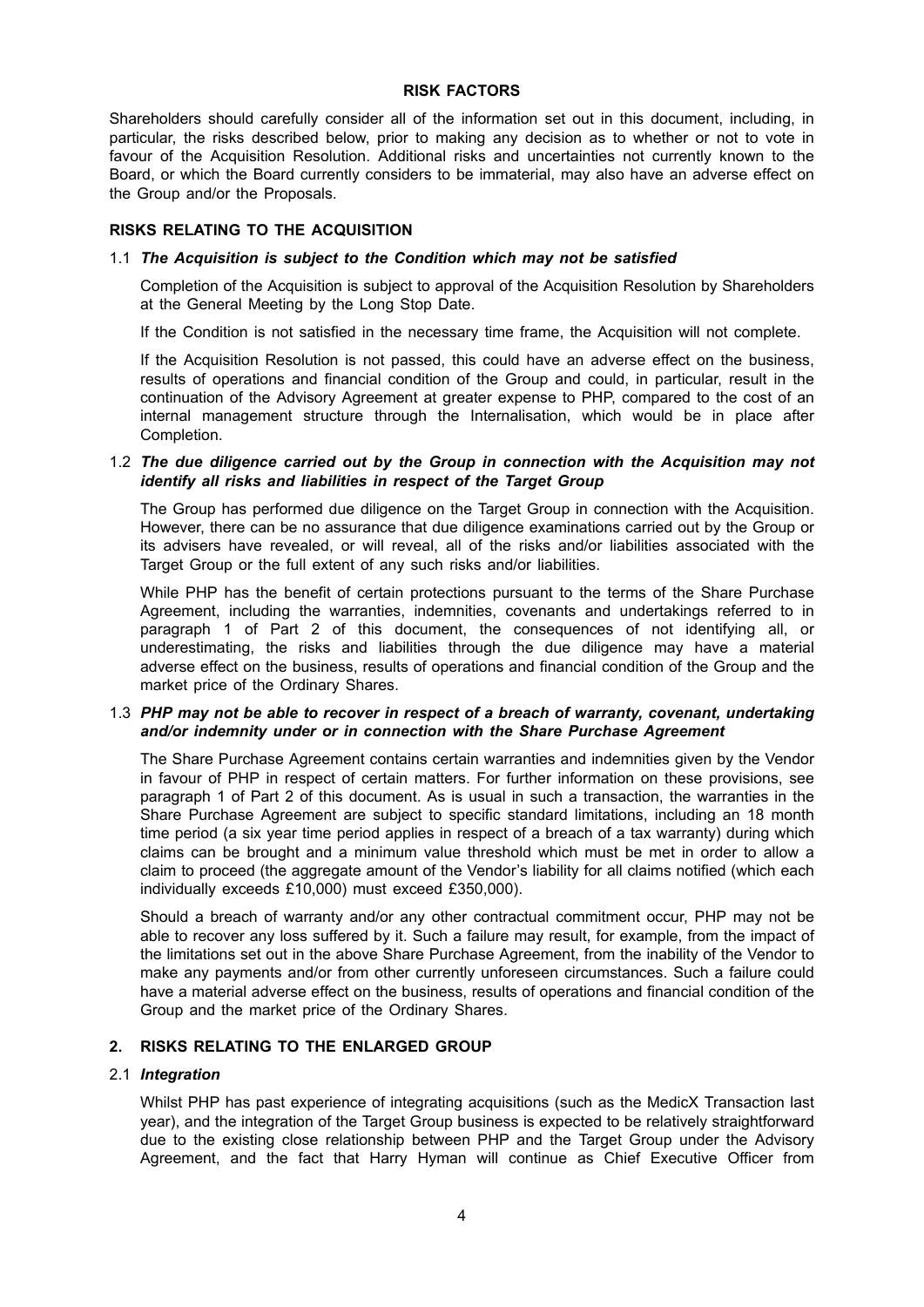Completion, the Enlarged Group's success may in part be dependent upon PHP's ability to integrate the Target Group without disruption to the existing business.

Achieving the anticipated benefits of the Acquisition will depend in part upon whether the Target Group successfully integrates into the PHP business in an effective and efficient manner. Any failure to integrate the business successfully could have a material adverse effect on the business, results of operations and financial condition of the Enlarged Group and the market price of the Ordinary Shares.

#### 2.2 *Financial benefits and strategic benefits achieved from the Acquisition may differ from those anticipated*

PHP believes that the Acquisition is justified in part by the business growth opportunities, margin benefits, cost savings and other strategic benefits it expects to achieve by combining its operations with the Target Group. However, these expected business growth opportunities, margin benefits, cost savings and other strategic benefits may not develop as anticipated, or at all, and other assumptions upon which PHP determined to pursue the Acquisition may prove to be incorrect. The statements concerning strategic benefits contained in this document relate to future actions and circumstances which, by their nature, involve issues, uncertainties and contingencies. As a result, the strategic benefits may not be achieved, or those achieved could be materially different from those estimated.

Under these circumstances, the business growth opportunities, margin benefits, cost savings and other strategic benefits expected by PHP to result from the Acquisition may not be achieved as expected, or at all, or may be delayed. To the extent that PHP incurs higher integration costs or achieves lower margin benefits or fewer cost savings than expected, it could have a material adverse effect on both its and the Enlarged Group's results of operations, financial condition or prospects and the market price of the Ordinary Shares.

#### 2.3 *Retention of Personnel*

PHP currently depends on the external property advisory and management services of Nexus pursuant to the terms of the Advisory Agreement. Following Internalisation, these functions will be carried out by the Nexus management team directly employed and incentivised by PHP. While PHP believes that it will retain such personnel following the Internalisation, PHP cannot ultimately prevent any personnel from terminating their respective contracts. The loss of these individuals or any other key personnel could have material adverse effect on both its and the Enlarged Group's results of operations, financial condition or prospectus and the market price of the Ordinary Shares.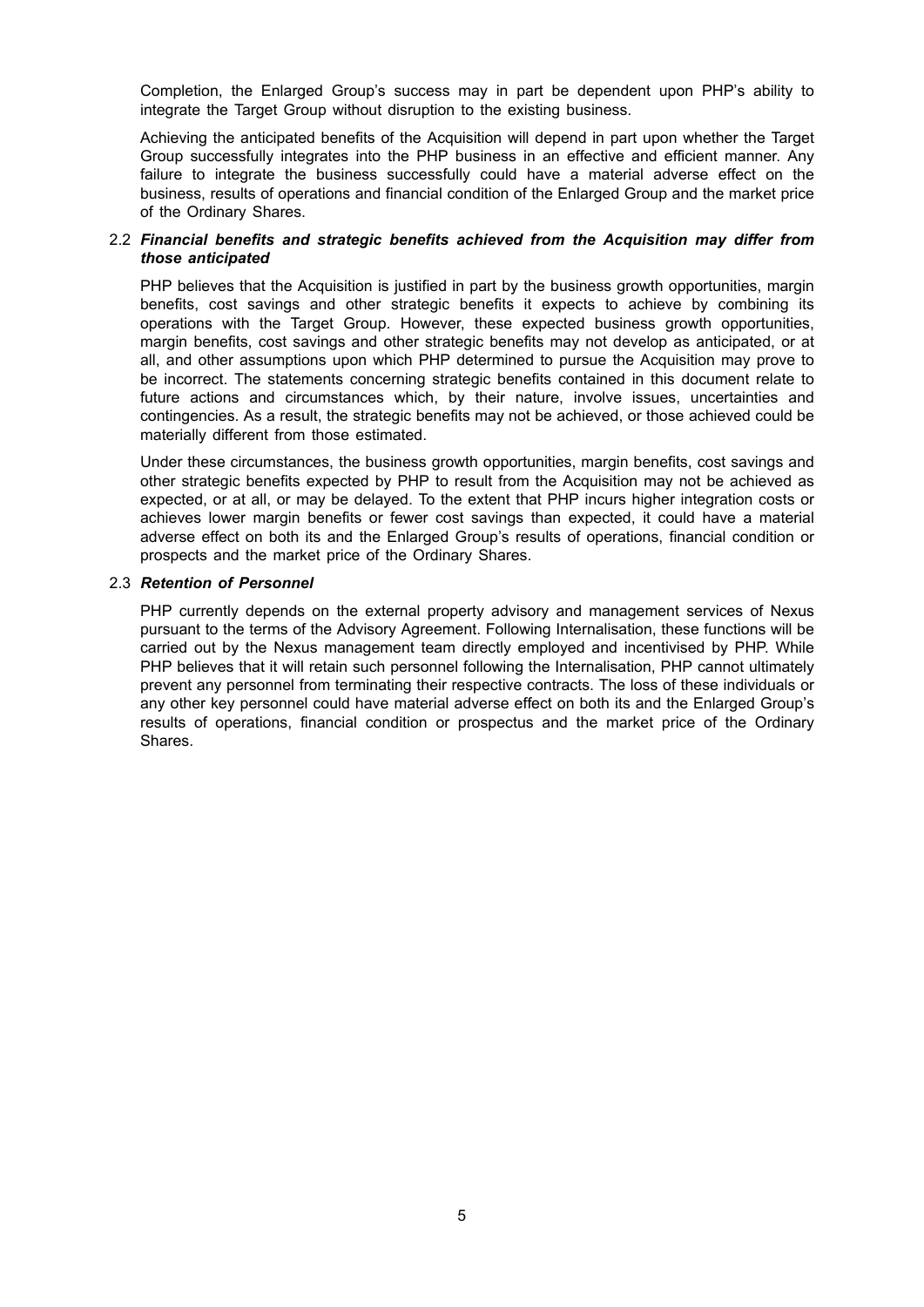#### **IMPORTANT INFORMATION**

#### **Notice to Shareholders**

Shareholders should only rely on the information contained in this document. No person has been authorised to give any information or make any representations other than those contained in this document and, if given or made, such information or representations must not be relied upon as having been authorised by PHP, the Directors or any other person involved in the Proposals. No representation or warranty, express or implied, is made by PHP, the Directors, or any other person involved in the Proposals as to the accuracy or completeness of such information, and nothing contained in this document is, or shall be relied upon as, a promise or representation by PHP, the Directors or any other person involved in the Proposals as to the past, present or future. Except to the extent imposed by FSMA and/or the Listing Rules, the delivery of this document shall not, under any circumstances, create any implication that there has been no change in the affairs of the Group or the Target Group since the date of this document or that the information in this document is correct as at any time subsequent to its date.

#### **Definitions**

Capitalised terms have the meanings ascribed to them in Part 6 of this document.

#### **Shareholder Helpline**

If you have any questions relating to this document or the Form of Proxy that accompanies this document please telephone Equiniti between 9.00 a.m. to 5.00 p.m. (London time) Monday to Friday (except public holidays in England and Wales) on 0371 384 2030 from within the UK or +44 (0)121 415 7047 if calling from outside the UK. Calls to the helpline from outside the UK will be charged at applicable international rates. Different charges may apply to calls from mobile telephones and calls may be recorded and randomly monitored for security and training purposes.

*Please note that, for legal reasons, the PHP Shareholder Helpline will only be able to provide information contained in this document and information relating to PHP's register of members and will* be unable to give advice on the merits of the Proposals or to provide financial. legal tax or investment *advice.*

#### **Forward-looking statements**

This document includes statements that are, or may be deemed to be, forward-looking statements. These forward-looking statements can be identified by the use of forward-looking terminology, including the terms "anticipates", "believes", "estimates", "expects", "intends", "may", "plans", "projects", "should" or "will", or, in each case, their negative or other variations or comparable terminology, or by discussions of strategy, plans, objectives, goals, future events or intentions. These forward-looking statements include all matters that are not historical facts. They appear in a number of places throughout this document and include, but are not limited to, statements regarding the Company's and/or Directors' intentions, beliefs or current expectations concerning, amongst other things, the Group's, the Target Group's or the Enlarged Group's results of operations, financial position, prospects, growth, strategies and expectations for the primary healthcare market.

Any forward-looking statements in this document reflect the Company's current view with respect to future events and are subject to risks relating to future events and other risks, uncertainties and assumptions relating to the Group's or the Enlarged Group's operations, results of operations and growth strategy. In addition, even if the Group's results of operations, financial position and growth, and the development of the markets and the industry in which the Group operates, are consistent with the forward looking statements contained in this document, those results or developments may not be indicative of results or developments in subsequent periods. Subject to the requirements of the rules of the FCA, the London Stock Exchange or by law, none of the Company, the Directors, the Target Group or any other person involved in the Proposals undertake any obligation publicly to release the result of any revisions to any forward-looking statements in this document that may occur due to any change in the Company's expectations or to reflect events or circumstances after the date of this document.

A number of factors could cause results and developments of the Group, the Target Group or the Enlarged Group to differ materially from those expressed or implied by the forward-looking statements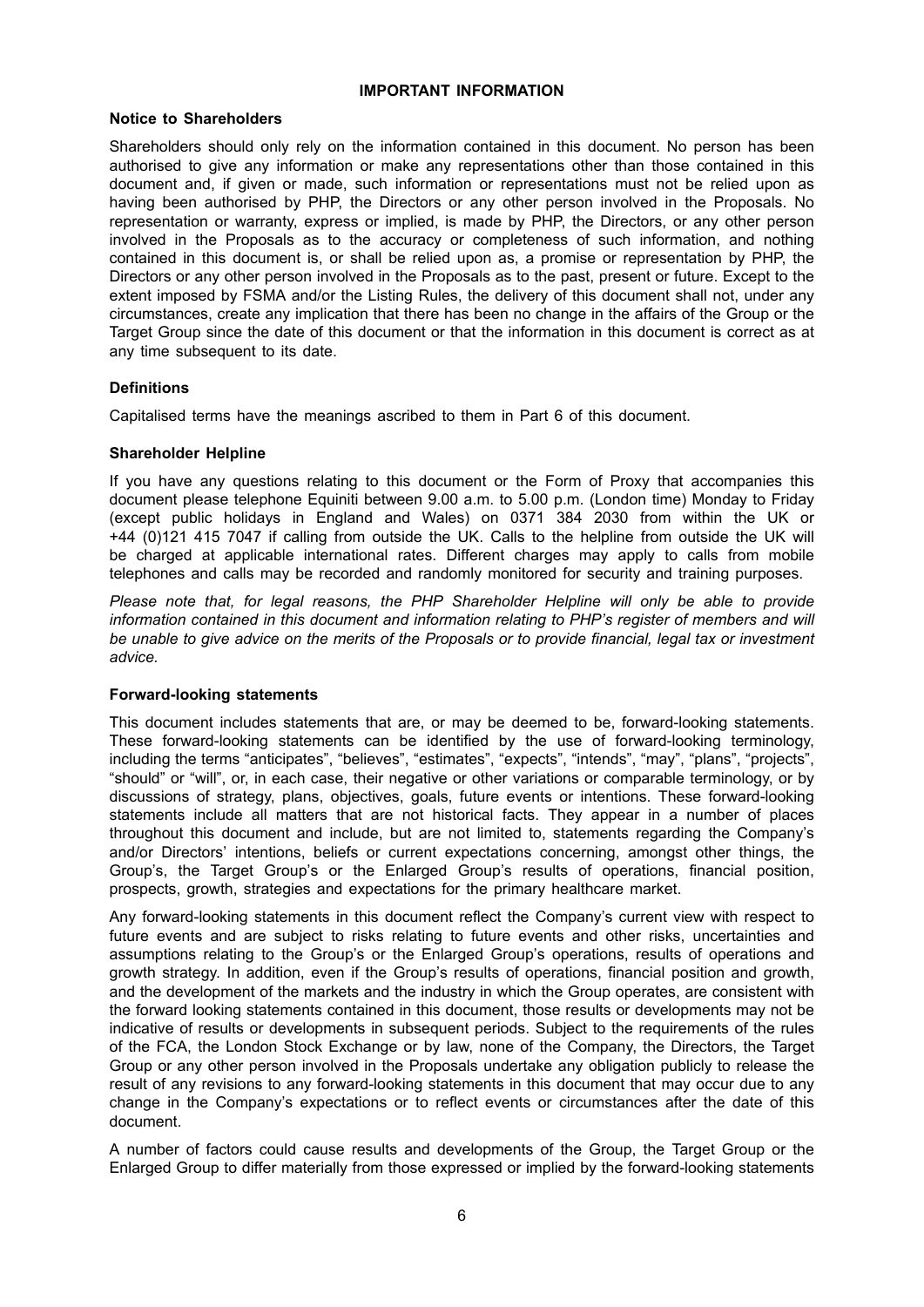including, without limitation, general economic and business conditions, industry trends, competition, changes in regulation, currency fluctuations, changes in its business strategy, political and economic uncertainty and other factors discussed in the sections headed "Risk Factors" and Part 1 of this document. Past performance of the Company and the Target Group is not necessarily indicative of future performance.

#### **No forecasts or estimates**

No statement in this document (including any statement of estimated cost savings or strategic benefits) is intended as a profit forecast or estimate for any period.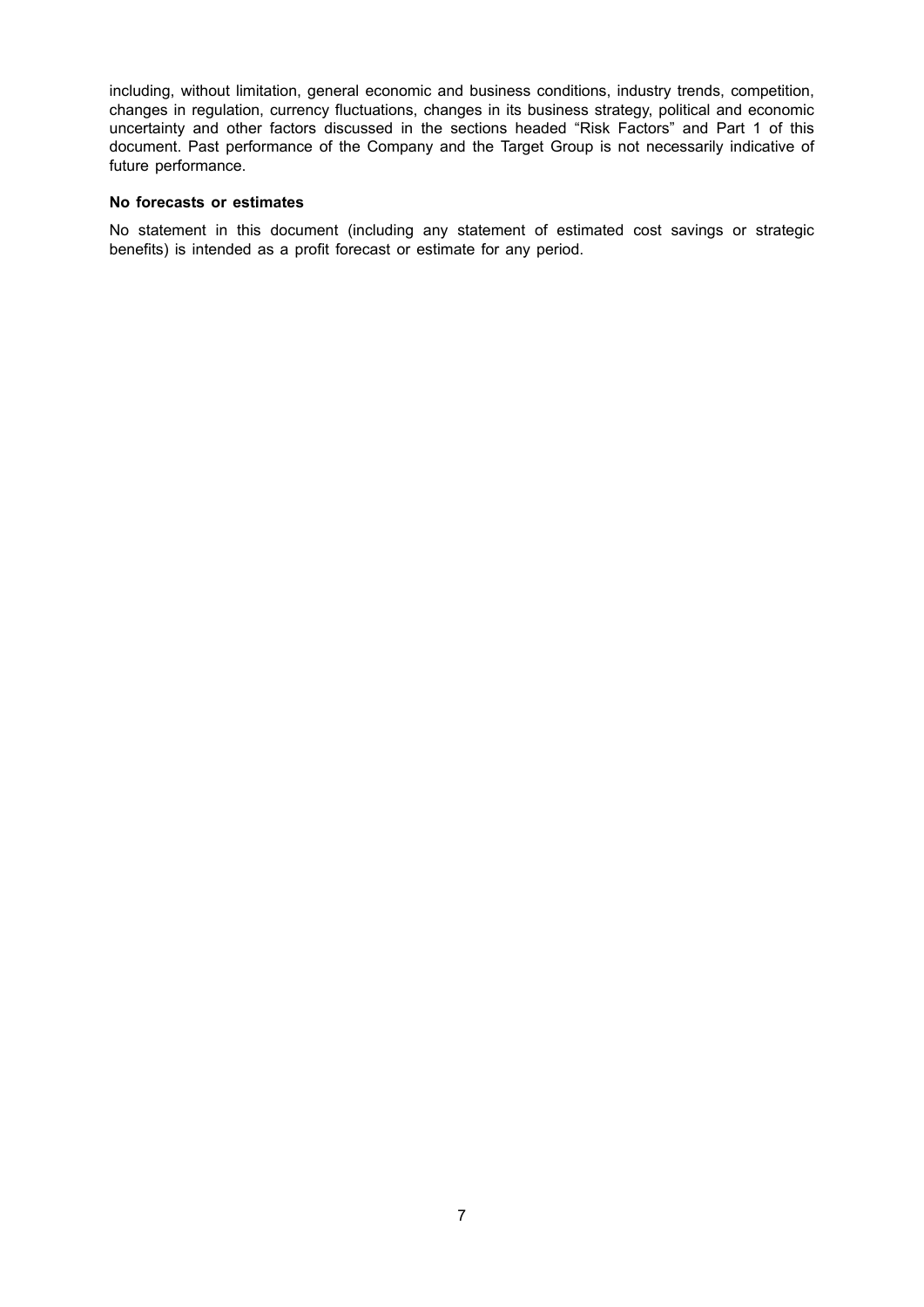#### **EXPECTED TIMETABLE OF PRINCIPAL EVENTS**

|                                                                  | 10 December 2020               |
|------------------------------------------------------------------|--------------------------------|
|                                                                  | 11 December 2020               |
| Latest time and date for receipt of Forms of Proxy $\dots \dots$ | 10.30 a.m. on 30 December 2020 |
|                                                                  | 10.30 a.m. on 4 January 2021   |
| <b>Expected completion date of the Acquisition Activity</b>      | 5 January 2021 <sup>(3)</sup>  |
| Expected date of Admission and commencement of dealings in       |                                |
| the New Shares on the London Stock Exchange                      | 8.00 a.m. on or around         |
|                                                                  | 6 January 2021 <sup>(3)</sup>  |

#### **Notes**:

<sup>(1)</sup> The times set out in the expected timetable of principal events above and mentioned throughout this document are times in London unless otherwise stated, and may be subject to change, in which event details of the new times and dates will be notified to the FCA, the London Stock Exchange and, where appropriate, Shareholders.

<sup>(2)</sup> In light of mandatory measures imposed by the UK Government relating to the COVID-19 pandemic and that the General Meeting will be held as a closed meeting, Shareholders will not be permitted to attend the General Meeting in person. For further information regarding the action to take in respect of the General Meeting, see paragraph 14 in Part 1 of this document.

<sup>(3)</sup> These times and dates are indicative only and will depend on, amongst other things, the date upon which the Condition is satisfied.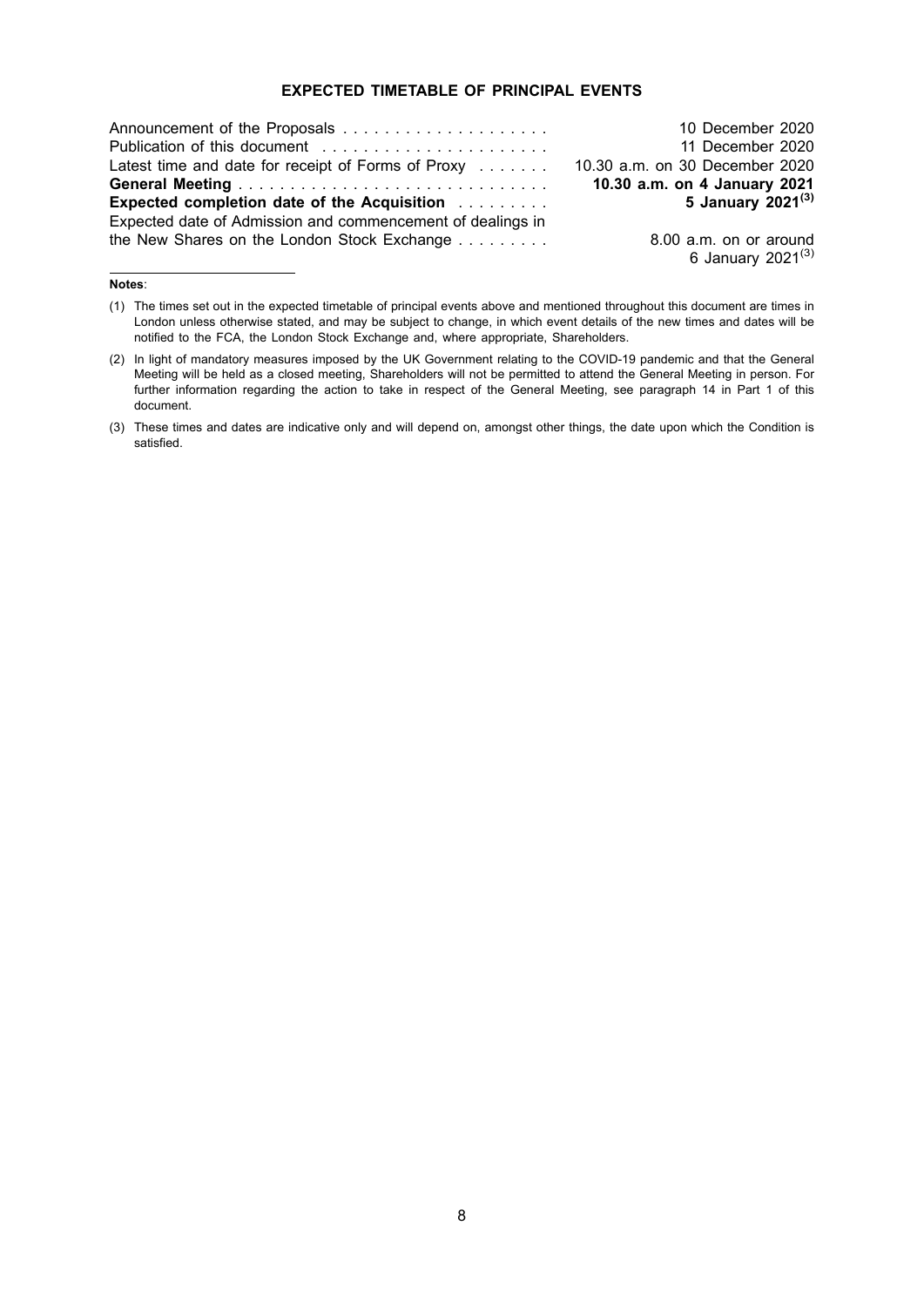#### **Part 1 LETTER FROM THE CHAIRMAN OF PRIMARY HEALTH PROPERTIES PLC**



#### *(registered in England & Wales with registered number 03033634)*

Steven Owen, *Independent Non-Executive Chairman* 5th Floor, 5th Floor, Harry Hyman, *Managing Director* Greener House, Greener House, Greener House, Greener House, Richard Howell, *Finance Director* 66-68 Haymarket, Ian Krieger, *Senior Independent Non-Executive Director* London SW1Y 4RF Peter Cole, *Independent Non-Executive Director* Laure Duhot, *Independent Non-Executive Director*

**Directors Registered Office:**

11 December 2020

Dear Shareholder,

**Proposed internalisation of the Group's management by way of the acquisition by the Company of the entire issued share capital of Nexus Tradeco Holdings Limited and certain subsidiaries, including the Company's external property adviser and Nexus Holdings's primary care development business**

#### **and**

**Proposed issue of 11,485,080 new Ordinary Shares in connection with the Acquisition and application for the admission of the new Ordinary Shares to the premium listing segment of the Official List and to trading on the London Stock Exchange's main market for listed securities**

#### **and**

#### **Proposed new Directors' Remuneration Policy**

#### **and**

**Proposed new Articles of Association**

#### **and**

#### **Notice of General Meeting**

#### **1. INTRODUCTION**

The Board announced on 10 December 2020 the following Proposals:

- the conditional Acquisition of Nexus Holdings thereby internalising the management function of the Group and acquiring Nexus Holdings's primary care development subsidiary;
- the proposed adoption of the New Policy; and
- the proposed adoption of the New Articles.

The proposed Internalisation is intended to occur by way of the acquisition of Nexus Holdings, which is the parent company of the Subsidiaries that are involved in the provision of all the services currently provided to PHP by Nexus under the Advisory Agreement, including Nexus Developments, the Nexus Holdings's subsidiary whose principal activity is the development of primary care facilities in the United Kingdom.

The Board believes that there are a number of compelling strategic and financial benefits of the Acquisition, which are set out in paragraph 3 below of this Part 1. The Board in particular, believes that the Internalisation will: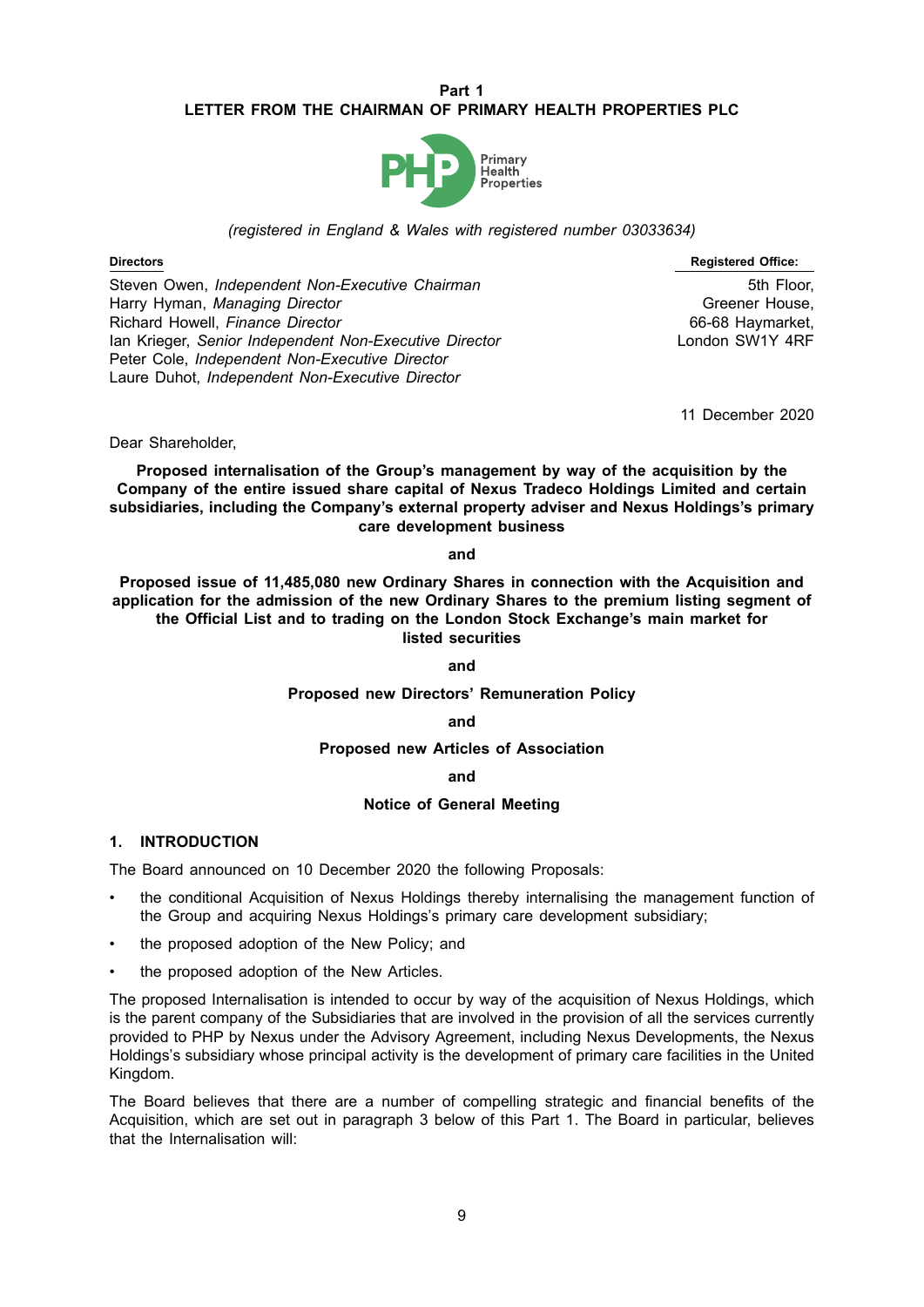- secure a structure that is more appropriate to a UK-REIT of the scale of PHP which will broaden interest in the investment community, reduce costs and thereby improve Shareholder returns;
- help to secure the continuity of the well-regarded and experienced Target Group management team; including the services of Harry Hyman as Chief Executive Officer from Completion, consistent with the commitments made by Harry Hyman at the time of the MedicX Transaction; and
- enhance management succession for the Group for the longer-term.

The Board considers that now is also the appropriate time to acquire the development expertise and pipeline of Nexus Developments which will allow PHP to bring forward future primary care developments utilising its own balance sheet. The Board believes that momentum is growing in the NHS for the approval of new medical centre developments and, if PHP has its own capabilities in development, it will be a more attractive partner for such new development opportunities.

The Board believes that the Internalisation, will further benefit the long-term future of the business and help underpin the next stage of the Company's growth.

As Harry Hyman owns the entire issued share capital of Nexus Holdings (other than the Preference Shares which are to be repurchased by Nexus Holdings at Completion) and is a Director of the Company, Harry Hyman and Nexus Holdings are considered to be related parties of PHP for the purposes of Chapter 11 of the Listing Rules. Due to its size under the Listing Rules, the Acquisition constitutes a 'smaller related party transaction' falling within Listing Rule 11.1.10R and, as such, does not require the approval of Shareholders. The Acquisition however constitutes a 'substantial property transaction' under section 190 of the Companies Act which requires that the Acquisition is conditional upon the approval of Shareholders being obtained. This will be achieved by the passing of the Acquisition Resolution in the Notice of General Meeting set out at the end of this document and summarised below.

Harry Hyman has voluntarily agreed not to vote on the Acquisition Resolution and has undertaken to take all reasonable steps to ensure that his associates who hold Ordinary Shares do not vote on the Acquisition Resolution.

In order to provide a legal framework for the remuneration arrangements of the executive directors following Completion, the Board is proposing the adoption of the New Policy, details of which are set out in Part 5 of this document.

The Board is also proposing the adoption by the Company of the New Articles with changes primarily relating to the holding of virtual shareholder meetings and updating for changes to market practice and law. A summary of the changes in the new Articles are set out in Part 4 of this document.

The purpose of this document is to:

- explain the background to and reasons for the Proposals;
- provide further details regarding the Proposals;
- explain the Resolutions to be put to the Shareholders at the General Meeting and why the Board considers the Resolutions to be in the best interests of PHP and its Shareholders as a whole;
- recommend that Shareholders vote in favour of the Resolutions to be proposed at the General Meeting to be held on 4 January 2021; and
- convene the General Meeting to obtain, amongst other things, Shareholder approval for the Proposals.

## **2. THE ACQUISITION**

PHP has agreed to acquire the entire issued ordinary share capital of Nexus Holdings for a total consideration (subject to a completion net asset adjustment) of £33.1 million, made up of £16.55 million payable in cash and £16.55 million satisfied by the issue of the New Shares at 144.1 pence per New Share (being the average closing mid-market share price as derived from the Daily Official List of the London Stock Exchange for the 20 Business Days prior to the date of the Announcement).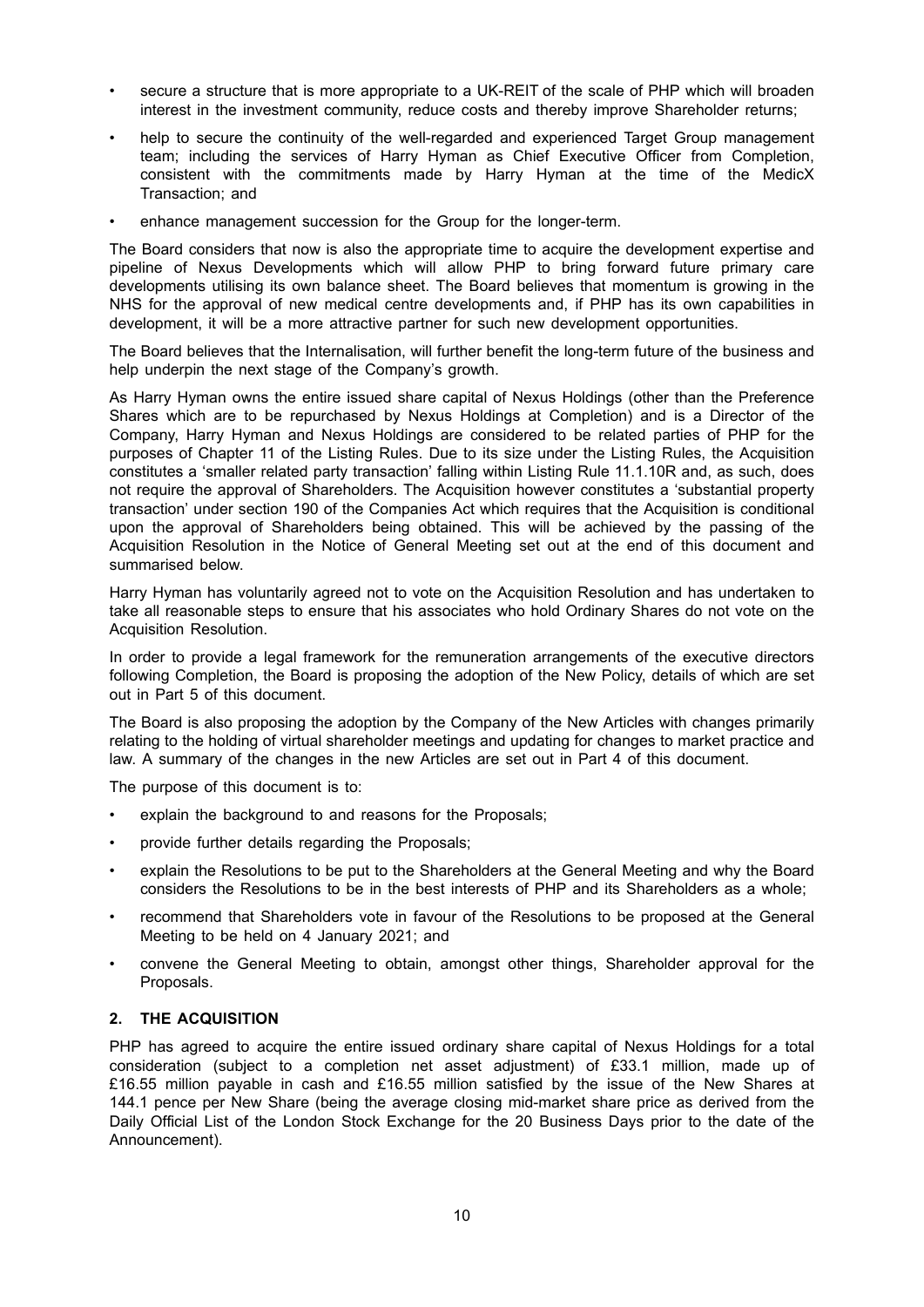Nexus Holdings, through its subsidiary Nexus, has acted as property adviser to the Company since its listing on AIM in 1996. The result of the Acquisition will be to internalise the Company's management function. The Company will no longer require all the services that are currently charged to PHP under the Advisory Agreement, such charges consisting of property management fees, finance and company secretarial fees, fees for additional services, service charges and directors' fees. The Advisory Agreement will be terminated at an appropriate time following Completion once all necessary third party consents have been received and the fees under the Advisory Agreement will cease to be payable by the Company following the Internalisation. The total fees paid to Nexus under these arrangements in respect of the financial year to 31 December 2019 were £8.7 million (excluding the PIF paid of £1.8 million) and are estimated to be £9.8 million for the financial year to 31 December 2020 (again excluding any PIF).

The Internalisation is expected to result in immediate and longer-term Adjusted EPRA EPS enhancement, with some minor one-off EPRA NAV dilution.

As part of the Acquisition, Nexus Holdings's wholly-owned subsidiary Nexus Developments will also become a member of the Enlarged Group. Further details in this respect are set out below.

The Acquisition will be effected in accordance with the terms of the Share Purchase Agreement, details of which are summarised below and set out in paragraph 1 of Part 2 of this document. The terms of the Acquisition have been considered and agreed by the Independent Directors only. Harry Hyman by virtue of his ownership of Nexus Holdings, and Richard Howell by virtue of his employment by Nexus PMS are considered interested in the Acquisition and have therefore not been involved in the discussion of and consideration of its terms by the Board, as they are not considered independent for these purposes.

Under the Listing Rules, the Acquisition is considered a transaction with a related party by virtue of Harry Hyman's ownership of Nexus Holdings and his directorship of the Company. Due to its size under the Listing Rules, the Acquisition is a 'smaller related party transaction' that falls within Listing Rule 11.1.10(R).

Under section 190 of the Companies Act, the Acquisition is required to be conditional on Shareholder approval as a 'substantial property transaction' and Completion is therefore conditional on Shareholders approving the Acquisition Resolution at the General Meeting.

#### **3. BENEFITS OF THE ACQUISITION**

The Board believes that the Internalisation creates a number of compelling strategic and financial benefits for PHP as follows:

#### *Strategic benefits:*

- Acquisition by the Group of a fully operational management platform with the transfer of the systems, know-how and proprietary market knowledge that the Target Group has developed since 1996.
- Helps to secure the continuity of a well-regarded and experienced management team who have a deep understanding of both the sector and the portfolio assets.
- Secures control of the pipeline of opportunities that the Target Group has been evaluating, including those developments being pursued by Nexus Developments.
- Succession planning, operational security and long-term stability is expected to be enhanced as a result of the Internalisation.
- Confers operational benefits with a simpler decision-making process and a more clear and accountable management structure.
- As PHP is now of significant scale, an internalised management structure is more appropriate.
- Integration of the Target Group team expected to be straightforward given the existing arrangements with Nexus.
- Removes potential or perceived conflicts of interest between Nexus and PHP and reliance on Nexus as a third party asset manager.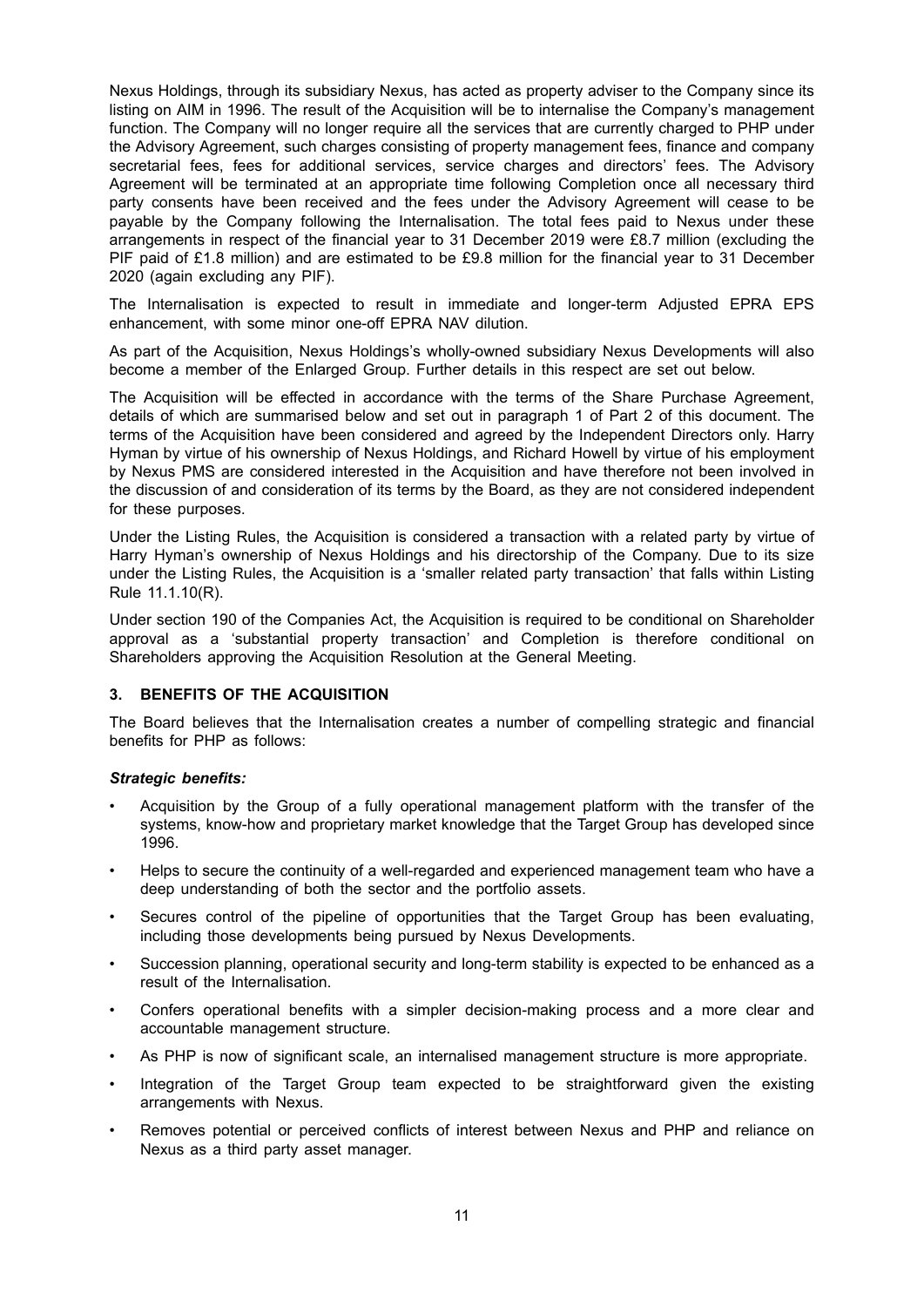• An internally managed structure is expected to appeal to more investors, broadening the universe of potential investors in the Company, in particular those investors unwilling or unable to invest in externally managed vehicles.

#### *Financial benefits:*

- The Company is anticipating achieving annual cost savings of approximately £4.0 million following Completion as a result of the Internalisation.
- Material Adjusted EPRA EPS enhancement expected from the Acquisition following Completion, giving further scope for increased dividends.
- The Company will assume the Target Group's existing management and overhead costs which are anticipated to result in a lower ongoing administrative costs to the Company and the EPRA cost ratio, which is already amongst the lowest in the sector, is therefore expected to fall further.
- The delinking of the Company's administrative costs from its gross asset value will provide further cost benefits as the gross asset value of the Company's portfolio is anticipated to grow in the future.
- Potential for the Company's equity valuation to be enhanced and its cost of capital to be reduced.

Another benefit of the Internalisation for PHP is that this will enable it to further develop and directly implement the Group's Environmental, Social and Governance policy including the implementation of targets, and, through its recently formed ESG Committee, to promote new initiatives to support sustainability initiatives around property development and asset management.

The Board also considers that now is the appropriate time to acquire the development expertise and pipeline of Nexus Developments which will allow PHP to bring forward its own pipeline of future primary care developments utilising its own balance sheet. The Board believes that as part of the Enlarged Group, Nexus Developments will create further strategic and financial benefits for PHP as follows:

- It will secure control of a pipeline of primary care forward funding development opportunities as well as over £80 million of direct development opportunities, at varying stages of progression from which PHP will benefit.
- The Target Group team has a strong track record of managing the delivery of primary care assets and will expand the Company's future development capability.
- Undertaking non-speculative developments on its balance sheet should provide a greater yield on cost and potential valuation uplift.

Furthermore, the issue of the New Shares to Harry Hyman, which are subject to the Lock-in Deed, as part consideration payable pursuant to the Share Purchase Agreement, will reinforce a pre-existing strong alignment of interest between Harry Hyman and other Shareholders. On Completion, Harry Hyman and his family will hold 24,382,254 shares in PHP (approximately 2 per cent. of the Enlarged Share Capital) resulting in him having a significant interest in the future performance of PHP.

## **4. PRINCIPAL TERMS OF THE ACQUISITION**

The Acquisition will be undertaken by way of the purchase of the entire issued share capital of Nexus Holdings (other than the Preference Shares which will be repurchased by Nexus Holdings under the Buyback Contract). Nexus Holdings wholly-owns the Subsidiaries. Nexus provides property management and other services to the Group under the Advisory Agreement and the staff delivering these services are employed by either Nexus PMS or Nexus. With the Acquisition of Nexus Holdings, PHP will also acquire a third subsidiary, Nexus Developments. The Vendor of Nexus Holdings is Harry Hyman who owns 100 per cent. of the issued share capital of Nexus Holdings (other than the Preference Shares which are to be repurchased by Nexus Holdings at Completion).

#### *Consideration*

The total consideration for the Acquisition of £33.1 million (subject to a completion net asset adjustment) is made up of £16.55 million payable in cash and £16.55 million satisfied by the issue of 11,485,080 New Shares at 144.1 pence per New Share (being the average closing mid-market share price as derived from the Daily Official List of the London Stock Exchange for the 20 Business Days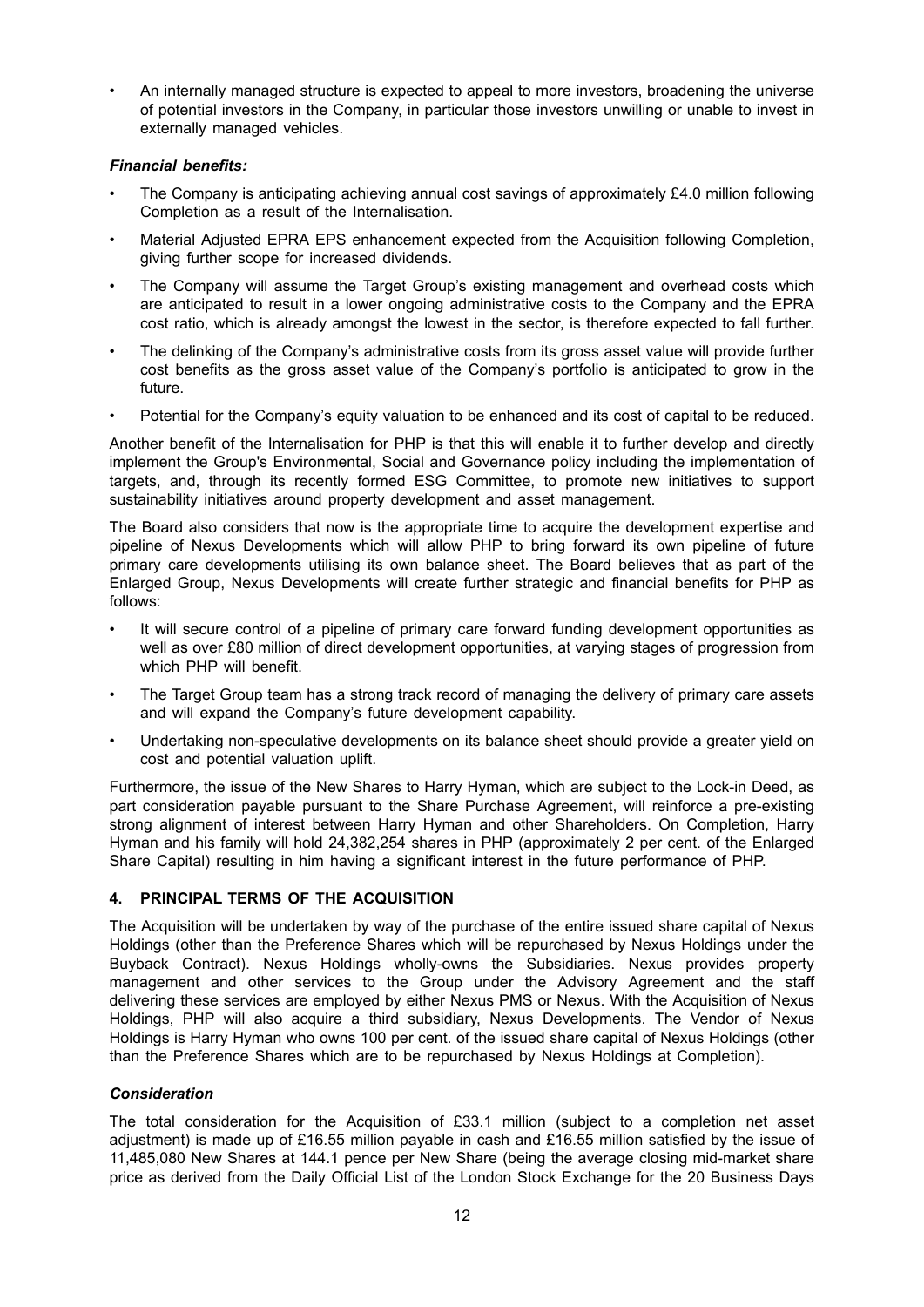prior to the date of the Announcement). Pursuant to the terms of the Lock-in Deed to be entered into at Completion, Harry Hyman has agreed with the Company, subject to certain exceptions, not to dispose of any of his New Shares during the period of 12 months from Admission and for a further 12 months to effect sales only through the Company's brokers to maintain an orderly market.

As part of the amendments that were made to the Advisory Agreement at the time of the MedicX Transaction in March 2019, Nexus agreed to pay PHP a contribution towards the one-off contractual termination fee of approximately £10 million payable by MedicX to its investment adviser under the MedicX external management arrangements. This contribution was agreed to be 25 per cent. of such termination fee capped at £2.5 million, and which would be paid as a monthly rebate against the advisory fees due to Nexus over a five year period. At Completion it is expected that approximately £1.6 million of this rebate would be outstanding and will therefore be assumed by the Group pursuant to the Acquisition. This amount has been deducted in arriving at the consideration payable under the Share Purchase Agreement, as set out in paragraph 1 of Part 2 of this document.

#### *Condition*

Completion of the Share Purchase Agreement is conditional upon the approval of the Acquisition Resolution by Shareholders at the General Meeting (or any adjournment of that meeting).

Under the Share Purchase Agreement, Harry Hyman has given certain warranties and indemnities to the Company, including, but not limited to, in respect of his legal and beneficial title to the issued shares in Nexus Holdings, his capacity to enter into the Share Purchase Agreement and regarding various general business and corporate information relating to each of the companies being acquired and to the Restructuring.

Further details of the Share Purchase Agreement are set out in paragraph 1 of Part 2 of this document.

#### **5. INFORMATION ON THE TARGET GROUP**

On Completion, Nexus Holdings will be the holding company of three wholly-owned Subsidiaries: Nexus which provides the services to PHP under the Advisory Agreement (the "**Nexus Services**"), Nexus PMS and Nexus Developments.

#### *Nexus Services*

Nexus provides all property management services to PHP under the Advisory Agreement. The services provided to PHP currently include property management, finance and company secretarial services, other additional services, management of service charges payable by PHP's tenants and director services in connection with Harry Hyman's appointment to the Board.

Further details of the terms of the existing Advisory Agreement are set out in Part 3 of this document.

#### *Nexus Developments*

Nexus Developments currently has a potential pipeline of primary care forward funding opportunities as well as direct development opportunities represented by 11 schemes, with a gross development value of over £80 million (if completed). Nexus Developments is led by the development director Tony Coke who, with his team, has completed 25 primary care projects and who will bring his expertise to the Company on Completion.

The Board believes that the Company can use its balance sheet to leverage the development expertise within the Target Group in order to bring forward the existing pipeline of direct developments and generate future pipeline opportunities.

As a result of the Acquisition, all 57 employees in the Nexus Group who currently focus the vast majority of their time managing the PHP portfolio will become employees of the Enlarged Group.

#### **6. BACKGROUND TO AND REASONS FOR THE ACQUISITION**

PHP is the parent company of a group of companies which specialise in the ownership of the freehold of or long leasehold interests in modern purpose-built primary healthcare facilities located in the UK and the Republic of Ireland. The properties are leased principally to GPs, NHS and HSE organisations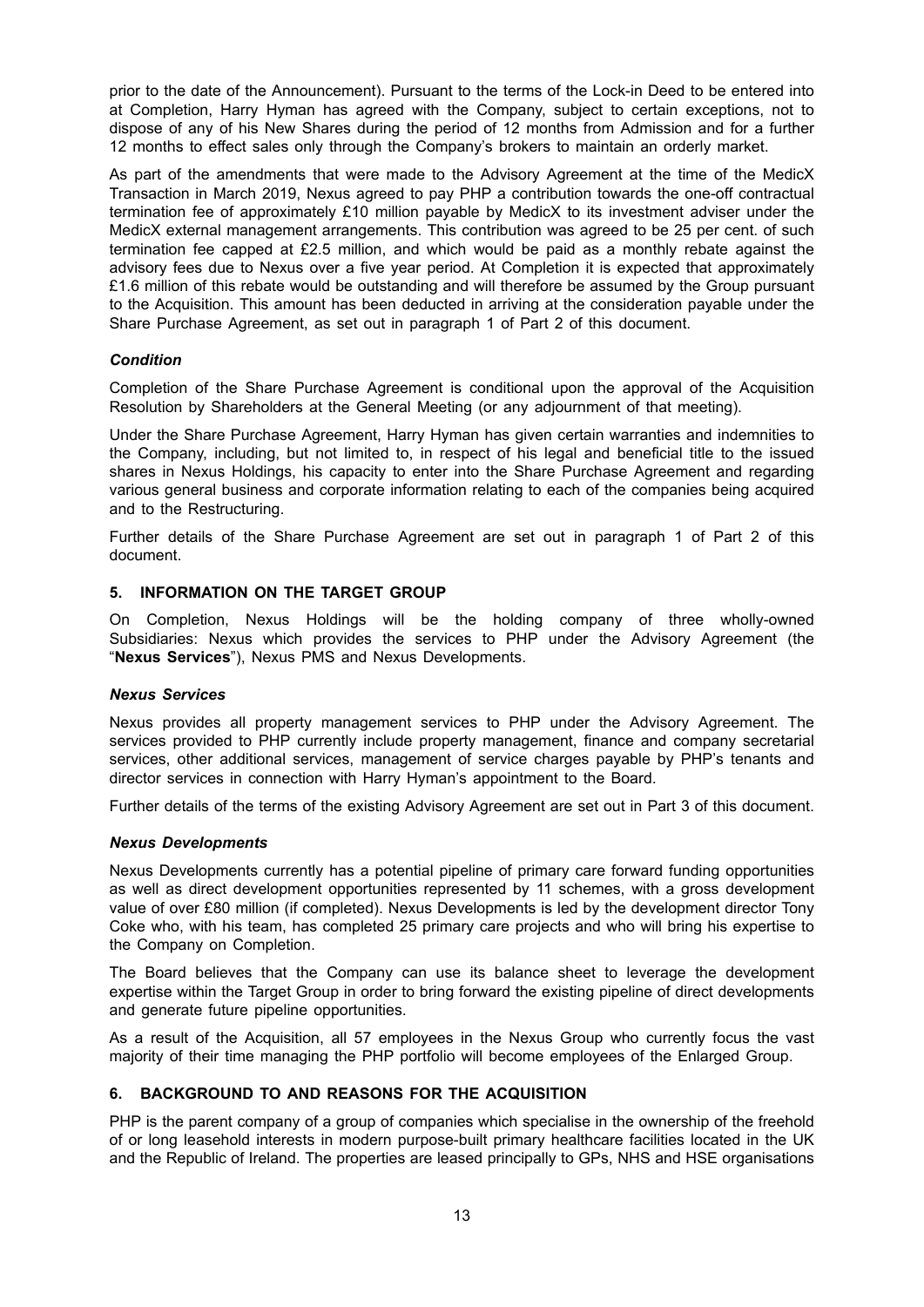and other associated healthcare users on long leases with the objective of generating a stable and growing rental income and capital appreciation.

The business of PHP was founded by Harry Hyman in 1994 and listed on AIM in 1996 and was admitted to the Official List and to trading on the London Stock Exchange's main market for listed securities on 5 November 1998 as a premium equity commercial company under Chapter 6 of the Listing Rules. The Company and its subsidiaries converted to become, for taxation purposes, a UK-REIT Group on 1 January 2007. PHP has a property portfolio valued as at 30 June 2020 of approximately £2.5 billion, with an average WAULT of 12.5 years at that date.

The current structure of external advisory arrangements provided by Nexus has been in place since PHP's listing on AIM in 1996 and the Independent Directors consider that historically it has worked effectively for the Company with a clear cost structure and a reduced administrative burden on the Company with no employees, infrastructure or head office requirements.

Under the current structure, the Group is managed by the Board which takes all strategic and investment decisions. PHP does not currently have any employees. Nexus is the adviser to the Board with regard to property advisory, asset management, administrative and finance and company secretarial services. The relationship between the Company and Nexus is governed by the Advisory Agreement. Nexus identifies suitable properties for the Group to acquire, negotiates on behalf of the Board the terms of purchase of those properties and provides asset management services on behalf of the Group. All acquisitions and disposals are undertaken following the approval of the Board following a review of proposals presented by Nexus. Such matters, as changes relating to the capital structure of the Company, major capital projects, approval of operating budgets, risk management and treasury policies are reserved for the Board. Further details of the Advisory Agreement governing the relationship between the Company and Nexus and fees payable are set out in Part 3 of this document. The Advisory Agreement will be terminated at an appropriate time following Completion once all necessary third party consents have been received.

At various stages since its listing on AIM in 1996, the Company has renegotiated the terms of the Advisory Agreement to take account of the increased scale of the business as it has developed, most recently pursuant to the MedicX Transaction. The Company has grown substantially since its establishment and the Board has consistently reviewed the most appropriate time to consider an internalisation of these advisory arrangements.

At the date of the completion of the MedicX Transaction on 14 March 2019, the Advisory Agreement was fixed for an initial period of three years from such date with two years' notice thereafter to terminate the property advisory services provided by Nexus, therefore, if notice is given on the third anniversary, the first possible termination date is 14 March 2024. The Board's rationale was to ensure that Harry Hyman and his team at the Target Group continued to provide property advisory services to PHP for the following five-year period during which the MedicX portfolio would need to be integrated into the PHP portfolio. Subsequent to the acquisition of MedicX, PHP has successfully completed two further equity fundraises, raising £100 million and £140 million respectively and continues to execute its strategy of funding the development of and acquisition of modern, purpose-built healthcare premises that provide secure long-term income streams with the potential for rental growth and capital enhancement. The Board has been pleased with Nexus's performance in providing property advisory services to the Company and believes that the Internalisation will help to secure the services of Harry Hyman and the Target Group team for the future. The Board considers the arrangements with Nexus to have been integral to the Company's performance since its listing on AIM in 1996 and highlights the following.

- PHP has a high quality property portfolio that, as at 30 June 2020 was valued at £2.5 billion with a rent roll that is c. 90 per cent. funded by government bodies.
- PHP's market capitalisation has grown to £1.87 billion as at the Latest Practicable Date.
- Under Nexus's property management, PHP has provided Shareholders with a stable stream of income, increasing the dividend paid per share every year since 1996.
- PHP has delivered total shareholder return since its listing on AIM in 1996 of 1841 per cent. compared to the FTSE All Share Index of 343 per cent. over the same period.

The Board now considers the MedicX portfolio successfully integrated and believes an internalised management structure, with the expansion of the Company's future development capability through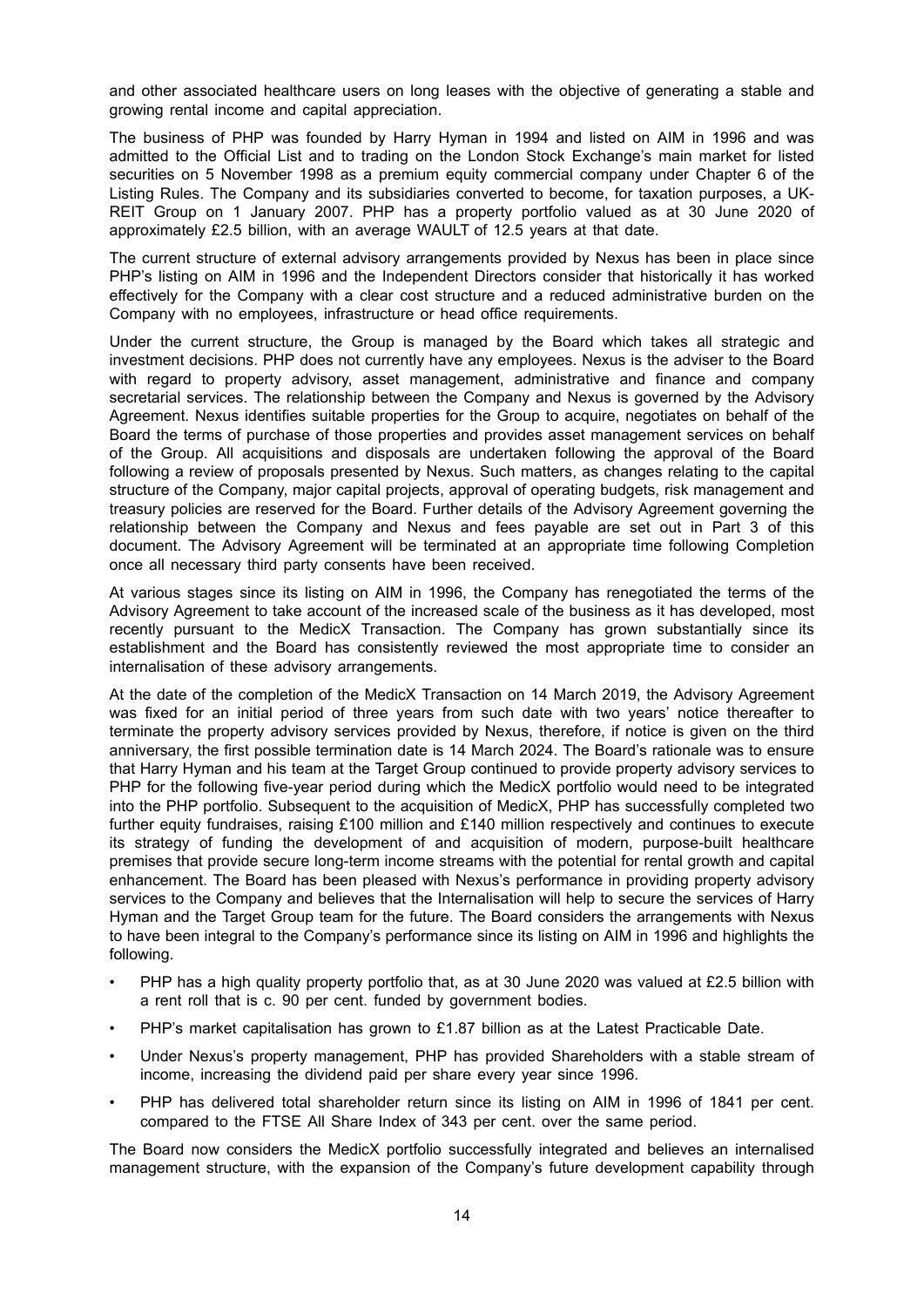the Acquisition of Nexus Holdings, will help drive the Company's next stage of growth, which is underpinned by an underlying demand for primary healthcare in both the United Kingdom and the Republic of Ireland that is driven by a growing and increasingly ageing population suffering from multiple co-morbidities.

#### **7. FINANCIAL EFFECTS OF THE ACQUISITION**

The Directors consider that the Internalisation will be immediately earnings accretive. It is anticipated that the Company will achieve annual cost savings of approximately £4.0 million following Completion.

In respect of the year ended 31 December 2021, the dilution to NAV per share from the issue of the New Shares is expected to be approximately 2 per cent., with the dilution being reduced because of the premium to NAV at which the Ordinary Shares currently trade. However, with the Acquisition expected to complete on 5 January 2021, the Board expects to write off acquired goodwill in the financial year ended December 2021.

#### **8. CONSEQUENCE OF THE ACQUISITION NOT PROCEEDING**

If the Acquisition Resolution is not passed by Shareholders, the Acquisition will not proceed and the Group's management functions will not be internalised. The New Shares that would have been issued to Harry Hyman pursuant to the Acquisition, will not be issued to Harry Hyman. Instead, the Group will continue to receive and pay for advisory services from Nexus under the terms of the Advisory Agreement, Harry Hyman and Richard Howell will continue as Managing Director and Finance Director, respectively and the New Policy will not take effect.

#### **9. BOARD AND MANAGEMENT**

Harry Hyman has agreed to remain on the Board following Completion as Chief Executive Officer. Harry Hyman will enter into the HH Service Agreement on Completion, a summary of which is set out in paragraph 2 of Part 2 of this document.

Following Completion, Richard Howell will remain as Finance Director of PHP under his existing service agreement with Nexus PMS and will enter into a new service agreement with PHP in due course as Chief Financial Officer.

There are no changes proposed to the Board as a result of the Acquisition. The following changes are expected to occur to the Board committees:

#### *Adviser Engagement Committee*

Following the Internalisation, the monitoring and evaluation of the performance of Nexus, which is the primary function of this committee will cease to be necessary with the executive management team responsible for the oversight of the portfolio and day to day running of the business reporting directly to the Board. Accordingly, the Adviser Engagement Committee will be dissolved from Completion.

#### *Remuneration Committee*

Peter Cole will continue to chair the remuneration committee and its membership will continue unaltered, but it will adopt at Completion new terms of reference to cover its extended remit for setting executive remuneration arrangements and ensuring that these are aligned to the Company's purpose and values and linked to delivery of the Company's long-term strategy.

#### *ESG Committee*

Laure Duhot has become chair of this committee which was formed in 2019 but became a full Board committee in 2020. This committee has now taken over the role of a joint committee formed with Nexus earlier in the year to drive forward PHP's environmental, social and governance agenda. The Board believes that having a committee responsible for these important topics will give greater impetus, in particular, to PHP's initiatives to reduce the environmental impact of the Group's portfolio, where it has control over emissions.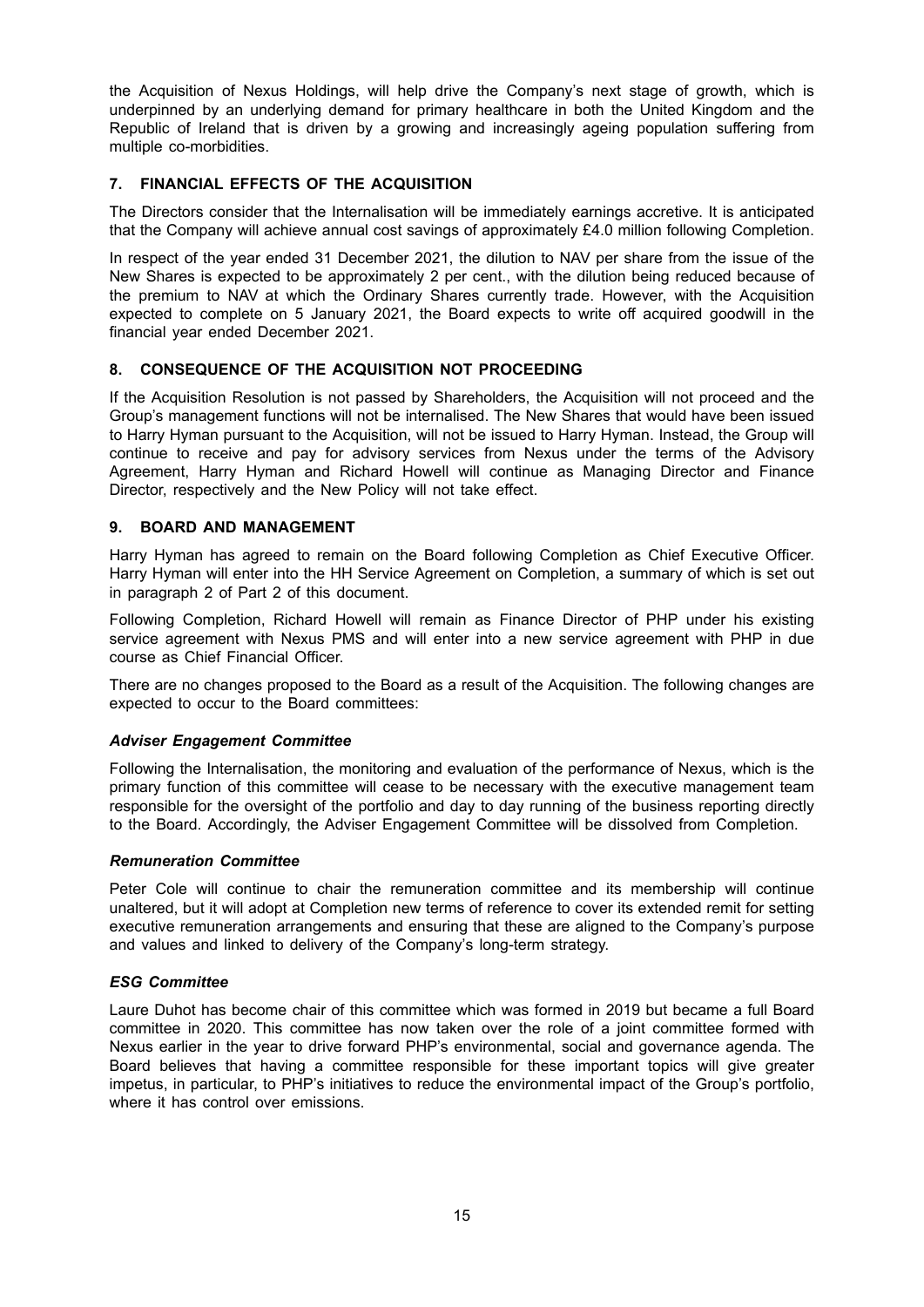#### *Company Secretary*

Paul Wright will become Company Secretary as he has fulfilled this function as one of the services Nexus currently provides under the Advisory Agreement.

The wider senior management team joining the Company from the Nexus Group will comprise Chris Santer (Chief Investment Officer), David Bateman (Head of Investment), Liam Cleary (Director, Commercial Finance and Financial Reporting), James Young (Director, Property Management), David Austin (Property Director), Oliver Goodman (Director, Rent Reviews and Valuation) and Tony Coke (Director, Primary Care Development).

As a result of the Acquisition, all 57 employees in the Nexus Group who currently focus the vast majority of their time managing the PHP portfolio will become employees of the Enlarged Group.

#### **10. THE NEW SHARES**

The Company will satisfy part of the consideration payable under the Share Purchase Agreement by the issue of the New Shares to Harry Hyman. The Company will seek Shareholder authority to complete the issue and allotment of the New Shares at the General Meeting pursuant to the Acquisition Resolution.

The New Shares, in aggregate, represent approximately 1 per cent. of PHP's Existing Ordinary Shares. Immediately following Admission, Harry Hyman together with his connected persons will be interested in 24,382,254 Ordinary Shares representing, in aggregate, approximately 2 per cent. of the Enlarged Share Capital.

Harry Hyman will be bound by the lock-in provisions under the Lock-in Deed in respect of the New Shares which prohibits him from disposing of any of the New Shares during the period of 12 months from Admission and for a further 12 months to effect sales only through the Company's brokers to maintain an orderly market.

The New Shares will be credited as fully paid and will rank pari passu in all respects with the Existing Ordinary Shares, including the right to receive all dividends and other distributions declared, made or paid on the Existing Ordinary Shares from Admission. The New Shares will be in registered form and will be delivered in uncertificated form.

No Ordinary Shares are held by or on behalf of the Company (including in treasury) or by its subsidiaries.

Prior to Completion and subject to the passing of the Acquisition Resolution, an application will be made to the FCA and to the London Stock Exchange for the New Shares to be admitted to the premium listing segment of the Official List and for such shares to be admitted to trading on the London Stock Exchange's main market for listed securities. It is expected that Admission will become effective and that unconditional dealings in the New Shares will commence on the London Stock Exchange at 8.00 a.m. on or around the 6 January 2021. The New Shares will not be listed on any stock exchange other than the London Stock Exchange.

The issued and fully paid Ordinary Share capital of the Company immediately following the allotment, issue and Admission of the New Shares pursuant to the Acquisition (assuming no issues of Ordinary Shares between the date of this document and Admission of the New Shares) is expected to be 1,327,036,460 Ordinary Shares.

#### **11. THE NEW POLICY**

A revised Directors' remuneration policy in the form set out in Part 5 of this document is proposed for Shareholder approval at the General Meeting. The New Policy will be adopted on and subject to Completion in substitution for the existing directors' remuneration policy approved by Shareholders at the annual general meeting of the Company in 2020, which reflected that the Company was then externally managed pursuant to the Advisory Agreement. The New Policy includes the Company's policy on remuneration for its executive directors which reflects the Internalisation. If the New Policy is approved, it will take effect from Completion and all payments by the Company to Directors and any former directors (in their capacity as directors) will be made in accordance with the New Policy. Unless the New Policy is to be further revised, it will be valid for up to three years without new Shareholder approval being required.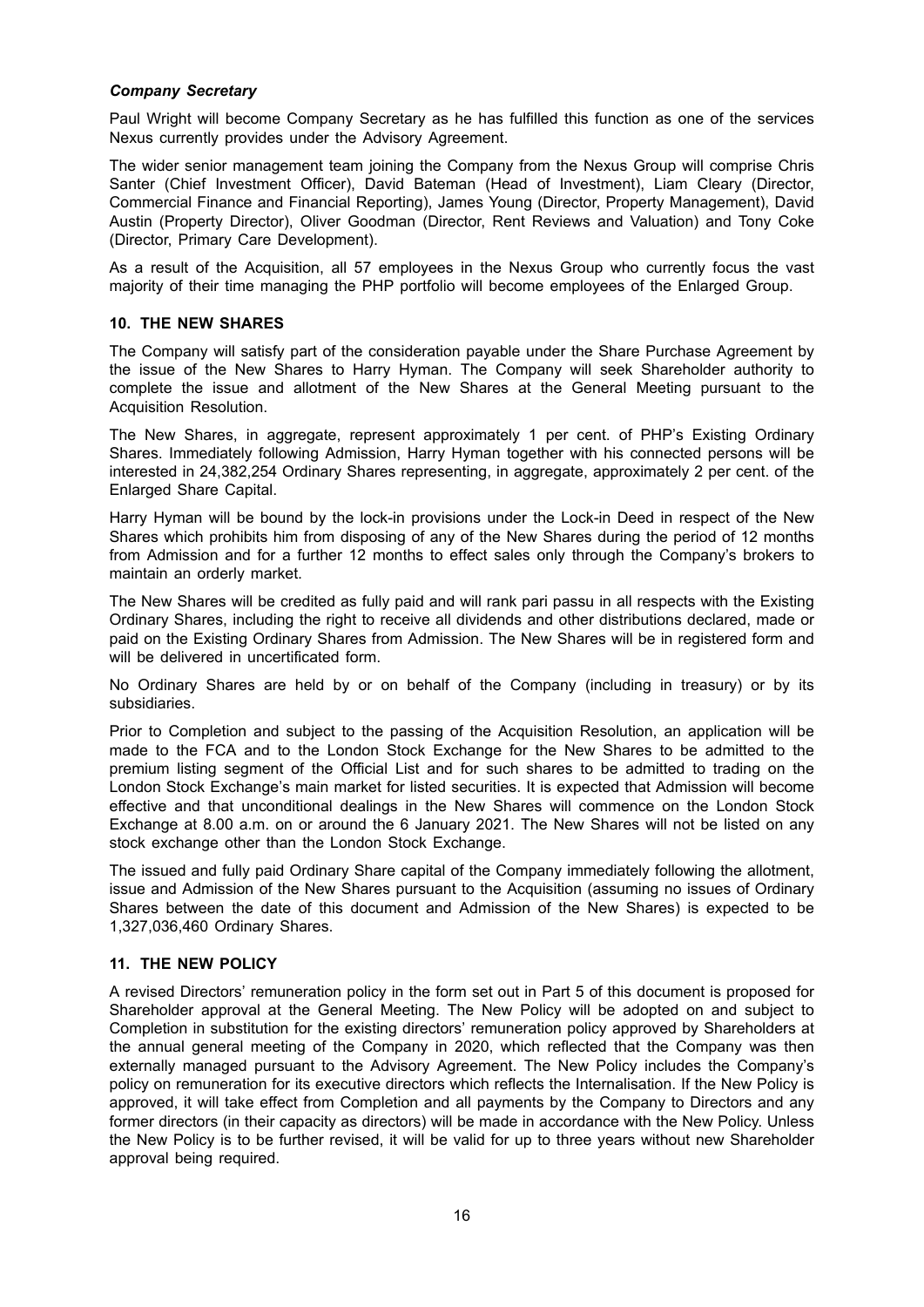#### **12. THE NEW ARTICLES**

The Company is also proposing to adopt the New Articles to update the Existing Articles, primarily to reflect developments in best market practice and changes in law as well as to provide additional clarification and flexibility relating to the holding of virtual shareholder meetings. Given the extent of the changes, the Company proposes to adopt entirely new articles of association (rather than make amendments to the Existing Articles). Set out in Part 4 of this document is a summary of the principal changes to the Existing Articles. Any changes which are either minor, technical or of a clarifying nature are not noted in Part 4 of this document.

#### **13. GENERAL MEETING**

This document constitutes a circular prepared in compliance with the Listing Rules for the purposes of the General Meeting convened pursuant to the Notice of General Meeting.

You will find set out at the end of this document a Notice of General Meeting convening the General Meeting to be held at 10.30 a.m. on 4 January 2021 at 5th Floor, Greener House, 66-68 Haymarket, London SW1Y 4RF. The full text of the Notice of General Meeting is set out in Part 7 of this document.

At the General Meeting, the Resolutions summarised below will be proposed. Voting will be conducted on a poll which means that every Shareholder who is present in person or by proxy has one vote for every Ordinary Share held.

#### **Resolution 1 — Acquisition Resolution**

That:

- (a) the Acquisition be approved as a "substantial property transaction" under section 190 of the Companies Act;
- (b) in addition to and without prejudice or limitation to any powers and authorities conferred upon the Directors under the resolutions passed at PHP's most recent annual general meeting and otherwise, the Directors be and are hereby generally and unconditionally authorised in accordance with section 551 of the Companies Act to allot relevant securities of the Company up to an aggregate nominal value of £1,435,635, such authority to expire at the conclusion of the next annual general meeting of the Company held after the passing of this resolution provided that the Company may before such expiry make an offer or agreement which would or might require relevant securities to be allotted after such expiry and the Directors may allot relevant securities in pursuance of such offer or agreement as if the power conferred hereby had not expired; and
- (c) the New Policy be adopted with effect from and subject to Completion.

#### **Resolution 2 — Articles Resolution**

That, the New Articles be adopted in substitution for the Existing Articles with effect from conclusion of the General Meeting.

The Acquisition is conditional on, inter alia, the passing of the Acquisition Resolution, which will be proposed as an ordinary resolution. The adoption of the New Policy is conditional upon the passing of the Acquisition Resolution. The adoption of the New Articles is conditional upon the passing of the Articles Resolution which will be proposed as a special resolution.

Harry Hyman has voluntarily agreed not to vote the Acquisition Resolution and has undertaken to take all reasonable steps to ensure that his associates who are Shareholders, do not vote on the Acquisition Resolution. Harry Hyman can vote in respect of the Articles Resolution.

For a resolution proposed as an ordinary resolution to be passed, a simple majority of Shareholders entitled to vote and present in person or by proxy must cast their votes in favour. For a resolution proposed as a special resolution to be passed, a majority of at least 75 per cent. of Shareholders entitled to vote and present in person or by proxy must cast their votes in favour.

The Company is calling the General Meeting on less than 21 clear days' notice as permitted by the enabling resolution passed at the Company's annual general meeting held on 1 April 2020. The Company considers doing so to be merited by the business of the meeting and considers proceeding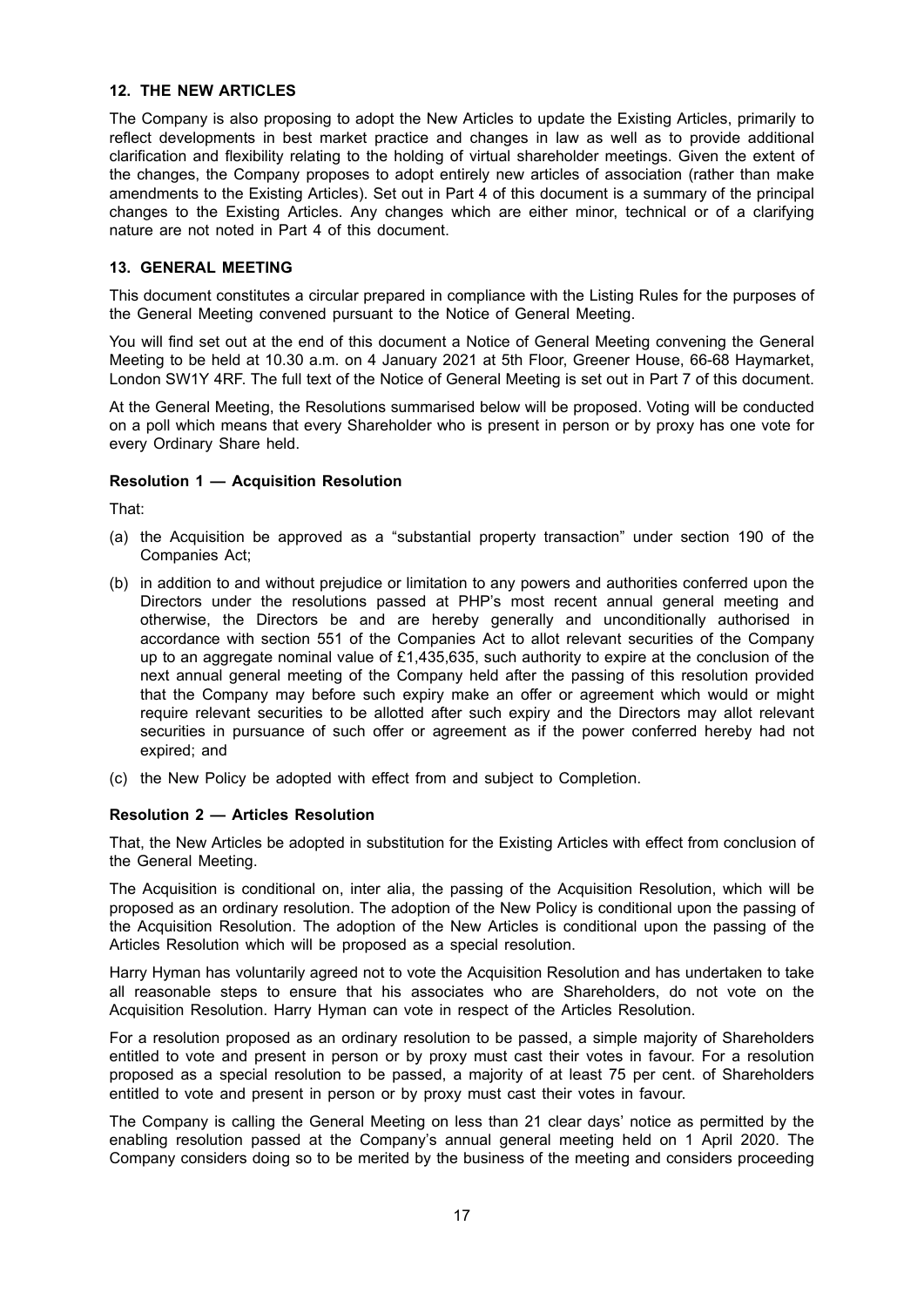to completion of the Acquisition as soon as possible and minimising the risk of events arising which may result in the Acquisition not proceeding, to be to the advantage of Shareholders as a whole.

#### **14. ACTION TO BE TAKEN IN RESPECT OF THE GENERAL MEETING**

**Please note that in light of mandatory measures imposed by the UK Government relating to the COVID-19 pandemic and the extension of the relevant provisions of the Corporate Insolvency and Governance Act 2020, the General Meeting will be held as a closed meeting and Shareholders will not be permitted to attend the General Meeting in person. However, Shareholders are invited to submit any questions that they have on the business of the General Meeting by email to cosec@phpgroup.co.uk with the subject line "General Meeting" before 10.30 a.m. on 30 December 2020. Subject to the volume of questions received from all Shareholders, all questions will be answered on the Company's website shortly after the General Meeting.**

Please remember that you will not be able to vote on the day of the General Meeting and that **you should appoint a proxy in advance so that your vote is counted. You will find enclosed with this document a Form of Proxy for use at the General Meeting. Accordingly, you are strongly encouraged to appoint the Chair of the General Meeting as your proxy and give your instructions on how you wish the Chair of the General Meeting to vote on the Resolutions. All** proposed Resolutions will be put to a vote on a poll ensuring that votes by proxy will be fully**counted.**

**Therefore, it is important that you:**

- **• complete and return the Form of Proxy in accordance with the instructions printed on it to Equiniti, Aspect House, Spencer Road, Lancing, West Sussex BN99 6DA, so as to arrive no later than 10.30 a.m. on 30 December 2020; or**
- **• submit your proxies electronically at www.sharevote.co.uk using the voting ID, task ID and shareholder reference number on the Form of Proxy, so as to arrive no later than 10.30 a.m. on 30 December 2020; or**
- **• if you hold shares in CREST, you may appoint a proxy by completing and transmitting a CREST Proxy Instruction to ID RA19, so that it is received by no later than 10.30 a.m. on 30 December 2020.**

**The Company will continue to update Shareholders on arrangements for the General Meeting through a Regulatory Information Service and the Company's website at www.phpgroup.co.uk. Shareholders are advised to check the Company's website for updates.**

**The results of the votes cast on the Resolutions at the General Meeting will be announced as soon as possible once known through a Regulatory Information Service and on the Company website at www.phpgroup.co.uk.**

#### **15. DOCUMENTS AVAILABLE FOR INSPECTION**

As at the date of this document, the Company's registered office and corporate headquarters are not generally open to members of the general public in accordance with the latest measures relating to the COVID-19 pandemic. Copies of the following are available on the Company website at www.phpgroup.co.uk or from the Company on request by email to cosec@phpgroup.co.uk from the date of this document up to and including the date of the General Meeting and will be available for inspection at the General Meeting for at least 15 minutes prior to and during the General Meeting:

- (a) this document;
- (b) the New Policy; and
- (c) the New Articles.

#### **16. IRREVOCABLE UNDERTAKINGS**

PHP has received irrevocable undertakings from each of the Independent Directors who hold Ordinary Shares to vote or procure votes in favour of the Acquisition Resolution to be proposed at the General Meeting in respect of their beneficial holdings (and the beneficial holdings which are under their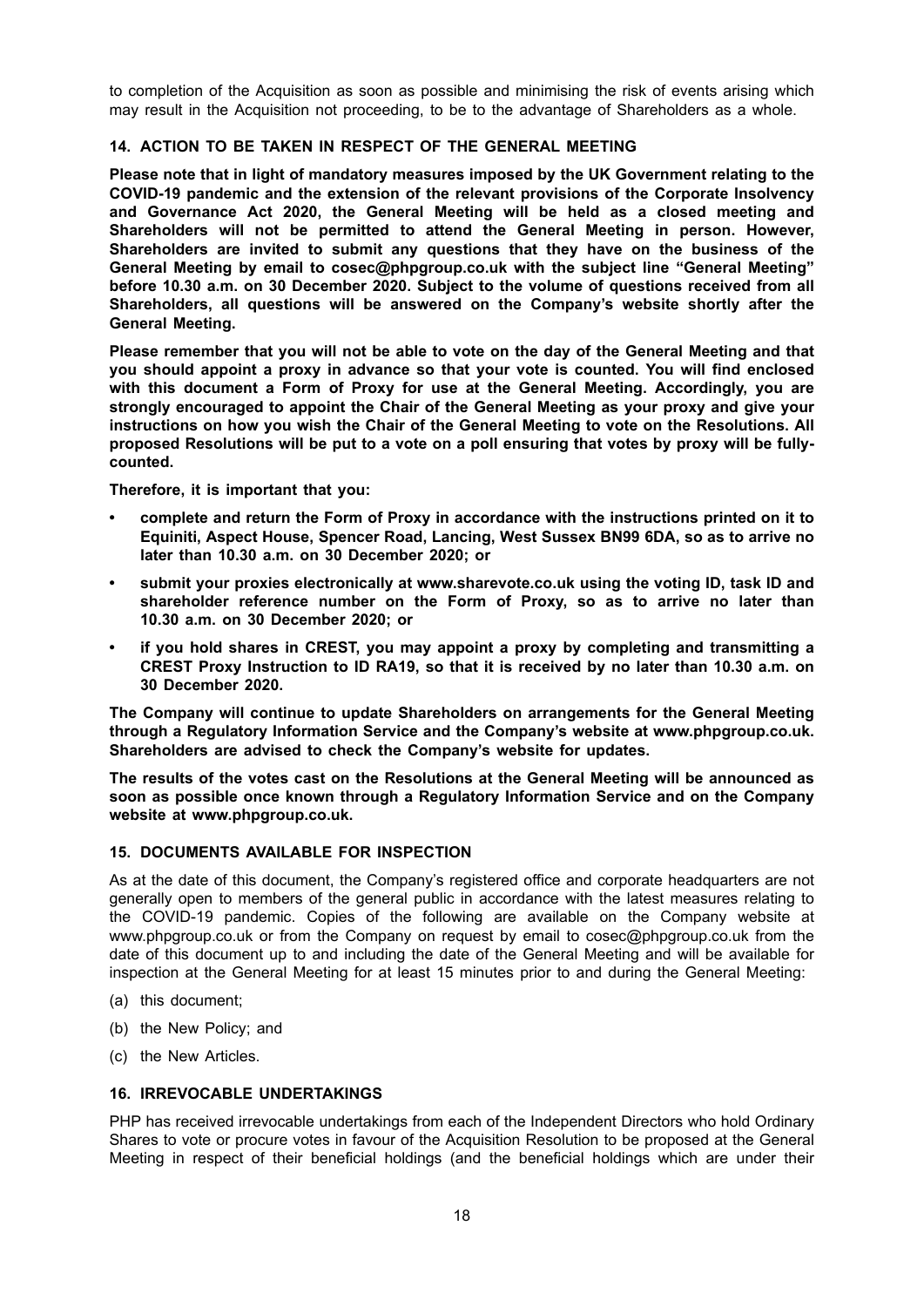control and those of their close relatives) of 286,104 Ordinary Shares, in aggregate, representing approximately 0.02 per cent. of PHP's Existing Ordinary Shares.

In addition, PHP has received irrevocable undertakings from each of the Directors who hold Ordinary Shares to vote or procure votes in favour of the Articles Resolution to be proposed at the General Meeting in respect of their beneficial holdings (and the beneficial holdings which are under their control and those of their close relatives) of 13,382,178 Ordinary Shares, in aggregate, representing approximately 1.02 per cent. of PHP's Existing Ordinary Shares.

#### **17. BOARD RECOMMENDATION**

The Board considers the Proposals to be in the best interests of PHP and the Shareholders as a whole.

Accordingly, the Independent Directors unanimously recommend that Shareholders vote or procure votes in favour of the Acquisition Resolution, as the Independent Directors who hold Ordinary Shares have irrevocably undertaken to do in respect of their own beneficial holdings (and the beneficial holdings which are under their control and those of their close relatives), which amount to 286,104 Ordinary Shares, representing approximately 0.02 per cent. of PHP's Existing Ordinary Shares. As a "related party" Harry Hyman has not taken part in the Board's consideration of the Acquisition or the New Policy and has undertaken not to vote on the Acquisition Resolution. Richard Howell as an employee of Nexus PMS has not taken part in the Board's consideration of the Acquisition or the New Policy.

In addition, the Board considers the adoption of the New Articles to be in the best interests of PHP and the Shareholders as a whole. Accordingly, the Board unanimously recommends that Shareholders vote or procure votes in favour of the Articles Resolution, as the Directors who hold Ordinary Shares have irrevocably undertaken to do in respect of their own beneficial holdings (and the beneficial holdings which are under their control and those of their close relatives), which amount to 13,382,178 Ordinary Shares, representing approximately 1.02 per cent. of PHP's Existing Ordinary Shares.

Yours sincerely,

**Steven Owen** *Chairman*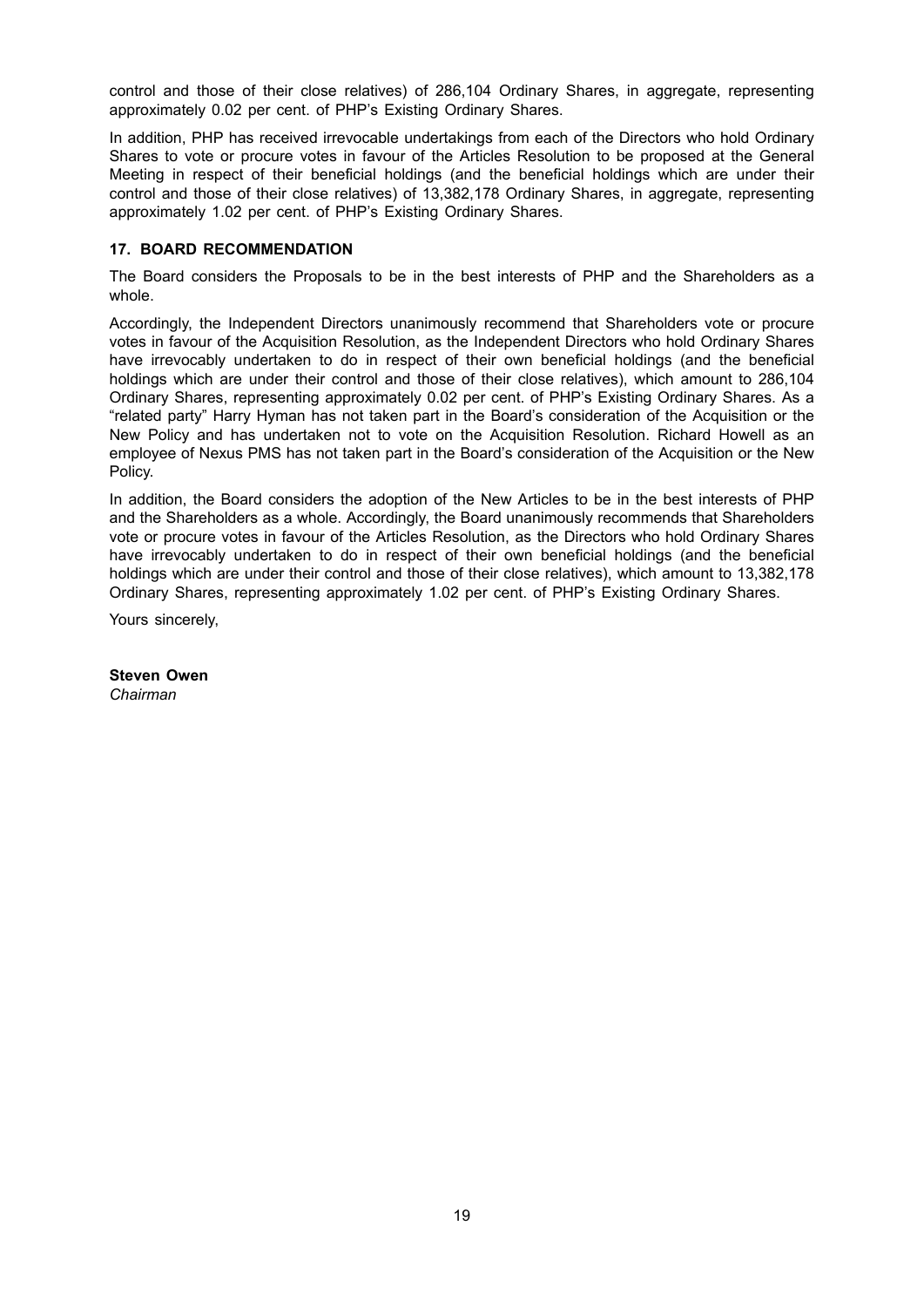#### **Part 2 PRINCIPAL TERMS OF THE SHARE PURCHASE AGREEMENT AND THE HH SERVICE AGREEMENT**

## **1. SHARE PURCHASE AGREEMENT**

#### 1.1 *Consideration*

The purchase price for the Acquisition shall be the payment by PHP to the Vendor of £33.1 million satisfied by the payment of £16.55 million in cash and the issue of the New Shares plus the Excess (if any) or minus, the Shortfall (if any).

In this paragraph 1.1:

- the "**Actual NAV**" means the aggregate of the Fixed Assets New and current assets of the Target Group plus the Goodwill less the aggregate liabilities of the Target Group as at the Effective Time, as calculated in accordance with the Share Purchase Agreement and stated within the Share Purchase Agreement:
- the "**Effective Time**" means 11.59 p.m. on the day immediately prior to Completion;
- the "**Estimated NAV**" means £33.1 million;
- the "**Excess**" refers to the amount that is the excess if the Actual NAV exceeds the Estimated NAV, provided that the maximum payment for the Excess shall not exceed £1,000,000;
- the "**Fixed Assets New**" means any fixed assets which are contractually ordered or acquired post exchange of the Share Purchase Agreement up to the Effective Time. Such fixed assets to include or be deemed to include in any event, but not exclusively, the project to install a new network server with all associated software licences and installation support for which a quote of £81,687 plus VAT has been received from Southbank IT Limited (the "**Server**"). Other than the Server, any fixed assets with an aggregate value in excess of £10,000 shall need the prior written consent of PHP;
- the "**Goodwill**" means the amount attributable to goodwill fixed at £34.8 million; and
- the "**Shortfall**" refers to the amount that is the shortfall if the Actual NAV is less than the Estimated NAV.

The purchase price shall be calculated by way of the preparation of a set of completion accounts shortly after Completion.

#### 1.2 *Condition to Completion*

Completion is conditional on the passing at the General Meeting of the Acquisition Resolution on or before the Long Stop Date. In the event that the Condition is not fulfilled on or before 5.00 p.m. on the Long Stop Date, then Completion shall not occur and the Share Purchase Agreement shall automatically terminate.

#### 1.3 *Completion*

The Share Purchase Agreement provides that Completion shall take place on 5 January 2021 provided that the Condition set out above in paragraph 1.2 has been fulfilled, or such other time as shall be agreed between PHP and Harry Hyman. If the Condition is not fulfilled on or before 5.00 p.m. on the Long Stop Date, then Completion shall not occur and the Share Purchase Agreement will automatically terminate.

On Completion, the Vendor is required to provide evidence, in the agreed form, that all steps of the Restructuring have been authorised and completed in full including the purchase of the Preference Shares pursuant to the terms of the Buyback Contract.

On Completion, all legal and benefit right, title and interest in the ordinary shares in Nexus Holdings shall pass, free from Security and together with all rights attaching or accruing to them now or in the future, to PHP.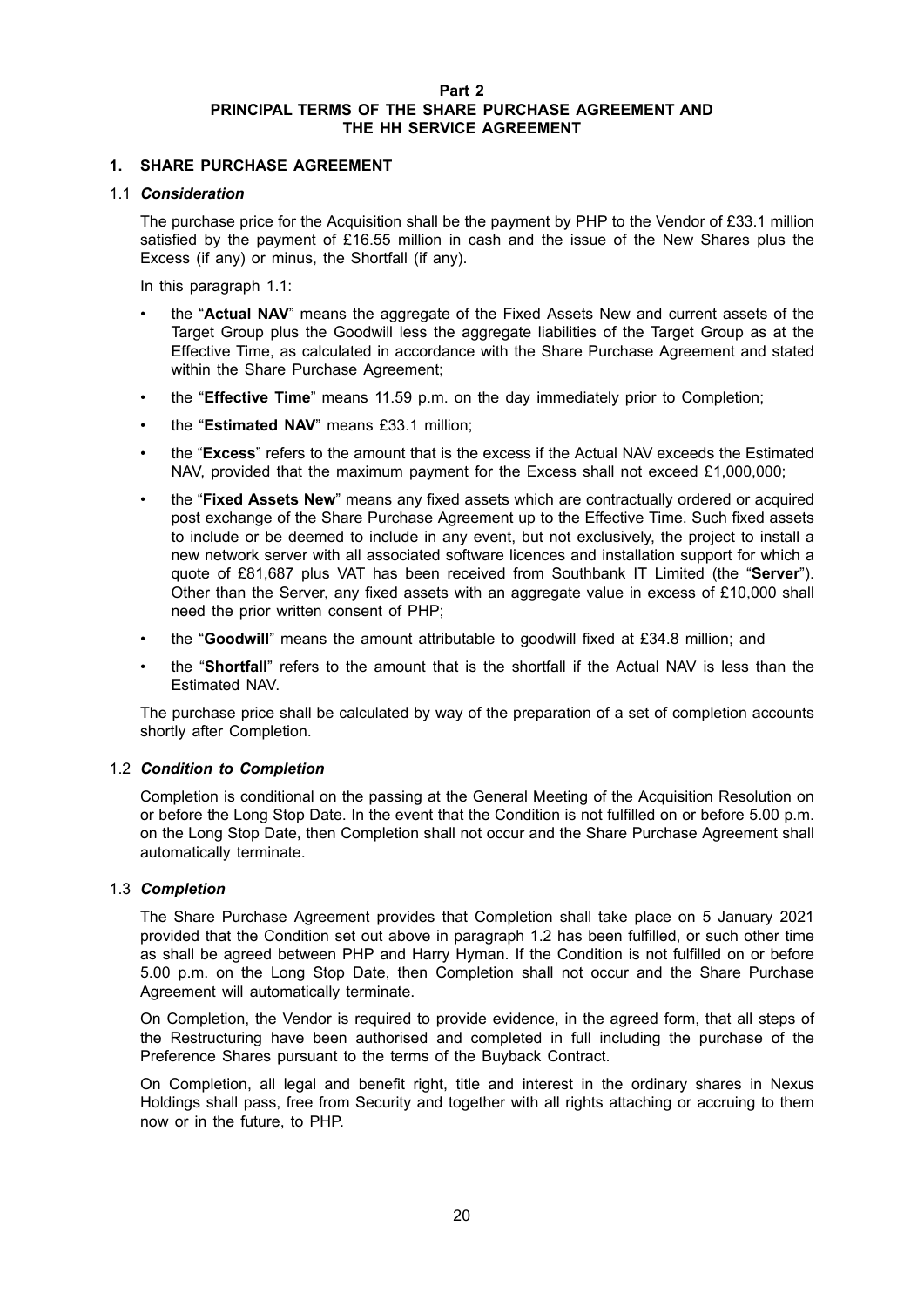#### 1.4 *Conduct of Business*

Under the Share Purchase Agreement, the Vendor has agreed that between the period starting on the date of the Share Purchase Agreement and ending on Completion, the Target Group shall, amongst other things, carry on the business of the Target Group in the ordinary course.

#### 1.5 *Warranties and Indemnities*

The Share Purchase Agreement contains certain warranties from the Vendor to PHP including in relation to the Vendor's title to the ordinary shares and capacity to enter into the Share Purchase Agreement. Other warranties have been given by the Vendor in respect of, amongst other things, corporate information, employment, data protection, anti-corruption, property, pensions, regulatory, compliance, litigation, information and tax. The warranties are of a type considered appropriate and normal in the context of transactions of this nature. The warranties are given on signing of the Share Purchase Agreement and are not repeated on Completion.

A specific indemnity is given by the Vendor in relation to any liability or costs incurred by PHP and any member of the Target Group arising directly or indirectly from or in connection with the Restructuring and the Buyback Contract.

The Tax Deed will be entered into at Completion between PHP and Harry Hyman pursuant to which the Vendor indemnifies PHP against post-Completion tax liabilities of the Target Group which arise by reference to events taking place before Completion and certain other post-Completion tax liabilities.

#### 1.6 *Limits of Liability*

The liability of the Vendor under the Share Purchase Agreement and the Tax Deed is subject to a number of limitations. The key limitations include, but are not limited to:

- a financial cap of an amount equal to £11,500,000 in respect of all claims under the Share Purchase Agreement, and claims for breach of the warranties and under the indemnities (other than warranties and covenants relating to title) or under the Tax Deed; and
- a time limit of eighteen months from the date of Completion in respect of general warranty claims and, a time limit of six years from the end of the accounting period of Nexus as at the date of Completion in respect of any tax claim or indemnity claim.

The warranties are subject to standard minimum value thresholds which must be met in order to allow a claim to proceed (the aggregate amount of the Vendor's liability for all claims notified (which each individually exceeds £10,000) must exceed £350,000).

#### 1.7 *Post Completion undertakings*

The Vendor has agreed under the Share Purchase Agreement that he shall not, directly or indirectly, alone or jointly with any other person, and whether as a shareholder, partner, director, principal, consultant or agent or in any other capacity: (i) for a period of three years from Completion, carry on or be engaged, interested or concerned in, assist or lend money to or provide any services or advice to any primary health property investment, development and/or management business within the United Kingdom or in the Republic of Ireland which competes with any primary health property investment, development and/or management business carried on by any member of the Group at Completion; (ii) for a period of three years from Completion, induce or endeavour to induce any supplier that provides goods or services to the Group at time during the period of twelve months prior to the date of Completion, or cease to supply, or to restrict or adversely to vary the terms of supply to, any member of the Group; (iii) save to the extent provided for in the Shared Services Agreement and in respect of Paul Wright, for a period of three years starting from Completion, employ or engage the services of any person employed or engaged by any member of the Target Group at Completion with a basic salary or fee in excess of £50,000 per annum ("**Senior Employee**") or (iv) for a period of three years from Completion, induce or endeavour to induce any Senior Employee to leave their position with the Group, whether or not that person would commit a breach of their contract by so leaving.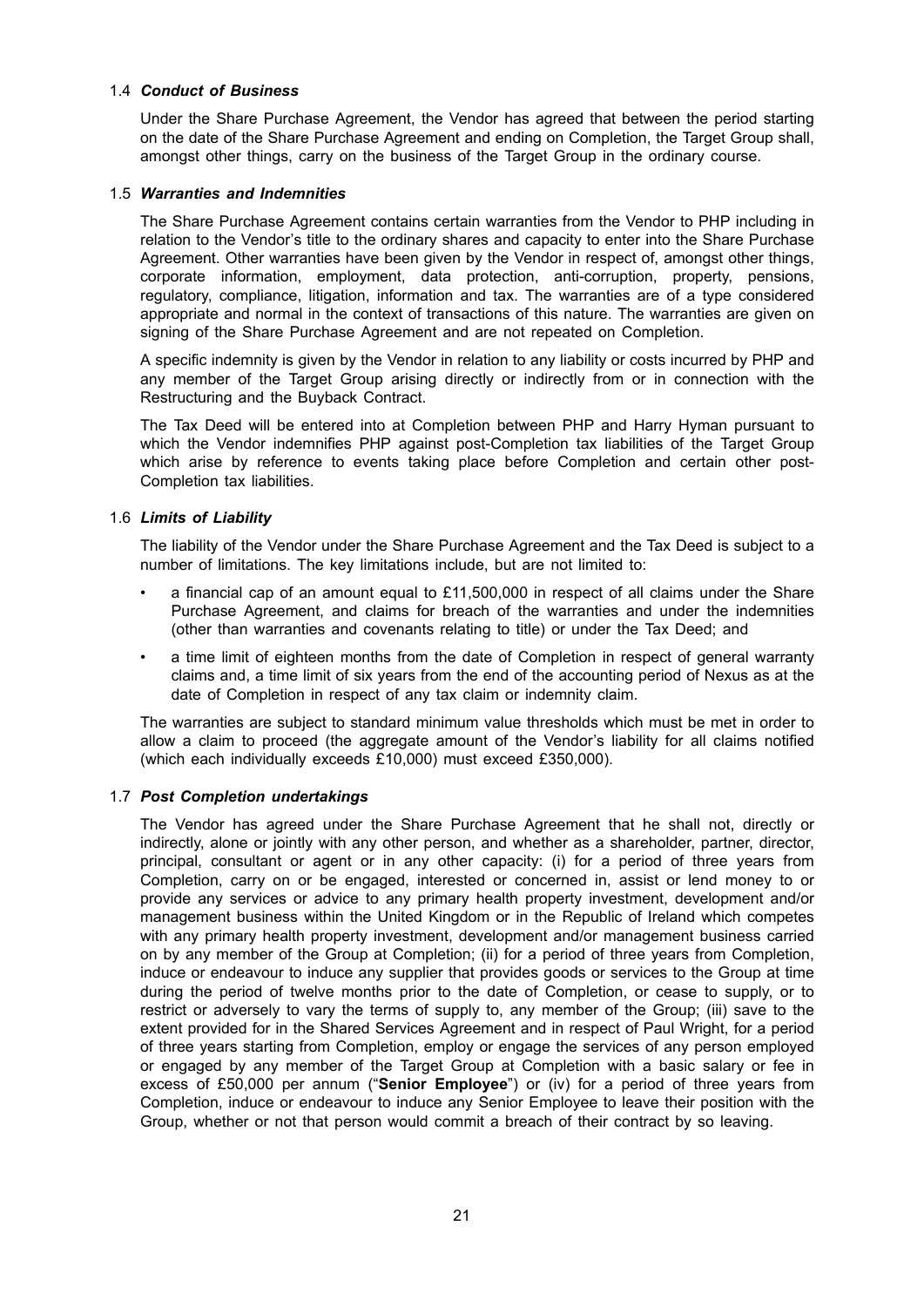#### 1.8 *Termination*

The Share Purchase Agreement automatically terminates if the Condition has not been satisfied on or before 5.00 p.m. on the Long Stop Date.

#### **2. THE HH SERVICE AGREEMENT**

PHP and Harry Hyman will enter into the HH Service Agreement which will take effect on Completion. The principal terms are:

#### 2.1 *Notice of Termination*

The HH Service Agreement does not permit notice to be given by either party for an initial period of twelve months. Thereafter, the HH Service Agreement has a twelve-month mutual notice period.

In the event that notice is served by either party, Harry Hyman can continue to receive base salary and contractual benefits for the duration of his notice period or the Company may elect to make a payment in lieu of notice equivalent in value to a maximum of twelve months' base salary and contractual benefits (including Bonus (as defined in paragraph 2.2 below)).

#### 2.2 *Remuneration*

Harry Hyman will be contractually entitled to a base salary of £250,000 gross per annum. The HH Service Agreement will incorporate a side letter which provides for a contractual bonus arrangement for Harry Hyman which is applicable for a period of two years and terminating on 31 December 2022 (the "**Bonus**"). The Bonus entitles Harry Hyman to 60 per cent. of the annual PIF (and the PIF in any year is capped at £1,800,000 per annum). Harry Hyman will not be entitled to a Bonus should he serve notice before 31 December 2022 under the HH Service Agreement.

#### 2.3 *Working time*

Harry Hyman is contractually required to spend such time as is required to fulfil the role which shall involve spending a minimum of ten working days per calendar month engaged in the business of the Group. Harry Hyman is required to disclose in the register of directors' interests any conflict or potential conflict of interest.

#### 2.4 *Holiday and Benefits*

Harry Hyman will be entitled to 15 days of paid holiday annually. PHP will provide life assurance cover at a rate of 4 times Harry Hyman's gross base salary. There will be no pension arrangements in place with Harry Hyman.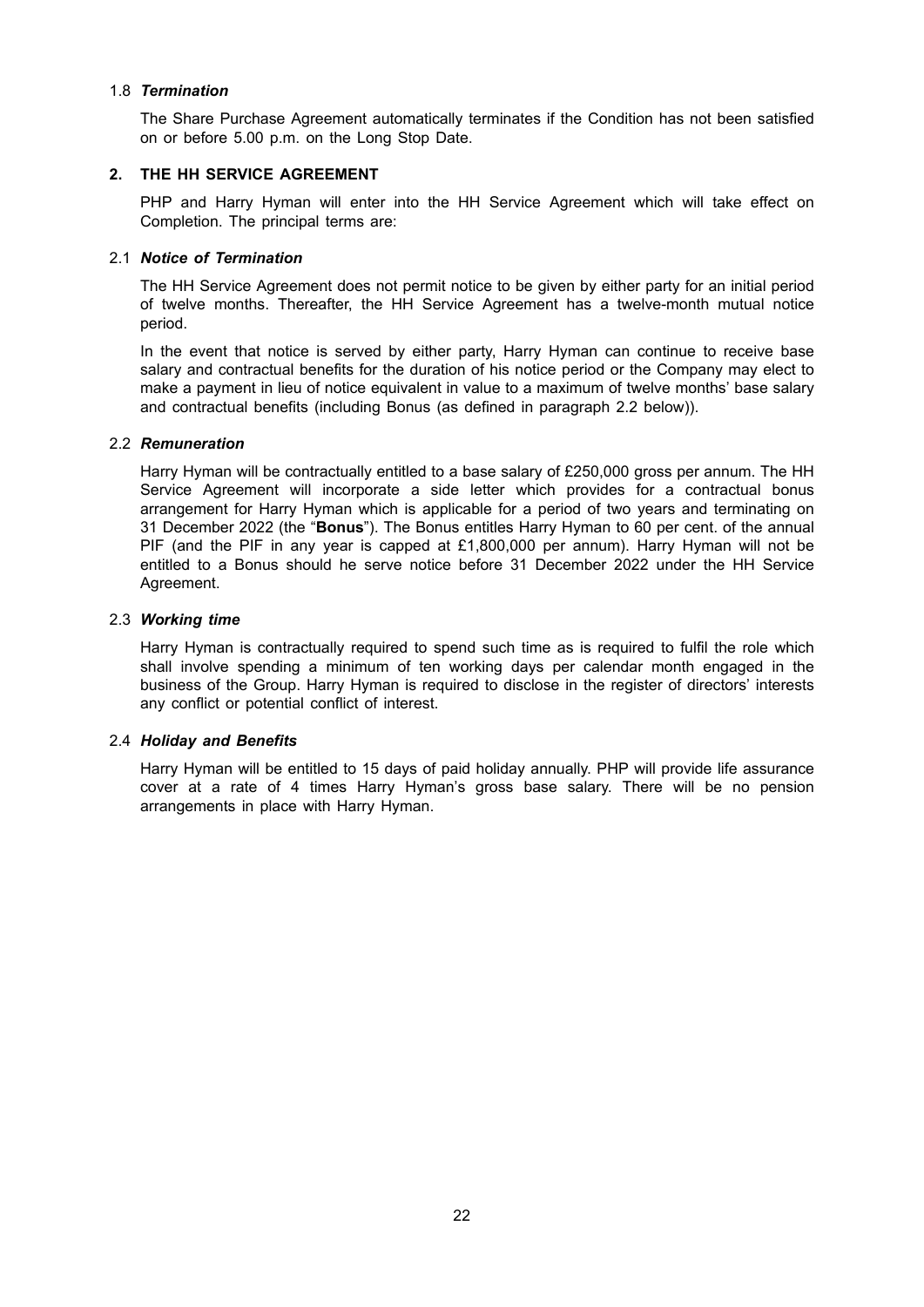#### **Part 3 PRINCIPAL TERMS OF THE ADVISORY AGREEMENT**

#### **1. ADVISORY AGREEMENT**

- 1.1 Pursuant to the advisory agreement dated 14 March 1996 (as amended, restated and novated from time to time and last restated on 25 June 2019) (the "**Advisory Agreement**") originally between the Company, JO Hambro Capital Management Limited and Nexus Tradeco Limited (the "**Adviser**") and since 30 April 2014 solely between the Company and the Adviser, the Company appointed the Adviser to: (i) provide property advisory, and management services to the Group and the services of Harry Hyman as Managing Director of the Company (the "**Property Advisory Services**"); (ii) provide administrative and accounting services to the Group and (iii) act as the appointed Company Secretary (the services in (ii) and (iii) together, the "**Administrative Services**").
- 1.2 The Adviser has procured Harry Hyman's services to carry out the function of Managing Director of the Company during the course of the Adviser's appointment under the Advisory Agreement.

#### *Term*

1.3 The Advisory Agreement runs for a fixed term to 13 March 2022, being the period of three years from the date of completion of the MedicX Transaction and, in respect of the Property Advisory Services, is terminable thereafter by not less than two years' written notice by either side and in respect of the Administrative Services is terminable thereafter by not less than twelve months' written notice by either side.

#### *Fees*

- 1.4 The current annual fee payable to the Adviser for property advisory services in respect of the properties that formed part of the MedicX portfolio on completion of the MedicX Transaction is equal to 0.225 per cent. per annum of the gross asset value of the MedicX portfolio less a cost contribution paid by the Adviser to PHP equal to 25 per cent. of the early termination fee payable by MedicX to its investment adviser as a result of the MedicX Transaction, capped at £2.5 million. This contribution is payable in monthly instalments, over five years, by reducing the fees payable to the Adviser, with the contribution terminating five years after the date of completion of the MedicX Transaction or, if earlier, the date on which PHP serves notice terminating the Advisory Agreement. Thereafter, the special arrangements for the MedicX portfolio will cease and the fee payable will be calculated by reference to the fee scale below.
- 1.5 The Adviser currently receives a fee for the remainder of the portfolio (including any assets acquired after completion of the MedicX Transaction) based as a percentage of the gross asset value of the Group as follows:

| <b>Gross Assets</b> | <b>Total Fee</b> |
|---------------------|------------------|
|                     |                  |
|                     |                  |
|                     |                  |
|                     |                  |
|                     |                  |
|                     |                  |
|                     |                  |
|                     |                  |
|                     |                  |
|                     |                  |

- 1.6 Additional payments that may be made to the Adviser for non-standard real estate related services are capped at 10 per cent. of the total annual fees payable to the Adviser for property advisory services, as described in paragraphs 1.4 and 1.5 above (the "**Property Advisory Fee**").
- 1.7 The Advisory Agreement provides for PHP to pay the Adviser in relation to Administrative Services a fixed annual fee of £1,214,536 from completion of the MedicX Transaction. This fee may be increased or decreased from 1 May in each calendar year by the movement in RPI over the prior calendar year, subject to a cap of 5 per cent. per annum.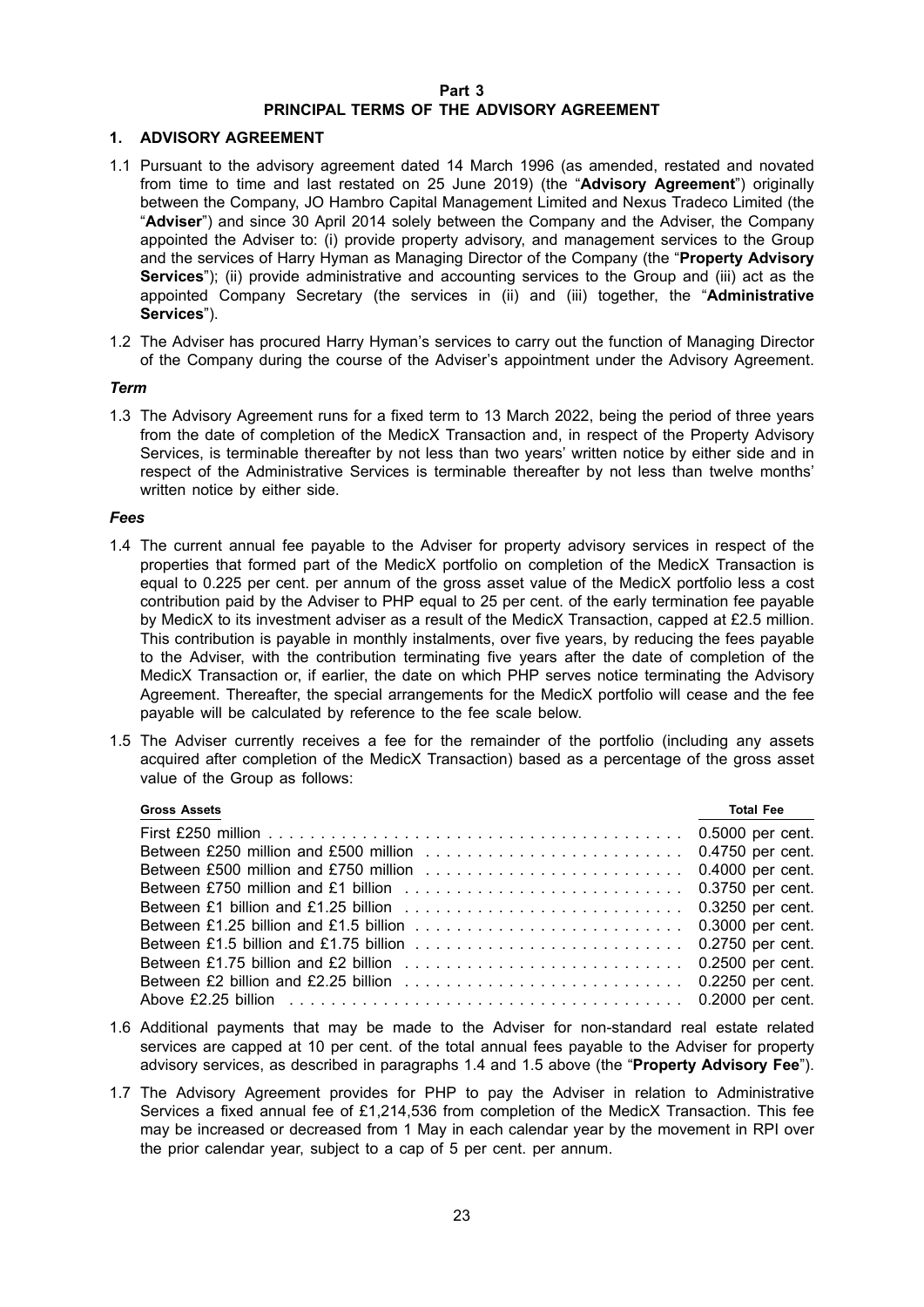#### *Performance Incentive Fee*

- 1.8 The Adviser is entitled to a PIF equal to 11.25 per cent. of any performance in excess of an 8 per cent. per annum increase in the Group's EPRA NAV, plus dividends paid less equity raised and net of non-cash and other adjustments agreed between the parties subject to an overall cap at the lower of 20 per cent. of the Property Advisory Fee payable to the Adviser in that year and £2.0 million.
- 1.9 Half of any PIF payment is deferred to the following year, with performance against the hurdle rate (both positive and negative) carried forward in a notional cumulative account with any future payment subject to the account being in a surplus position.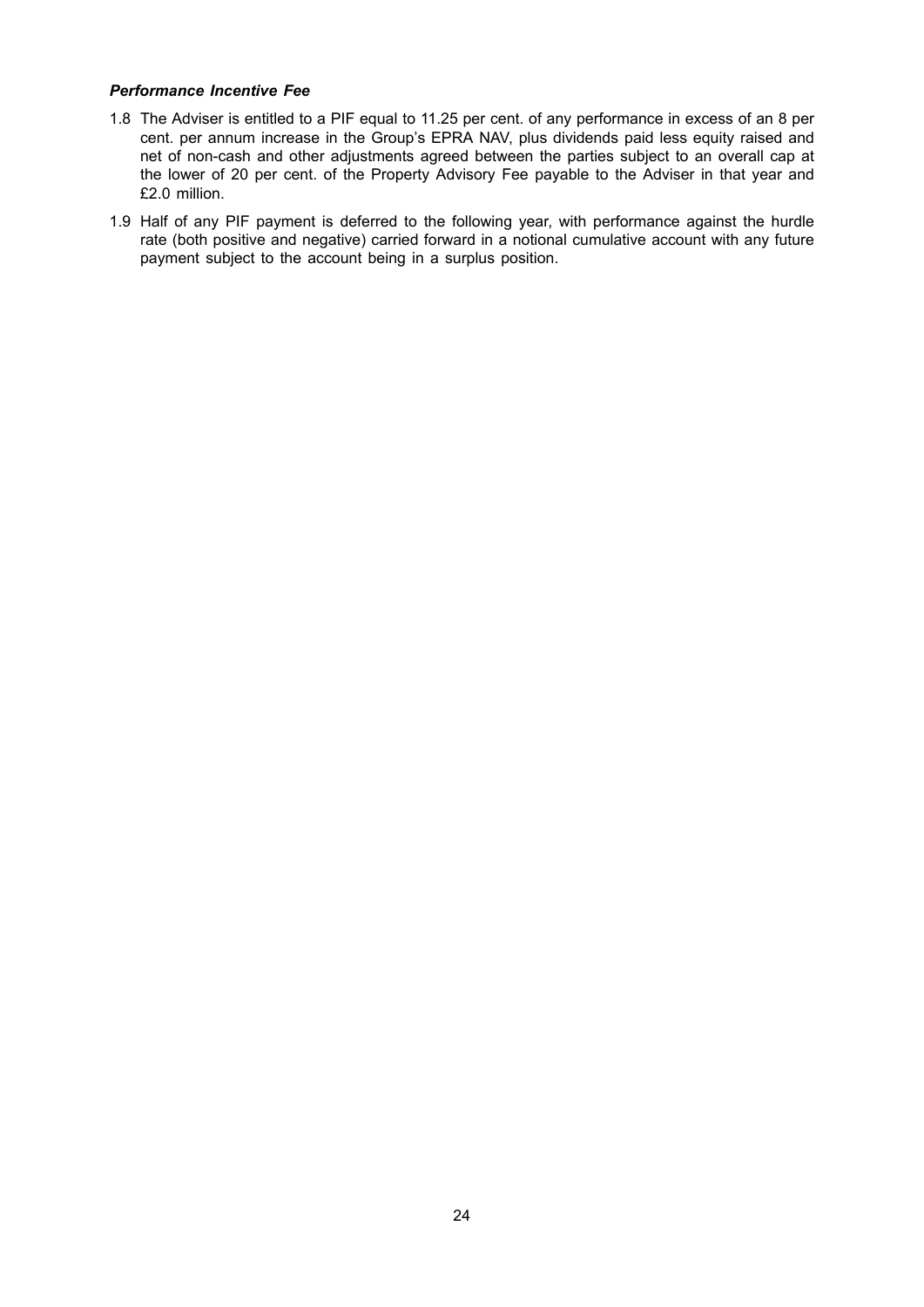#### **Part 4 SUMMARY OF THE NEW ARTICLES**

The Company is proposing to adopt the New Articles to replace the Existing Articles. Set out below in chronological order as they appear in the New Articles is a summary of the principal changes proposed to be made to the Existing Articles. The New Articles also include some other minor, amendments which have not been detailed below. Generally, the amendments proposed in the New Articles are to reflect recent developments in company law and market practice, all of which the Directors believe to be for the benefit of the Shareholders as a whole. The New Articles are available on request as set out in paragraph 15 of Part 1 of this document and on the Company's website at www.phpgroup.co.uk.

#### 1.1 **Change of name**

The Company is proposing to allow, as permitted by the Companies Act, for the Directors to be able to change the name of the Company by board resolution, as opposed to by special resolution of the members. This would allow the Directors flexibility should this ever be required, for instance to help deliver the strategy of the Company via a re-branding.

#### 1.2 **Seal**

The use of a company seal is becoming outdated and the use of signatures is now far more commonplace. This has been further enhanced by the effects of COVID-19 which lead to offices being closed, and the seal not always accessible.

The New Articles remove the requirement that the Company seal is required on share certificates. The New Articles set out how the seal is to be used. The relevant provisions reduce the Company's reliance on the company seal and instead provide a general authority that the company seal will be used by the authority of the Board.

#### 1.3 **Destruction of Transfers**

The New Articles propose that the Company is able to dispose of particular documents such as stock transfer forms or cancelled share certificates within a shorter time frame than previously allowed in the Existing Articles, especially if copies of the originals are stored electronically. This is to lessen the burden on the Company in respect of document storage and reflects the move to reliance on electronic storage of documents. The same exemptions apply as before such as that the destruction must only be in good faith.

#### 1.4 **General and Annual Meetings**

The COVID-19 pandemic highlighted for many companies that their current articles of association did not provide the necessary flexibility to permit their annual or general meetings to be held as hybrid meetings. Subsequently, many companies have adopted new articles which permit greater flexibility for companies to hold meetings in various formats.

The New Articles give the Company greater flexibility to hold general meetings by allowing combined physical and electronic general meetings (also known as 'hybrid' meetings). These hybrid meetings would enable members to attend and participate in the business of the meeting by attending a physical location or by means of an electronic platform, if the Directors decide to hold a combined physical and electronic general meeting. The New Articles set out the procedures and processes for attendance at, and participation in, combined physical and electronic general meetings. This includes how attendance is determined and allowing Directors to make arrangements to enable attendees to exercise their rights to speak or vote. The New Articles provide that persons participating via an electronic platform shall be responsible for ensuring they have the facilities to access the meeting. The ability to hold hybrid meetings will allow participation in the meeting from anywhere in the world, making participation easier for all shareholders. Those participating via electronic means will still count as part of the quorum.

The New Articles stipulate the basic requirements for the notice of general meeting in more detail and include the necessary requirements for a company listed on the Official List of the London Stock Exchange. The New Articles allow for the details of a general meeting (including date, time, place and electronic means) to be changed after the publication of the notice of general meeting. A new notice will not need to be posted to shareholders and instead the changes will be posted on the Company's website and via an RNS. The business to be conducted will remain the same.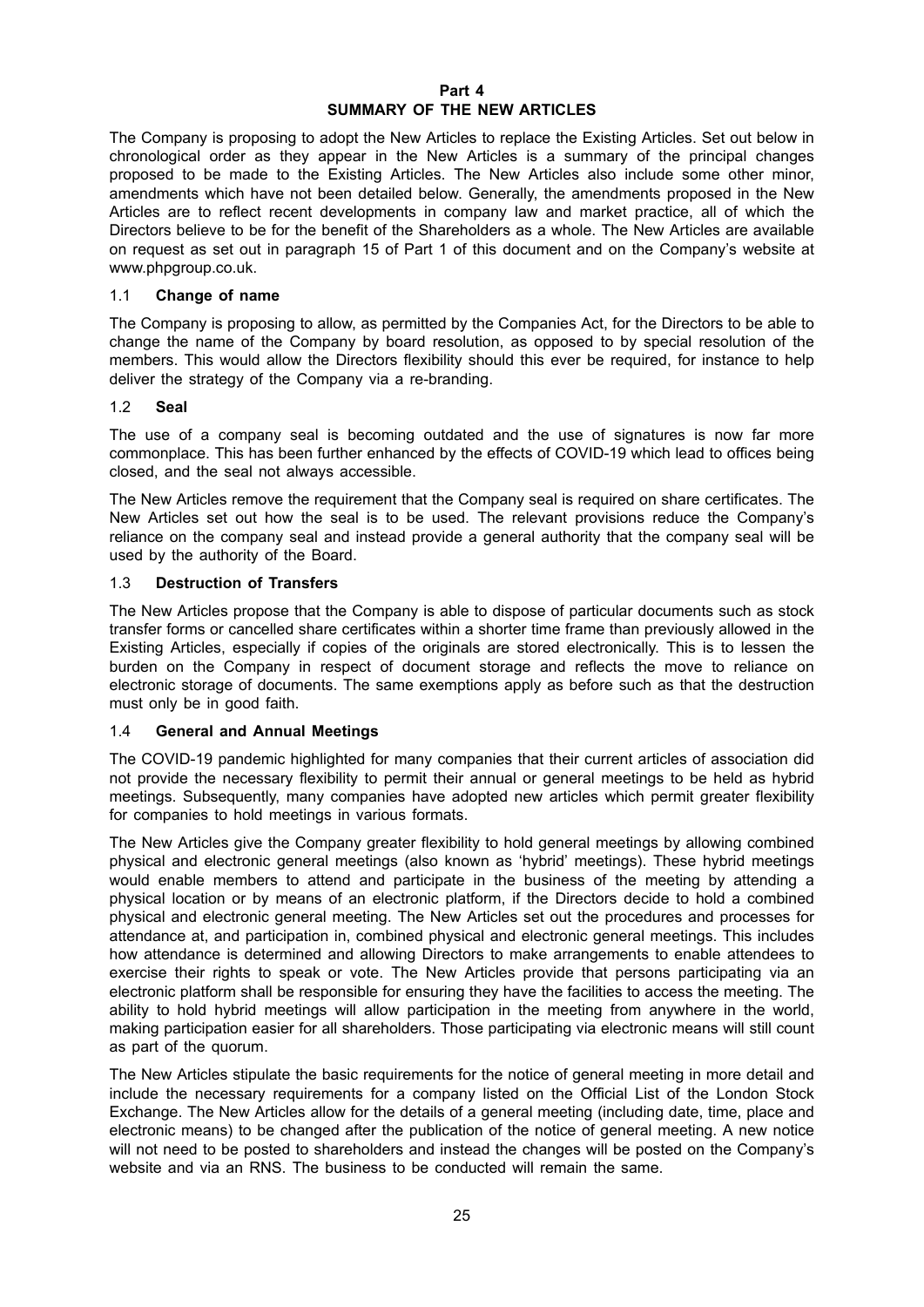Unless a meeting is adjourned by the chair, the inability of a person to attend or participate via an electronic platform will not affect the validity of, or business conducted at, a general meeting. These amendments are being made to provide the Directors with the flexibility should they need to make alternative arrangements for participation in meetings (including where physical participation may be prevented or restricted).

The New Articles also allow for the Company to undertake necessary security arrangements at general meetings to ensure the safety of its shareholders, which is of paramount importance to the Company. There is also the ability for the Company to use security measures for those participating in the meeting via electronic means. This may include some form of identity verification in order to access the meeting via electronic means.

## 1.5 **Nominated Members**

The Company wishes to grant shareholders the right to nominate another individual (not necessarily a current shareholder of the Company) to enjoy their rights derived from being a shareholder of the Company. At present the Existing Articles do not allow for a shareholder to be able to nominate an individual to exercise some or all of their rights as a member. The New Articles provide greater flexibility for shareholders and allow a shareholder the option to derive their member rights as and when necessary or desirable. The New Articles specify the procedure that is to be followed by a shareholder in order to exercise this right.

## 1.6 **Shortfall**

Public companies are required by law to have a minimum of two directors. The Existing Articles simply state that the Company is required to have a minimum of two directors. The New Articles go a step further and set out the procedure that would be followed in the unlikely situation that the Company did not have two directors in situ. This would prevent the Company from being in a position where it was in breach of the Companies Act.

## 1.7 **Directors Remuneration**

The aggregate total of fees available to be paid to the directors has increased from £500,000 to £750,000, this is in line with market standards.

#### 1.8 **Powers of Borrowings**

The borrowing powers have been updated to reflect more accurately the practices of the Company in respect of calculating the amount of borrowing. Additional articles have been included that specify what is to be credited against the amount of any monies borrowed in calculating the total amount of borrowing.

#### 1.9 **All of the Directors to retire at the annual general meeting**

Previously the Existing Articles required one third of the Directors to retire at the annual general meeting for reappointment. In line with market practice, it is proposed that all Directors retire at the annual general meeting. The New Articles also provide a solution for the unlikely scenario where no Directors are reappointed at the annual general meeting. It allows for Directors to remain in situ in order to facilitate the recruitment and appointment of new directors which would be their only power.

#### 1.10 **Overseas Branch Register**

The New Articles permit the Company to hold an overseas register of members. This would be useful if the Company set up a branch or developed a significant shareholding in a different jurisdiction.

#### 1.11 **Method of dividend payment**

The New Articles amend the Existing Articles to provide further flexibility to the manner in which dividends can be paid by the Company. The amendment gives the Company greater flexibility to pay dividends by cheque or warrant, through CREST or other relevant systems, or by bank transfer or any electronic means or such other means as the Directors may decide. The amendments to this provision are in line with market practice and reflect that increasingly, cheques and warrants are no longer the Company's primary methods of paying dividends.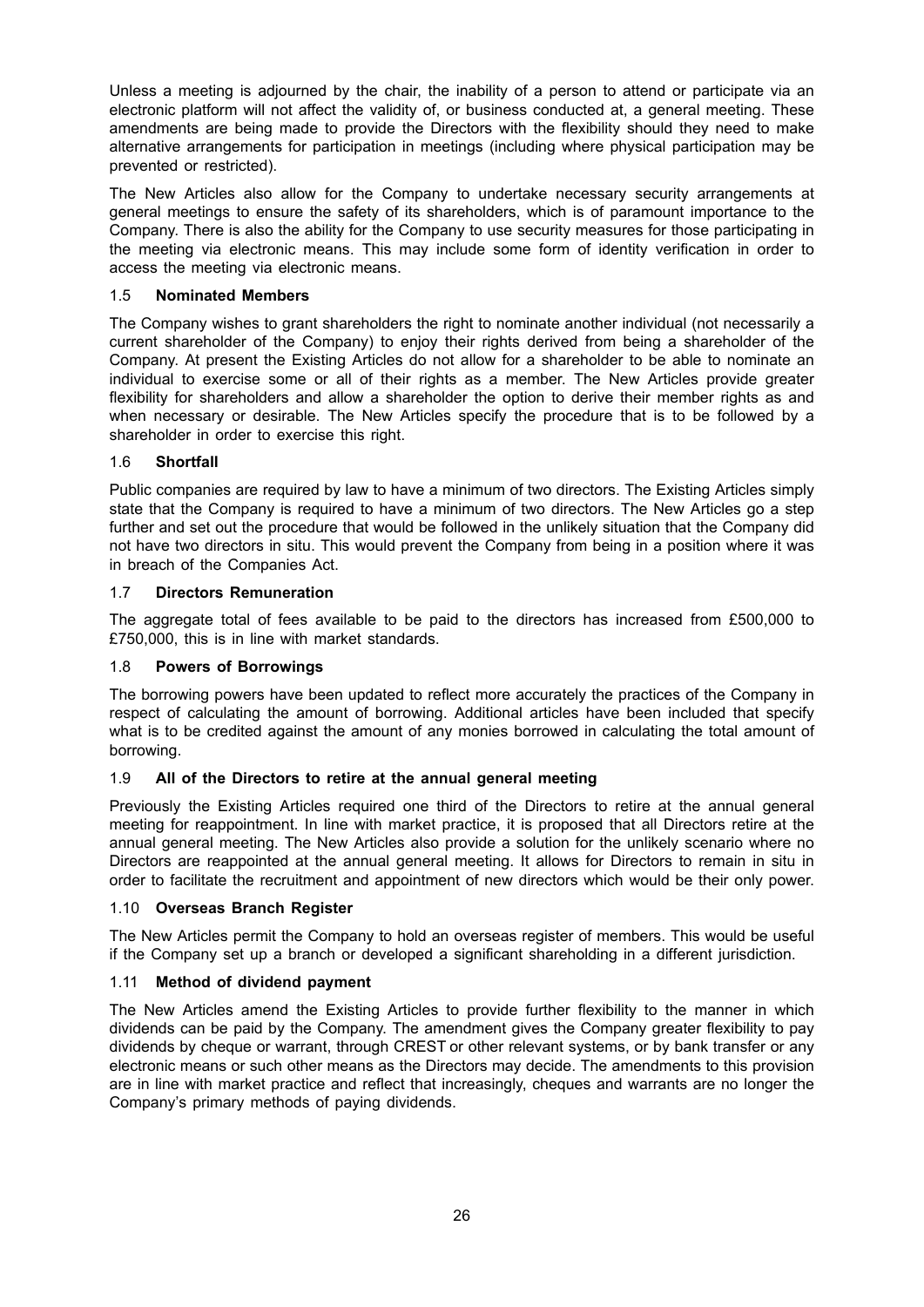#### 1.12 **Untraced Shareholders**

Previously the Company was required to wait for a period of 12 years in order to sell the shares of an untraced member and only after placing an advertisement in a national newspaper and a local newspaper. The advertisements are an expense for the Company and can be burdensome.

The New Articles propose waiting a period of three unclaimed dividends, before the Company send a notice of its intention to sell the shares to the shareholders last known address. After the notice has been sent the Company will wait a further three months for a response before it begins the process of selling the unclaimed shares.

#### 1.13 **Date of Service**

The date of service provisions in the New Articles have been modernised to include instances where documents are sent via electronic means or uploaded on to the website and when these are deemed as served on shareholders.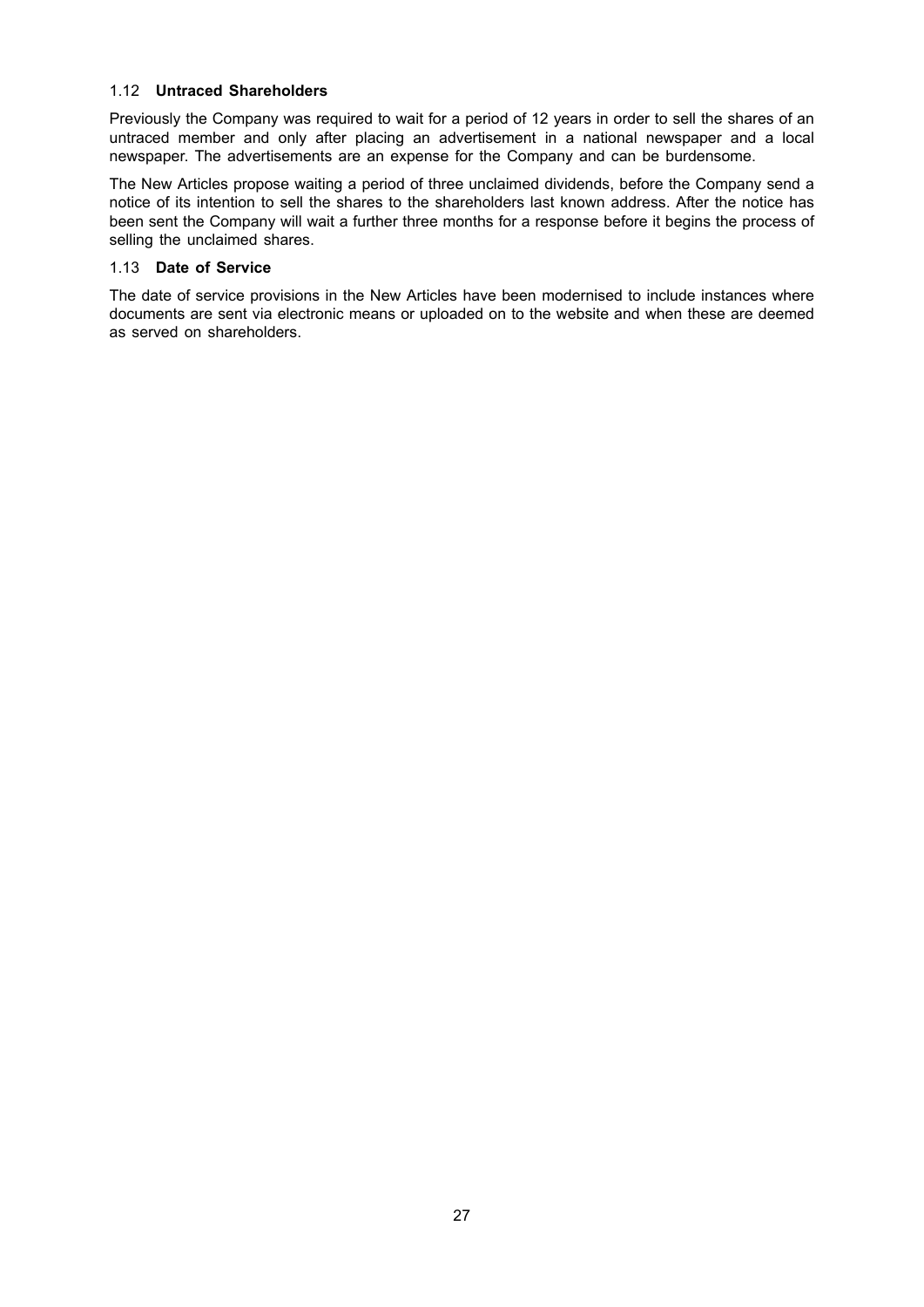#### **Part 5 NEW DIRECTORS' REMUNERATION POLICY**

This policy sets out the Company's Directors' Remuneration Policy which has been prepared in accordance with the Large and Medium-sized Companies and Groups (Accounts and Reports) (Amendment) Regulations 2013 (the "**Remuneration Policy**").

The overall remuneration policy of the PHP Group (the "**Company**") has been developed in compliance with the principles of the 2018 UK Corporate Governance Code, UK institutional investor guidance and the Listing Rules.

This Remuneration Policy will be subject to a binding shareholder vote at the 2021 General Meeting. The Remuneration Policy will be subject to a binding shareholder vote at least every three years. In the event that amendments are required to be made to this Remuneration Policy, the amended version will be subject to a binding shareholder vote.

The PHP Group's Remuneration Committee (the "**Committee**") acts as the Company's remuneration committee and is independent from the Company's Board it is responsible for setting the Company's Remuneration Policy and approves the level of non-executive Chairman fees and all aspects of Executive Director remuneration.

#### **Summary of Changes**

Previously there was no provision for remunerating Executive Directors at PHP Group, as the Executive Directors were not employees of the PHP Group, therefore we have expanded the Remuneration Policy to include payments to Executive Directors. There is a period of transition for the two Executive Directors as arrangements that have operated in recent years with their current employer are replaced by more standard market practice. This transition includes the payment of amounts earned in relation to 2020 which will not be paid to the Executive Directors until after this Remuneration Policy takes effect.

#### **Summary of changes**

| Base salary enter-the salar part of the salar services | The new policy provides Executive Directors with a base salary<br>which is to be no higher than the Committee's view of market<br>practice. Any increases will then be in line with the Committee's<br>view of market levels.                                   |
|--------------------------------------------------------|-----------------------------------------------------------------------------------------------------------------------------------------------------------------------------------------------------------------------------------------------------------------|
| <b>Benefits</b>                                        | The new policy provides for benefits to be made available.                                                                                                                                                                                                      |
| <b>Pension</b>                                         | The new policy aligns the rate of pension to the wider workforce.                                                                                                                                                                                               |
|                                                        | The recruitment policy also specifies that any new Executive<br>Director would be appointed with a pension rate in line with the<br>wider workforce.                                                                                                            |
|                                                        | The current CEO will not be in receipt of a pension.                                                                                                                                                                                                            |
| Annual Bonus Plan                                      | The provision for an annual bonus plan has been introduced (the<br>"Annual Bonus Plan").                                                                                                                                                                        |
|                                                        | Performance against targets will be measured and a proportion of<br>the bonus awarded in shares and deferred for 3 years.                                                                                                                                       |
|                                                        | In addition, until no later than 31 December 2023 the current<br>Performance Incentive Fee ("PIF") mechanism may operate<br>instead of, or alongside, the Annual Bonus Plan.                                                                                    |
| LTIP                                                   | Nil cost options or a conditional share award may be made under<br>an LTIP to Executive Directors (excluding the current CEO until<br>2023). These awards will have a 3 year performance period<br>followed by a 2 year holding period following their vesting. |
| Malus & Clawback                                       | The Annual Bonus Plan, PIF and LTIP will include provisions to<br>cover malus and clawback in a range of circumstances including<br>corporate failure and reputational damage.                                                                                  |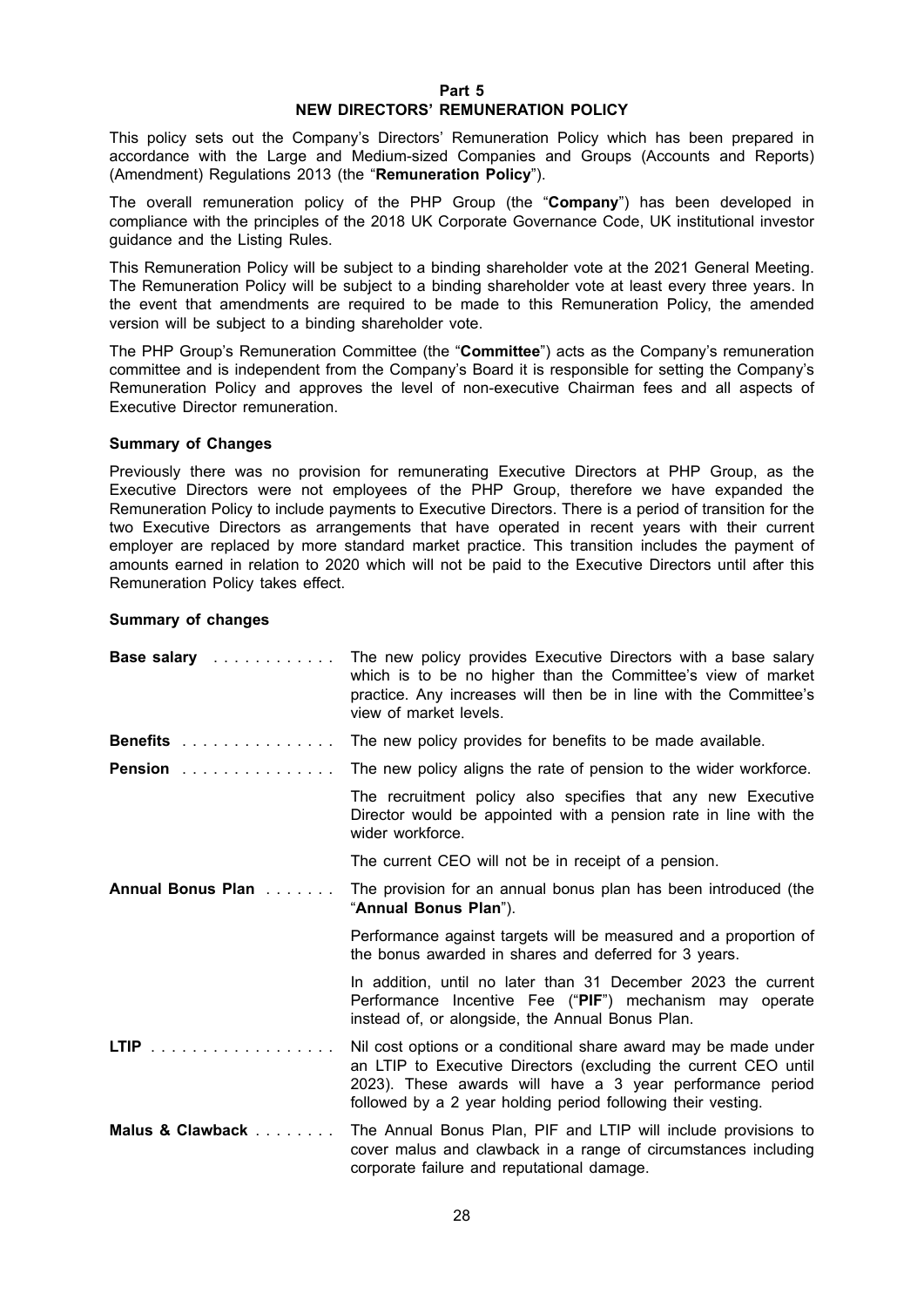#### **Shareholding Guidelines** . . . Shareholding guidelines have been introduced for the Executive Directors at a multiple of their rate of salary. These guidelines will extend for a period of time post cessation of employment.

#### **Key principles of the Remuneration Policy**

The Company is committed to ensuring that its remuneration practices enable the Company to appropriately compensate employees for the services they provide to the Company, attract and retain employees with skills required to effectively manage the operations and growth of the business and motivate employees to perform in the best interest of the Company.

The Company's remuneration principles ensure that:

- The Company offers a suitable package to attract, retain and motivate people with the skills and attributes needed to deliver the Company's business goals, while recognising the unique nature of the organisation and the requirements of its shareholders;
- The Company's policy and practices aim to drive behaviours that support the Company strategy and business objectives; and
- The Company's incentive plans are linked to company and individual performance to encourage high performance from staff both at an individual and team level.

These policy objectives will be achieved by ensuring remuneration is reflective of applicable market conditions, statutory obligations and the level of accountability (responsibility, objectives, goals) assigned to the provision of incentives to deliver outstanding performance, whilst providing organisational flexibility and operational efficiency.

In addition, the Remuneration Policy is tested against six factors listed in the 2018 UK Corporate Governance Code:

- Clarity—the Remuneration Policy is well understood by the management team and is clearly articulated to shareholders;
- Simplicity—the Committee is very mindful of the need to avoid overly complex remuneration structures which can be misunderstood and deliver unintended outcomes. Therefore, one of the Committee's objectives is to ensure that the executive remuneration policies and practices are as simple to communicate and operate as possible, while also supporting strategy;
- Risk—the Remuneration Policy is designed to ensure that inappropriate risk-taking is not encouraged and will not be rewarded via (i) the balanced use of both short- and long-term incentive plans which employ a blend of financial, non-financial and shareholder return targets, (ii) the significant role played by equity in the incentive plans (together with shareholding guidelines) and (iii) malus/clawback provisions;
- Predictability—the incentive plans are subject to individual caps, with the share plans also subject to market standard dilution limits;
- Proportionality—there is a clear link between individual awards, delivery of strategy and long-term performance. In addition, the significant role played by incentive/'at-risk' pay, together with the structure of the Executive Directors' service contracts, ensures that poor performance is not rewarded;
- Alignment to culture—the executive pay policies are fully aligned to the Company's culture.

| <b>Pay Element and Purpose</b>                                                                                                                                                                       | <b>Operation</b>                                                                                                                                                                                                | Opportunity                                                                                                                                                                  | weighting<br>and assessment |
|------------------------------------------------------------------------------------------------------------------------------------------------------------------------------------------------------|-----------------------------------------------------------------------------------------------------------------------------------------------------------------------------------------------------------------|------------------------------------------------------------------------------------------------------------------------------------------------------------------------------|-----------------------------|
| <b>Base Salary</b>                                                                                                                                                                                   |                                                                                                                                                                                                                 |                                                                                                                                                                              |                             |
| Provide a base level of<br>remuneration to support<br><b>Executive Directors with the the financial year, although</b><br>necessary experience and<br>expertise to deliver the<br>Company's strategy | Salaries are reviewed annually Base salaries will be set at an<br>and any changes are normally<br>recruitment and retention of effective from the beginning of<br>there is no obligation to<br>increase salary. | appropriate level within a<br>comparator group(s) of<br>comparable companies and<br>will normally increase in line<br>with increases made to the<br>wider employee workforce | None                        |

**Performance metrics,**

#### **Key elements of the Remuneration Policy**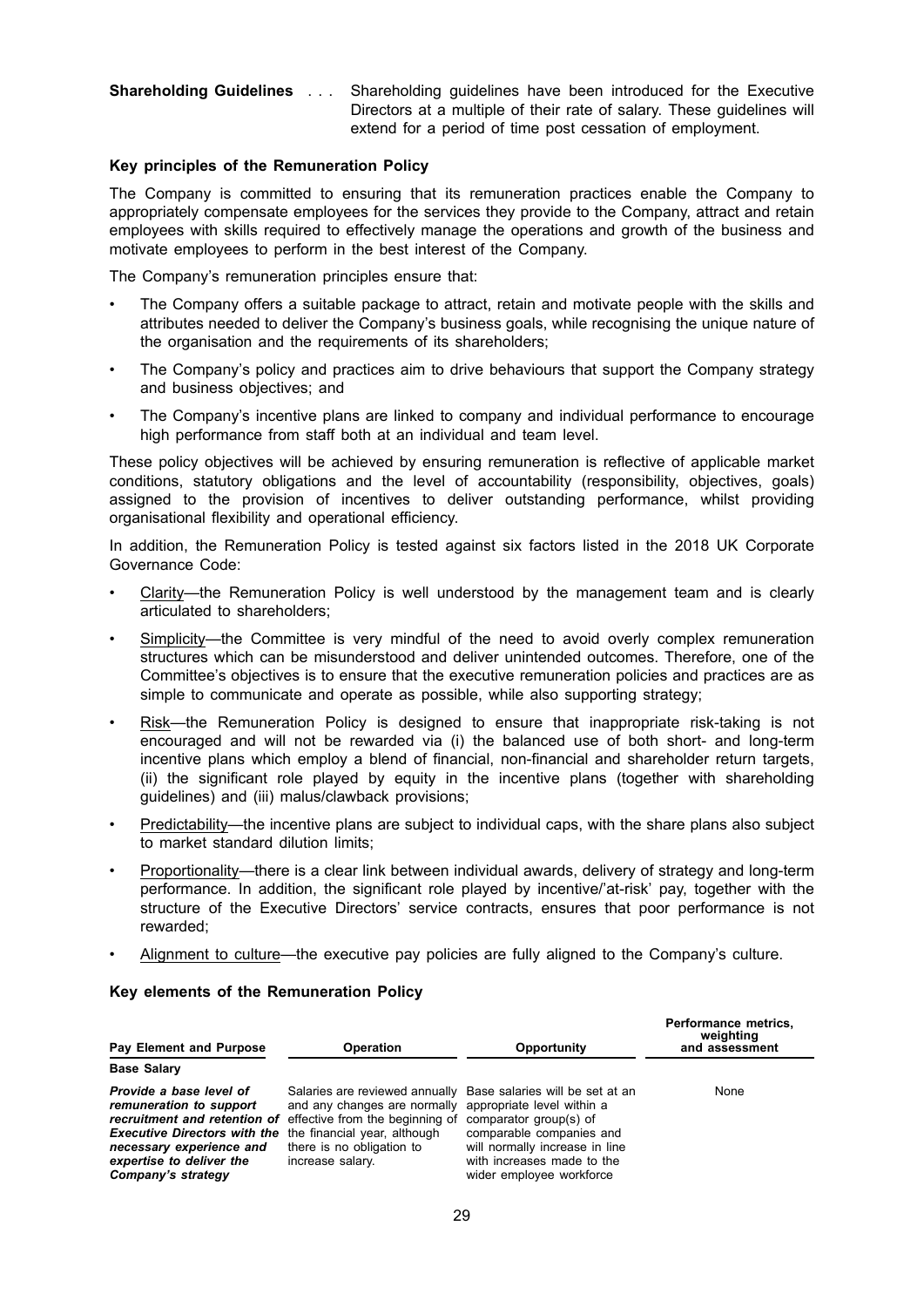When determining an appropriate level of salary, the Committee considers:

- remuneration practices within the Company;
- the performance of the individual Executive Director;
- the individual Executive Director's experience and responsibilities;
- the general performance of the Company;
- salaries within the ranges paid by comparable companies used for remuneration benchmarking; and
- the economic environment.

# (save where a higher increase

Individuals who are recruited or promoted to the Board may, on occasion, have their salaries set below the targeted policy level until they become established in their role. In such cases subsequent increases in salary may be higher than the average until the target positioning is

*Executive salaries effective from the date of the General*

> *• CEO—£250,000 • CFO—£320,000*

The maximum will be set at the cost of providing the benefits described.

The current CEO will not receive any additional benefits, other than life assurance cover of 4x base

is appropriate to reflect a

change in role/ responsibilities).

achieved.

salary.

*Meeting will be:*

**Benefits**

*Provide a market to support recruitment and retention of Executive Directors with the necessary experience and expertise to deliver the Company's strategy.*

*competitive level of benefits* receive benefits which include, The Executive Directors may but are not limited to, family private health cover, critical illness cover, life assurance cover, income protection and accident/sickness/business travel insurance (including tax payable if any).

> The Committee recognises the need to maintain suitable flexibility in the determination of benefits that ensure it is able to support the objective of attracting and retaining key personnel. Accordingly, the Committee would expect to be able to adopt other benefits including (but not limited to) relocation expenses, tax equalisation and support in meeting specific costs incurred by Directors.

> Any reasonable businessrelated expenses can be reimbursed in accordance with the Company's expenses policy, including the tax thereon if determined to be a taxable benefit. The Executive Directors may also participate in any all-employee share plans operated by the Company.

#### **Pensions**

*Provide appropriate levels of pension benefits to support recruitment and retention of Executive Directors with the necessary experience and expertise to deliver the Company's strategy.*

The Committee has the ability For existing and any future to provide pension funding in the form of a salary supplement or as an employer contribution to a defined contribution pension plan. Any pension payments would not be considered 'salary' when determining the extent of participation in the Company's incentive arrangements.

Executive Directors, the maximum pension contribution as a percentage of basic salary will be in line with the contribution level provided to the majority of the workforce (currently 3%–6% of salary).

The current CEO will not receive a pension.

None

None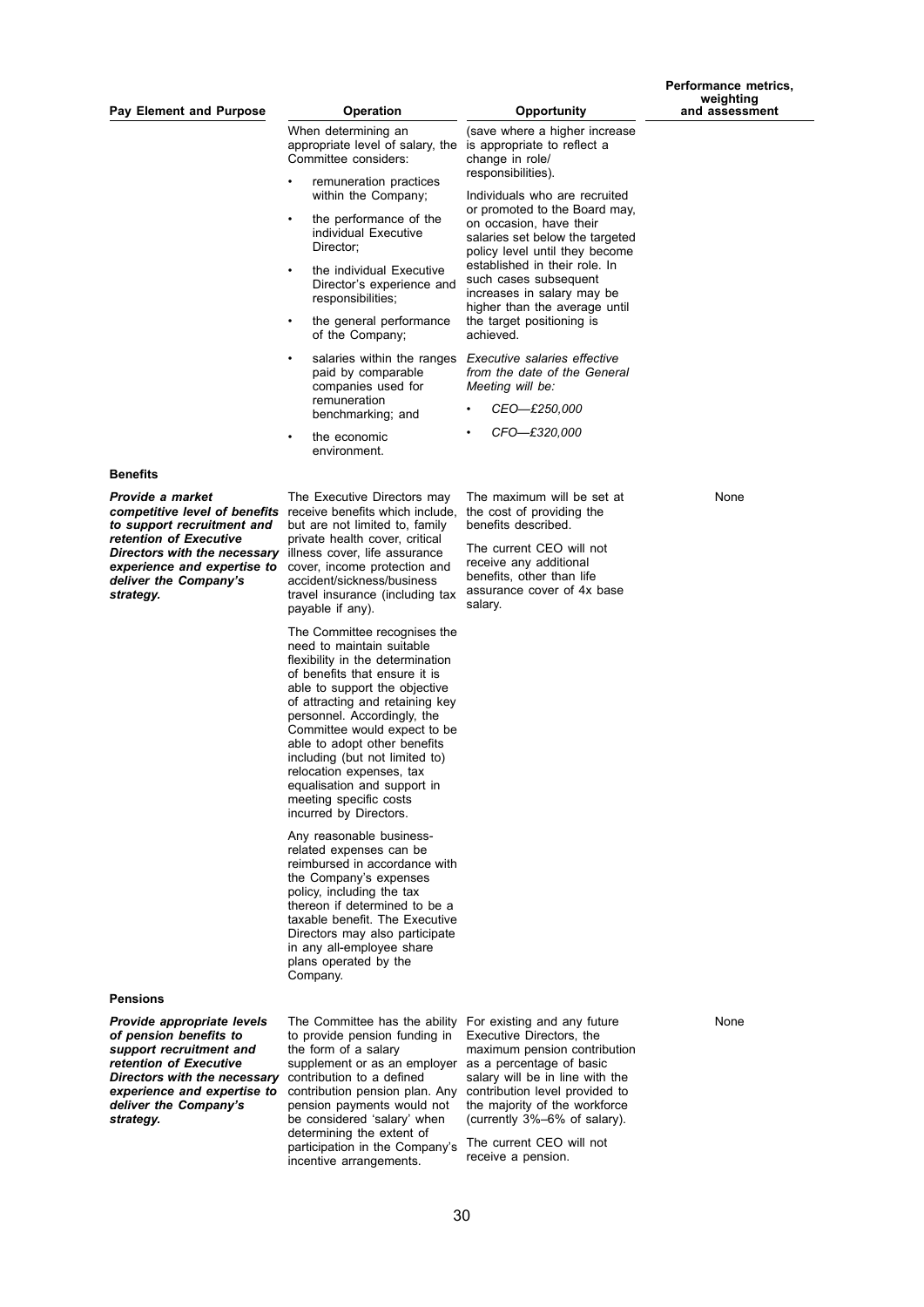#### **Pay Element and Purpose Operation Opportunity**

**Annual Bonus Plan**

*The Annual Bonus Plan provides an incentive to the* the bonus payable after the *Executive Directors linked to achievement in delivering goals in a sustainable manner that are closely aligned with the Company's strategy and the creation of value for shareholders.*

The Committee will determine After the operation of the PIF year end based on performance against targets.

Annual bonuses are paid in cash after the end of the financial year to which they relate. However, Executive Directors who participate in the Annual Bonus Plan will be required to defer 30% of the bonus for the 2021 and subsequent financial years, net of tax into shares which should be held for at least three years. The Committee may award dividend equivalents on deferred shares to the extent they vest.

Malus and clawback provisions will apply to the award, up to the date of the bonus determination and for three years thereafter.

Bonus payments are not pensionable.

Until 31 December 2022 at the latest, the current CEO will not participate in the annual bonus plan but will be remunerated through the performance fee mechanism previously operated through the PIF in favour of Nexus, his former employer. The CFO will participate in the Annual Bonus Plan and, until 31 December 2021 also in the PIF.

The current PIF will operate until no later than in relation to the 2022 financial year.

#### **Performance Incentive Fee (PIF)**

The PIF is an existing arrangement for the remuneration of the senior management team including the Executive Directors. The PIF's last year of operation will be 2021 for the CFO and 2022 for the CEO. Awards made to the CEO will be in cash whilst at least half of the awards made to the CFO will be deferred in shares that should be held for 3 years with the remainder paid in cash. The Committee may award dividend equivalents on deferred shares to the extent they vest.

Malus and clawback provisions will apply to the PIF, up to the date of any determination and for three years thereafter.

The Company will honour its pre-existing commitment in

has ceased, the maximum bonus opportunity of the current CEO as a % of base salary will be the higher of 150% of salary and £750,000.

Including any awards under the PIF, the maximum bonus opportunity of the CFO is 150% of salary.

**Performance metrics, weighting and assessment**

Discretionary bonus payouts will be determined on the satisfaction of a range of key financial and personal/ strategic objectives set annually by the Committee. No more than 30% of the overall bonus opportunity can be based on performance against personal/strategic targets.

The performance targets applied will be disclosed in the relevant annual report, following the end of the performance period.

Discretion will apply, enabling the Committee to adjust the bonus outcome upwards or downwards, where the formulaic outcome is, in the view of the Committee, not a fair and accurate reflection of business performance.

No more than 25% of the relevant portion of the bonus is payable to delivering a threshold level of performance, and no more than 50% is payable for delivering a target level of performance (where the nature of the performance metric allows such an approach).

for the CEO in any year (being has in the recent past, as 60% of the £1.8m cap).

The maximum for 2021 in relation to the CFO when aggregated with the Annual Bonus Plan will be 150% of salary.

Awards are capped at £1.08m The PIF will be calculated as it follows:

> The PIF pool is equal to 11.25% of any performance in excess of an 8% per annum increase in the Group's EPRA Net Asset Value, plus dividends (less equity raised, net of non-cash and other necessary adjustments) paid subject to an overall cap of £1.8m. Half of any PIF payment is deferred to the following year, with performance against the hurdle rate (both positive and negative) carried forward in a notional cumulative account with any future payment subject to the account being in a surplus position. Appropriate documentation will be put in place to ensure an adequate transition structure is in place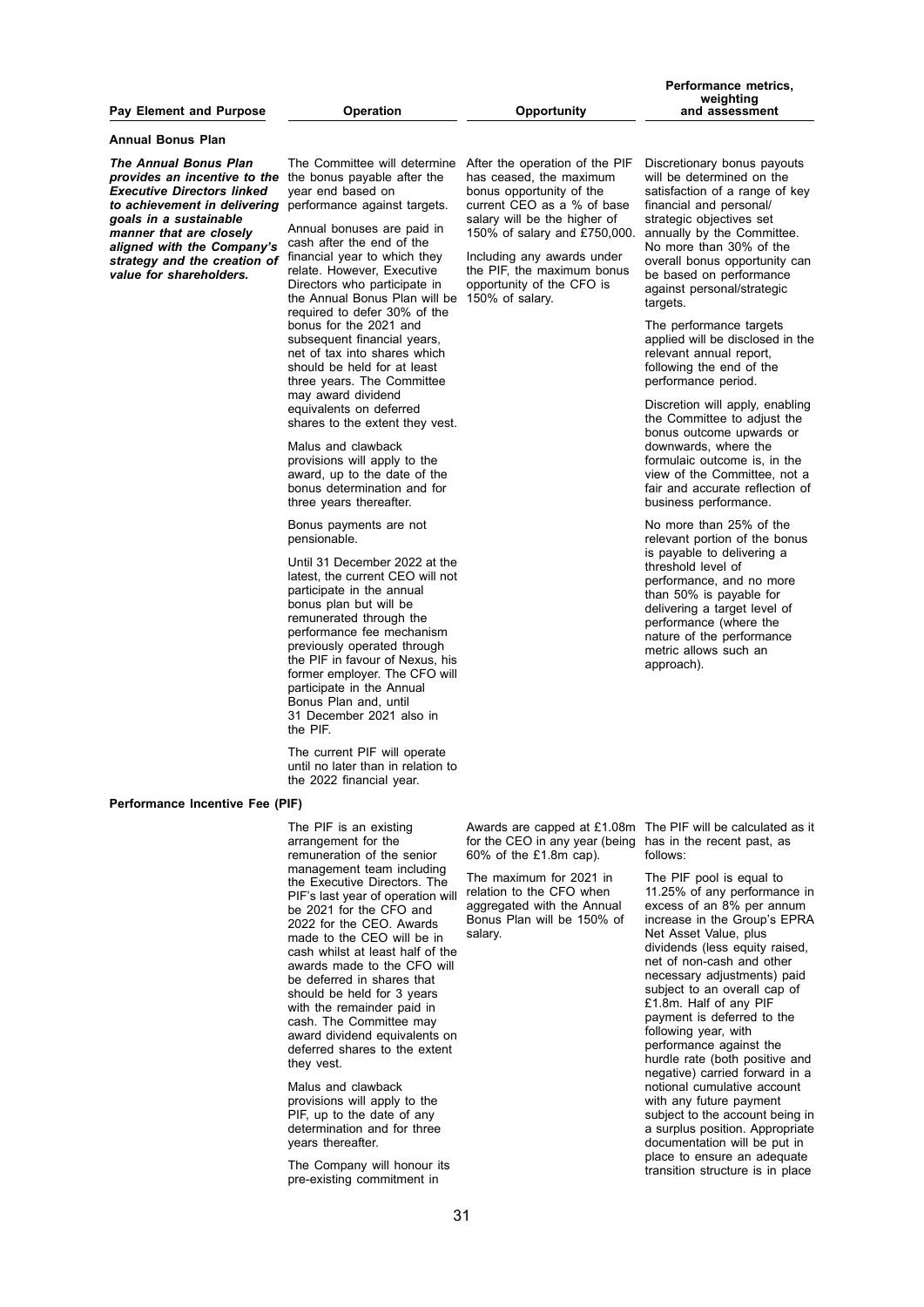|                                                                                                                                                                                                                     |                                                                                                                                                                                                                                                                                                                                               |                                                                                                                                                                                                                    | Performance metrics,                                                                                                                                                                                                                                                                                                                                                           |
|---------------------------------------------------------------------------------------------------------------------------------------------------------------------------------------------------------------------|-----------------------------------------------------------------------------------------------------------------------------------------------------------------------------------------------------------------------------------------------------------------------------------------------------------------------------------------------|--------------------------------------------------------------------------------------------------------------------------------------------------------------------------------------------------------------------|--------------------------------------------------------------------------------------------------------------------------------------------------------------------------------------------------------------------------------------------------------------------------------------------------------------------------------------------------------------------------------|
| <b>Pay Element and Purpose</b>                                                                                                                                                                                      | <b>Operation</b>                                                                                                                                                                                                                                                                                                                              | Opportunity                                                                                                                                                                                                        | weighting<br>and assessment                                                                                                                                                                                                                                                                                                                                                    |
|                                                                                                                                                                                                                     | respect of the awards under<br>the PIF for the 2020 financial<br>year.                                                                                                                                                                                                                                                                        |                                                                                                                                                                                                                    | for the period of transition<br>from the PIF to the Annual<br>Bonus Plan and the LTIP.                                                                                                                                                                                                                                                                                         |
| Long Term Incentive Plan (LTIP)                                                                                                                                                                                     |                                                                                                                                                                                                                                                                                                                                               |                                                                                                                                                                                                                    |                                                                                                                                                                                                                                                                                                                                                                                |
| Awards are designed to<br>incentivise the Executive<br>Directors to maximise<br>returns to shareholders by<br>successfully delivering the<br>Company's objectives over<br>the long term in a<br>sustainable manner. | Awards can be granted<br>annually to Executive<br>Directors under the LTIP in the<br>form of nil cost options or<br>conditional awards of shares.<br>These would vest at the end<br>of a three-year period,<br>normally subject to:<br>the Executive Director's<br>continued employment at<br>the date of vesting; and<br>satisfaction of the | Awards may be made up to<br>200% of base salary in normal<br>circumstances.<br>No more than 25% of the<br>award will vest for threshold<br>performance. 100% of the<br>award will vest for maximum<br>performance. | Awards vest subject to the<br>achievement of challenging<br>performance conditions set by<br>the Committee prior to each<br>grant.<br>Discretion will apply, enabling<br>the Committee to adjust the<br>outcome upwards or<br>downwards, where the<br>formulaic outcome is, in the<br>view of the Committee, not a<br>fair and accurate reflection of<br>business performance. |
|                                                                                                                                                                                                                     | performance conditions.<br>The Committee may award<br>dividend equivalents on<br>awards to the extent that they<br>vest.                                                                                                                                                                                                                      |                                                                                                                                                                                                                    | There is no intention to award<br>an LTIP in 2021 or 2022 to the<br>current CEO, whilst the PIF<br>operates. However, the CFO<br>is expected to be granted<br>awards from 2021.                                                                                                                                                                                                |
|                                                                                                                                                                                                                     | The net of tax number of<br>shares that vest after the end<br>of the three-year performance<br>period will be subject to an<br>additional two-year holding<br>period, during which the<br>shares cannot be sold<br>(irrespective of whether the<br>individual remains employed).                                                              |                                                                                                                                                                                                                    |                                                                                                                                                                                                                                                                                                                                                                                |
|                                                                                                                                                                                                                     | Malus and clawback<br>provisions will apply to the<br>award, up to the date of the<br>bonus determination and for<br>three years thereafter.                                                                                                                                                                                                  |                                                                                                                                                                                                                    |                                                                                                                                                                                                                                                                                                                                                                                |
| All-employee share plan                                                                                                                                                                                             |                                                                                                                                                                                                                                                                                                                                               |                                                                                                                                                                                                                    |                                                                                                                                                                                                                                                                                                                                                                                |
| To encourage share<br>ownership                                                                                                                                                                                     | The Company does not<br>currently operate an all-<br>employee share plan. To the<br>extent the Company operates<br>an all-employee share plan,<br>the Executive Directors will be plans.<br>able to participate on the<br>same term as other<br>employees.                                                                                    | Actual participation in these<br>plans will be disclosed in the<br>relevant Annual Report<br>following the implementation<br>and participation in these                                                            | None                                                                                                                                                                                                                                                                                                                                                                           |
| <b>Shareholding Requirement</b>                                                                                                                                                                                     |                                                                                                                                                                                                                                                                                                                                               |                                                                                                                                                                                                                    |                                                                                                                                                                                                                                                                                                                                                                                |
| To support long term<br>commitment to the<br><b>Company and the alignment</b> that will encourage the<br>of Executive Director<br>interests with those of<br>shareholders.                                          | The Committee has adopted<br>formal shareholding guidelines<br>Executive Directors to build up<br>and then subsequently hold a<br>shareholding equivalent to a<br>multiple of their base salary.<br>Requirements will continue for<br>two years after an Executive<br>Director ceases to be<br>employed.                                      | 200% of salary.                                                                                                                                                                                                    | None                                                                                                                                                                                                                                                                                                                                                                           |
| Non-Executive Directors                                                                                                                                                                                             |                                                                                                                                                                                                                                                                                                                                               |                                                                                                                                                                                                                    |                                                                                                                                                                                                                                                                                                                                                                                |
| <b>To provide a competitive fee</b> Fees are set in conjunction<br>for the performance of NED<br>duties, sufficient to attract<br>high calibre individuals to<br>the role                                           | with the duties undertaken.<br>Normally, only increased when<br>an individual takes on<br>additional duties or where<br>benchmarking indicated fees<br>require realignment to remain<br>competitive.                                                                                                                                          | Overall fees will not exceed<br>the maximum in the<br>Company's Articles of<br>Association.                                                                                                                        | None, the NEDs are not<br>entitled to receive any<br>remuneration which is<br>performance related. As a<br>result, there are no<br>performance conditions.                                                                                                                                                                                                                     |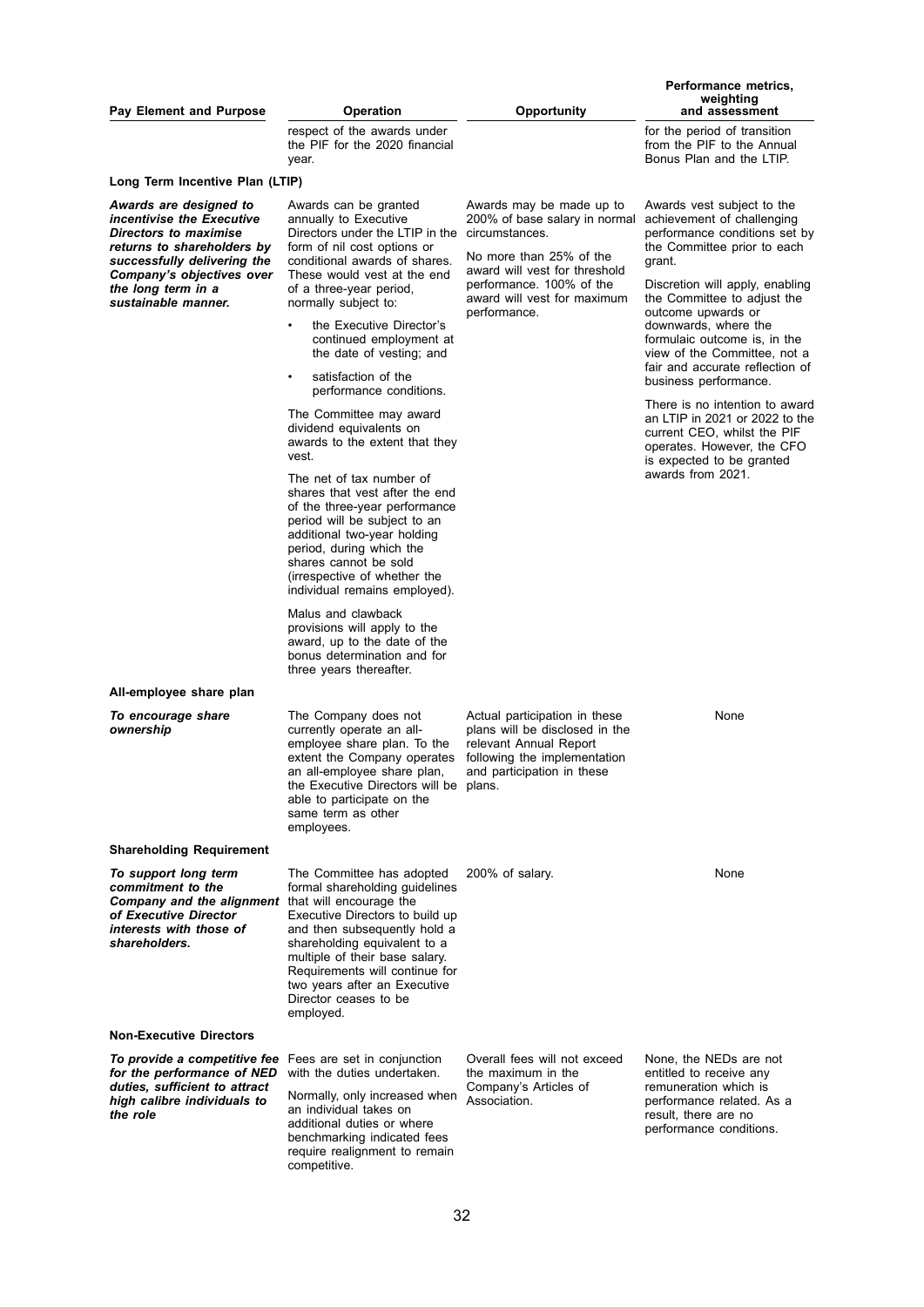#### **Choice of Performance Measures**

Each year, the Committee will choose the appropriate performance measures and targets to apply to the Annual Bonus Plan and LTIP. The measures will be closely aligned with the Company's strategy and business priorities at the time and will be consistent with a Board-approved level of business risk.

#### **Malus and clawback**

Malus and clawback provisions within the Annual Bonus Plan, PIF and the LTIP apply in the following circumstances:

- Material misstatement of results;
- Gross misconduct;
- Error in calculating the number of shares subject to an award or the amount of cash paid;
- Corporate failure; or
- Serious reputational damage.

#### **Discretion**

The Committee will operate the Annual Bonus Plan, PIF and LTIP according to their respective rules and in accordance with the Listing Rules where relevant. Consistent with market practice, the Committee retains certain discretions in respect of the operation and administration of these arrangements which include, but are not limited to, the following:

- the participants;
- the timing of the grant of an award or payment;
- the size of an award:
- the determination of the extent to which performance measures have been met and the corresponding vesting or payment levels;
- discretion required when dealing with a change of control or restructuring of the Group;
- determination of the treatment of leavers based on the rules of the respective arrangement and the appropriate treatment chosen, including the pro rating of awards;
- adjustments required in certain circumstances (e.g. rights issues, corporate restructuring events and special dividends);
- the annual review of performance measures, weighting and targets from year to year; and
- the manner in which share awards can be satisfied (i.e. through the use of new issue, market purchased or treasury shares or by way of a cash payment).

In addition, the Committee retains the ability to adjust the targets and/or set different measures if events or circumstances occur (e.g. a material acquisition and/or divestment of a Group business) which cause it to determine that the conditions are no longer appropriate and the amendment is required so that the conditions achieve their original purpose. Any use of the above discretions would be explained in the annual report on remuneration for the relevant year and may, as appropriate, be the subject of consultation with the Company's major shareholders. Furthermore, the Committee has the discretion to amend the

Remuneration Policy with regard to minor or administrative matters where it would be, in the opinion of the Committee, in the best interests of the Company, and disproportionate to seek or await shareholder approval.

#### **Dilution limits**

Market standard dilution limits will apply to the operation of the Company's share plans (e.g. no more than 10% of share capital can be issued in relation to any share plan operated by the Company in any 10 year period, and no more than 5% can be issued in relation to any discretionary share plan (such as the LTIP) in the same 10 year period).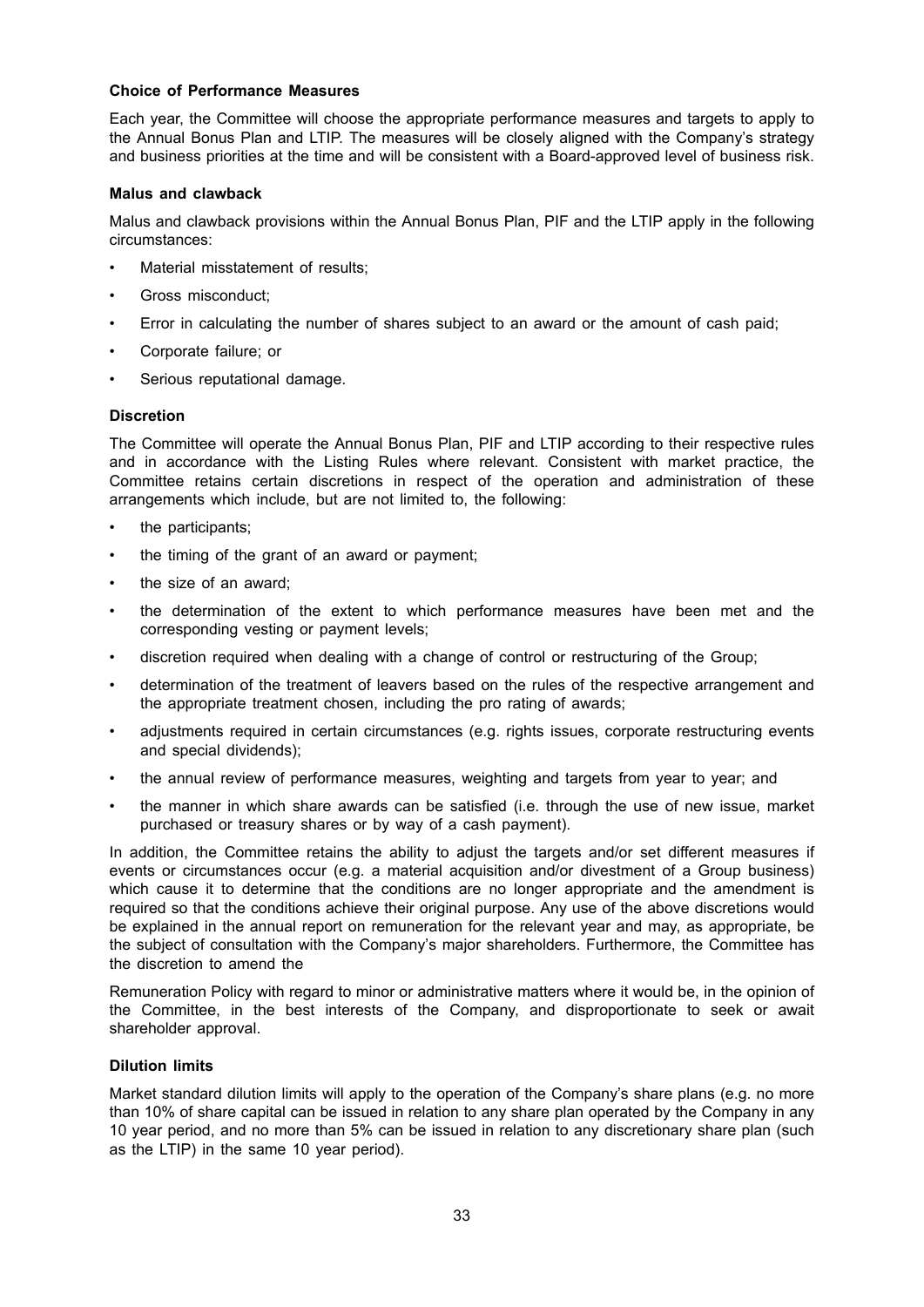#### **Differences in Remuneration Policy from the Wider Employee Population**

The Group aims to provide a remuneration package for all employees that is market competitive and operates the same reward and performance philosophy throughout the business. The Group operates variable pay plans primarily focussed on mid to senior management level. In some cases, incentive structures and performance conditions apply which are different to those used for Executive Directors in order to ensure the performance targets set can be influenced and controlled by the participant. In addition, the Committee takes into account workforce remuneration and related policies and the alignment of incentives and rewards with culture when setting the policy for Executive Directors' remuneration.

#### **Scenario Charts**

The chart below illustrates the remuneration opportunity provided to the CEO and CFO under the Remuneration Policy at different levels of performance for the financial year.

In line with the Companies (Miscellaneous Reporting) Regulations 2018, the maximum scenario illustrates the potential remuneration payable if the share price increased by 50% (i.e. the value of the LTIP award increased by 50% between grant and vesting).



**1. Minimum performance:** comprising the minimum remuneration receivable (i.e. fixed pay only, being base salary, pension allowances and without an estimate for benefits for the 2021 financial year.

**2. On-target performance:** comprising fixed pay, a PIF award or annual bonus of 50% of the maximum opportunity (£1.08m for the CEO and 150% of salary for the CFO) and LTIP awards vesting at the threshold level of 25% of maximum opportunity (200% of salary for the CFO). The illustration is made using the maximum remuneration that can be achieved. The normal PIF/bonus opportunity & LTIP grant level for the CFO will be disclosed in the 2020 annual report.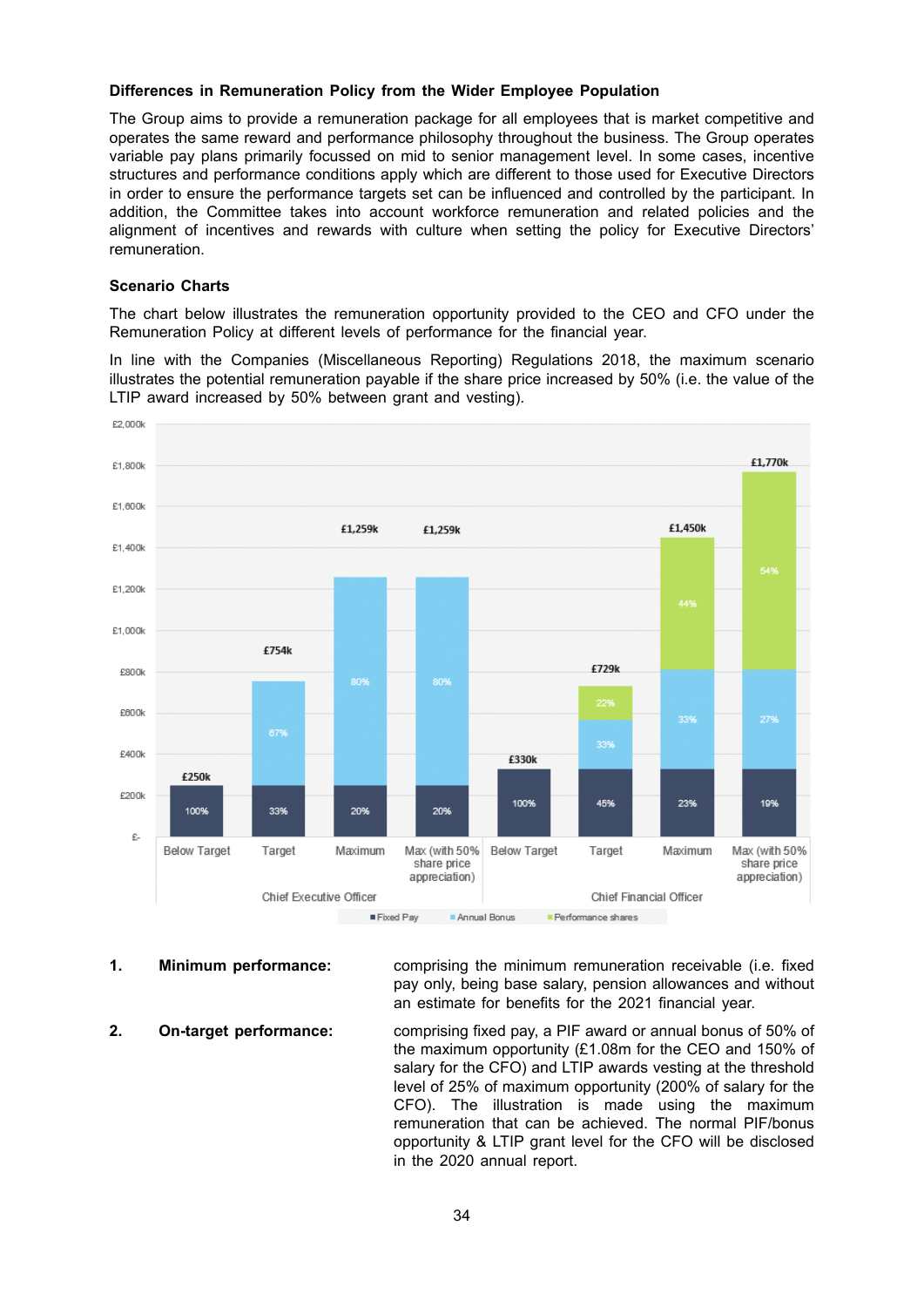**3. Maximum performance:** (excluding and including share price growth)

comprising fixed pay, a PIF award and annual bonus of 100% of the maximum and 100% vesting of LTIP awards. The maximum performance scenario also illustrates potential payout under the LTIP with a 50% share price growth.

The illustrations do not take into account the value of dividends payable on vested PIF or deferred bonus of LTIP awards.

#### **Recruitment Policy**

The Company's strategy is to attract and retain a talented and diverse workforce.

The Company's approach is that the remuneration of any newly recruited Executive Directors will be assessed in line with the same principles as apply to the existing Executive Directors.

The Committee is mindful that it wishes to avoid paying more than it considers necessary to secure the preferred candidate and will have regard to guidelines and shareholder sentiment regarding enhanced short term or long term incentive payments made on recruitment and the appropriateness of any performance measures associated with an award. Subject to the paragraph below, the incentive awards that can be received in any one year will not exceed the maximum individual limits as set out in the Remuneration Policy.

The Committee's policy is not to provide sign-on compensation. In addition, the Committee's policy is not to provide buyouts as a matter of course. However, should the Committee determine that the individual circumstances of recruitment justified the provision of a buyout, the equivalent value of any incentives that will be forfeited on cessation of a director's previous employment will be estimated. This will take into account, among other things, the performance conditions attached to the vesting of these incentives, the timing of vesting, the likelihood of vesting and the nature of the awards (cash or equity). The Committee may then grant a buyout of a value that takes account of the value of the lapsed award, where possible, under the Company's incentive plans. To the extent that it is not possible or practical to provide the buyout within the terms of the Company's existing incentive plans the Committee may, in exceptional circumstances consider it appropriate to grant an award under a different structure to facilitate a buyout of outstanding awards held by an individual on recruitment.

Where an existing employee is promoted to the Board, or was previously remunerated by a company that subsequently becomes a group company, the policy set out above would apply from the date of promotion or that company becoming part of the group but there would be no retrospective application of the policy in relation to subsisting incentive awards or remuneration arrangements. Accordingly, prevailing elements of the remuneration package would be honored (e.g. the operation of the PIF in relation to the year ending 31 December 2020, which results in payments being made after the Remuneration Policy takes effect) and form part of the ongoing remuneration of the person concerned. These would be disclosed to shareholders in the Annual Report on Remuneration for the relevant financial year.

The Company's approach is that the remuneration of any newly recruited Non-executive Director will be assessed in line with the same principles as apply to the existing Non-executive Directors.

The Company will not pay any introductory fee or incentive to any person to encourage them to become a Director but may pay fees to search and selection consultants in connection with the appointment of any Non-executive Director.

#### **Service Agreements and Letters of Appointment**

## Executive Directors

Harry Hyman's service contract does not permit notice to be given by either party until 4 January 2022, thereafter, his service contract has a 12-month mutual notice period. Richard Howell's contract has a 6-month mutual notice period. The Company's policy is for Executive Directors to have service agreements with no fixed term, but which may be terminated by the Company for breach by the executive or with no more than 12 months' notice from the Company to the executive and 12 months' notice from the executive to the Company.

If notice is served by either party, the Executive Director can continue to receive base salary, contractual benefits and pension for the duration of their notice period during which time the Company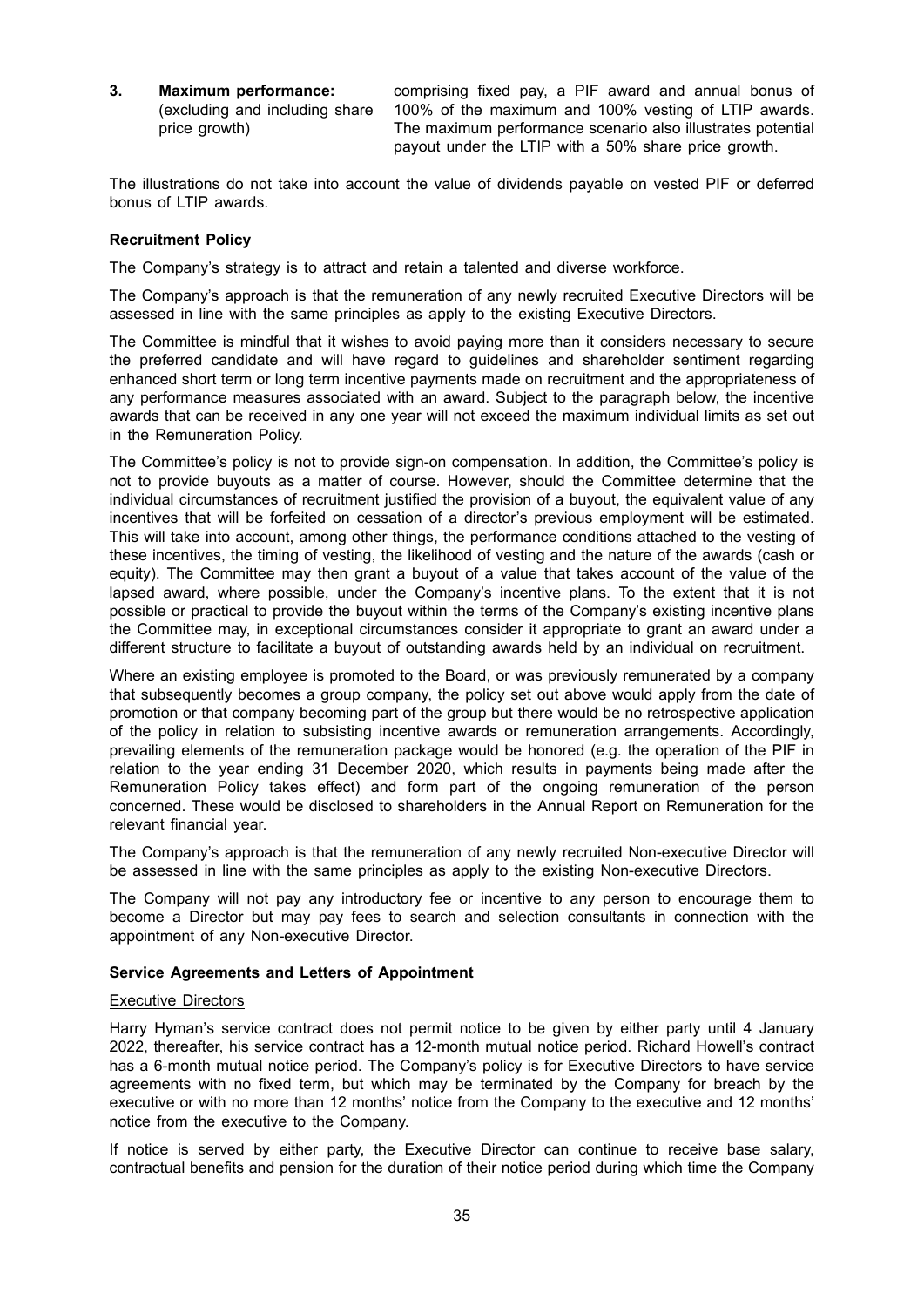may require the individual to continue to fulfil their current duties or may assign a period of garden leave. Service contracts do not contain liquidated damages clauses.

The Company may elect to make a payment in lieu of notice equivalent in value to a maximum of 12 months' base salary and contractual benefits including pension contribution but excluding bonus and PIF, payable in equal monthly instalments. Alternatively, the Committee retains the discretion to make payments in lieu of notice as a lump sum.

In the event of termination for cause (e.g. gross misconduct) neither notice nor payment in lieu of notice will be given and the Executive Director will cease to perform their services immediately.

In addition, and consistent with market practice, the Company may pay a contribution towards the Executive Director's legal fees for entering into a statutory agreement, may pay a contribution towards fees for outplacement services as part of a negotiated settlement, or may make a payment to compromise claims the Executive Director may have. There is no provision for additional compensation on termination following a change of control. Payment may also be made in respect of accrued benefits, including untaken holiday.

*Incentive awards—treatment on cessation*

| <b>Remuneration element</b>  | <b>Treatment on exit</b>                                                                                                                                                                                                                                                                                                                                     |
|------------------------------|--------------------------------------------------------------------------------------------------------------------------------------------------------------------------------------------------------------------------------------------------------------------------------------------------------------------------------------------------------------|
| Salary, benefits and pension | Salary, benefits and pension will be paid over the notice<br>period. The Company has discretion to make a lump sum<br>payment on termination equal to the salary, value of<br>value of company pension<br>contractual benefits<br>and<br>contributions payable during the notice period. In all cases<br>the Company will seek to mitigate any payments due. |
| Annual Bonus Plan            | Good leaver reason (reasons outlined below)—normally pro-<br>rated to time and performance for year of cessation, and<br>payable at the year end. Deferred shares delivered in full at<br>normal vesting date.                                                                                                                                               |
|                              | Other reason-no bonus payable for year of cessation and<br>deferred shares normally lapse.                                                                                                                                                                                                                                                                   |
| <b>PIF</b>                   | The CEO                                                                                                                                                                                                                                                                                                                                                      |
|                              | The PIF will be payable to the CEO in the event of cessation<br>unless he voluntarily resigns from his employment (either with<br>or without notice) at any time before 31 December 2022, or his<br>employment is terminated by the Company by reason of a<br>Termination Act (as defined in his service agreement)<br>e.g. gross misconduct.                |
|                              | The CFO                                                                                                                                                                                                                                                                                                                                                      |
|                              | No payment will be made for any reason in the event of<br>cessation of employment.                                                                                                                                                                                                                                                                           |
| LTIP                         | Good leaver reason-normally pro-rated to time and<br>performance in respect of each subsisting LTIP award, with<br>award vesting at the original date. The Company will have the<br>discretion to allow awards to vest early in exceptional<br>circumstances.                                                                                                |
|                              | Other reason- Lapse of any unvested LTIP awards. Vested<br>LTIP awards will be retained by Executive Directors.                                                                                                                                                                                                                                              |
|                              | The Committee has the following elements of discretion:                                                                                                                                                                                                                                                                                                      |
|                              | to treat a leaver as a 'good leaver'. It is the Committee's<br>intention to only use this discretion in circumstances                                                                                                                                                                                                                                        |

where there is an appropriate business case to do so;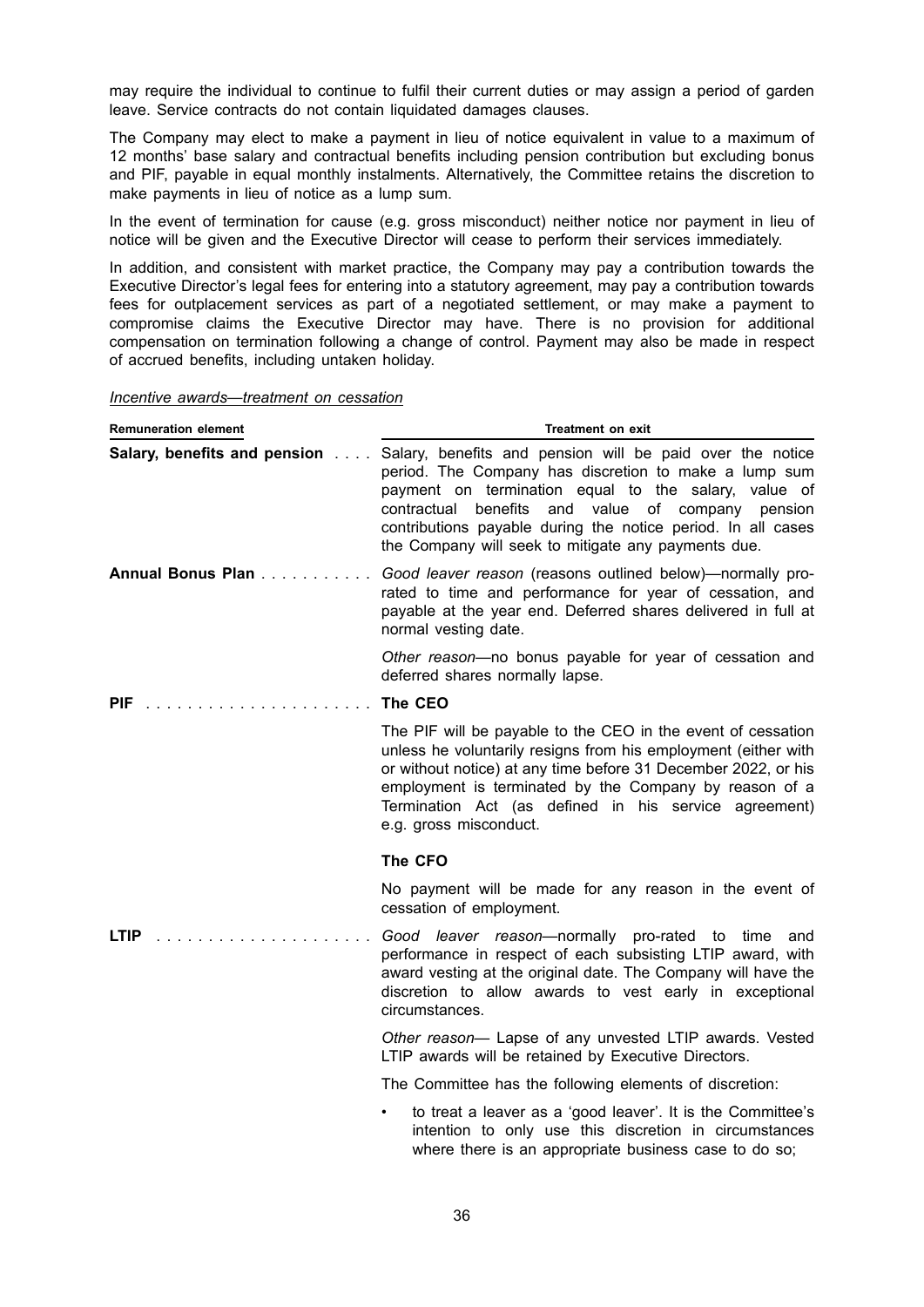#### **Remuneration element Treatment on exit**

- whether to measure performance over the original performance period or at the date of cessation;
- the Committee's policy is generally to pro-rate awards from the date of grant to the date of cessation. The Committee has the discretion to adopt a different approach to pro-rating and the timing of vesting where it is felt appropriate and there is an appropriate business case to do so.

A good leaver reason may include cessation in the following circumstances:

- Death:
- Ill-health;
- Injury or disability; or
- At the discretion of the Committee.

#### *Incentive awards—treatment on a change in control*

The Committee's normal policy on the vesting of incentives on a change of control is summarised below:

| Name of Incentive Plan               | <b>Change of Control</b>                                                                                                                                                                                          | <b>Discretion</b>                                                                                                                                                |
|--------------------------------------|-------------------------------------------------------------------------------------------------------------------------------------------------------------------------------------------------------------------|------------------------------------------------------------------------------------------------------------------------------------------------------------------|
| <b>Annual Bonus Plan</b><br>$\cdots$ | Pro-rated to time and performance<br>to the date of the change of control<br>and paid at that time. Deferred<br>shares released at the change of<br>control.                                                      | The Committee has discretion to<br>continue the operation of the Plan<br>to the end of the bonus year<br>(subject to the agreement of the<br>acquiring company). |
| .<br><b>PIF</b>                      | The PIF will still be payable and<br>operation of the PIF will end on<br>21 December 2022. Deferred<br>shares will be released at the<br>change of control and vest in the<br>individual (or as they may direct). | The PIF will continue to operate<br>until 31 December 2022.                                                                                                      |
| <b>LTIP</b>                          | The number of shares subject to<br>subsisting LTIP awards vesting on<br>a change of control will be pro-<br>rated to time and performance.                                                                        | The Committee retains absolute<br>discretion regarding the proportion<br>vesting, taking into account time<br>and performance.                                   |
|                                      |                                                                                                                                                                                                                   | There is a presumption that the<br>Committee will pro-rate for time,<br>although it may adopt a different<br>approach if it considers appropriate.               |

#### **Non-Executive Directors**

The Non-executive Directors each have specific letters of appointment, rather than service contracts. Non-executive Directors are appointed for an initial term of three years and, under normal circumstances would be expected to serve for additional three-year terms, up to a maximum of nine years, subject to satisfactory performance, which is reviewed annually by the Nomination Committee. The Board shall have discretion to extend a term beyond nine years in order to retain specialist skills and experience which are hard to replace and provided always that the individual is considered to remain independent. The Company requires that all Directors are re-elected at each Annual General Meeting.

In the event of loss of office, Non-executive Directors do not have any entitlement of payment upon a loss of office over and above payment for any notice period and any fees or expenses due to them but unpaid at the time of termination.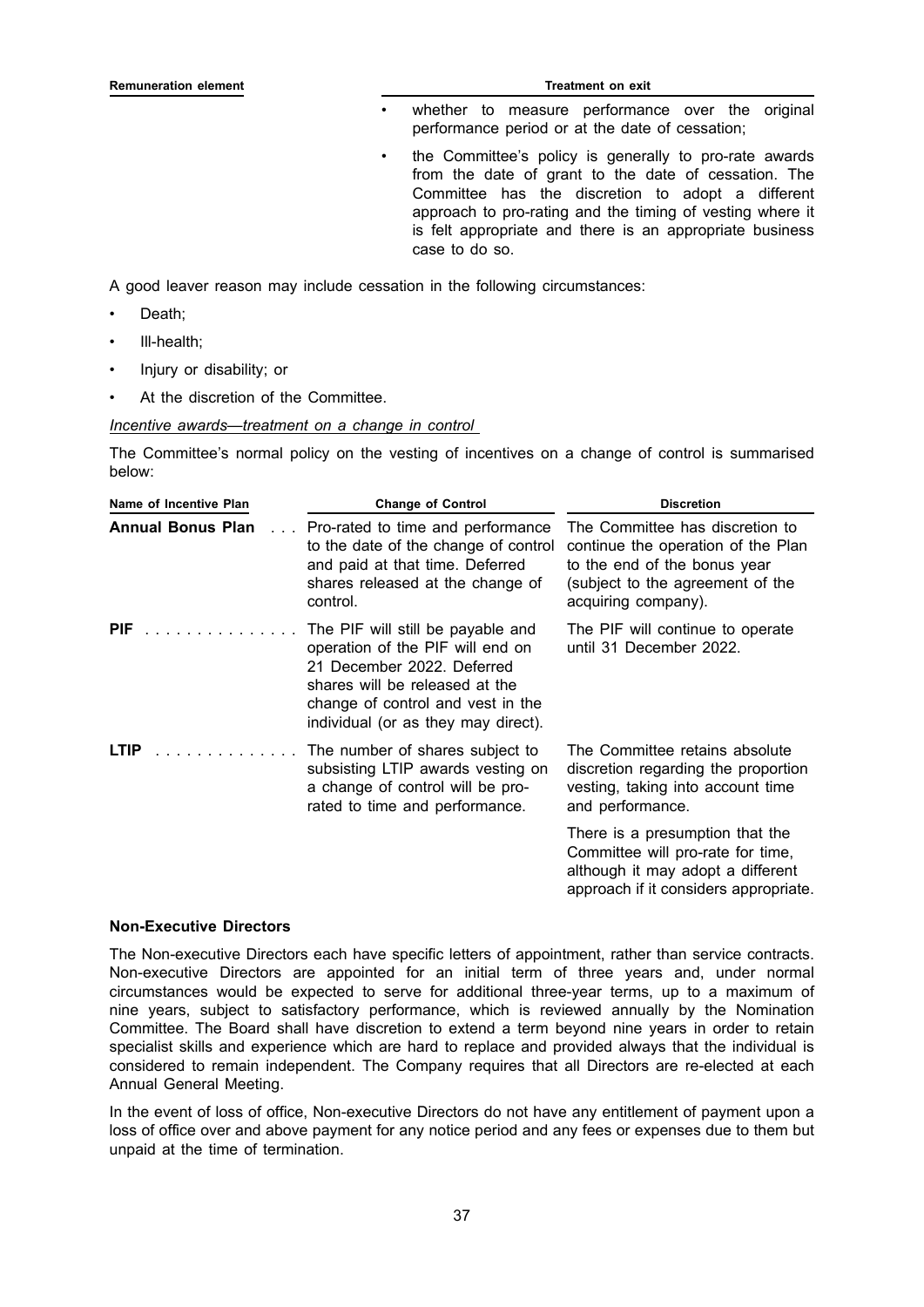There is no provision for the recovery of sums paid to a Non-executive Director or the withholding of the payment of any sum due to a Non-executive Director.

#### **External appointments**

The Board recognises the benefit which the Company can obtain if Executive Directors serve as nonexecutive directors of other companies. Subject to review in each case, the Board's general policy is that an Executive Director can accept one non-executive directorship of another listed company (but not the chairmanship) and can retain the fees in respect of such appointment.

Such appointments require Board approval and the time commitment the appointment will require is taken into consideration.

#### **Statement of employment conditions elsewhere in the Company**

The Committee considers pay and employment conditions across the Company when reviewing the remuneration of the Executive Directors and other senior employees. In particular, the Committee considers the range of base pay increases across the Group as well as wider workforce remuneration and related policies. The Remuneration Policy for the Executive Directors is designed with regard to the policy for the workforce as a whole. The Committee is kept updated through the year on general employment conditions and it approves the budget for annual salary increases. The Company did not consult with employees in formulating the Remuneration Policy.

#### **Consideration of Shareholders' Views**

The Company is committed to engagement with shareholders and will seek major shareholders' views in advance of making significant changes to its Remuneration Policy and how it is implemented. The Chair of the Committee will attend the Annual General Meeting to hear the views of shareholders on the Remuneration Policy and to answer any questions in relation to remuneration.

#### **Legacy arrangements**

For the avoidance of doubt, in approving the Remuneration Policy, authority is given to the Directors to honour any commitments previously entered into with current or former Directors that have been disclosed previously to shareholders.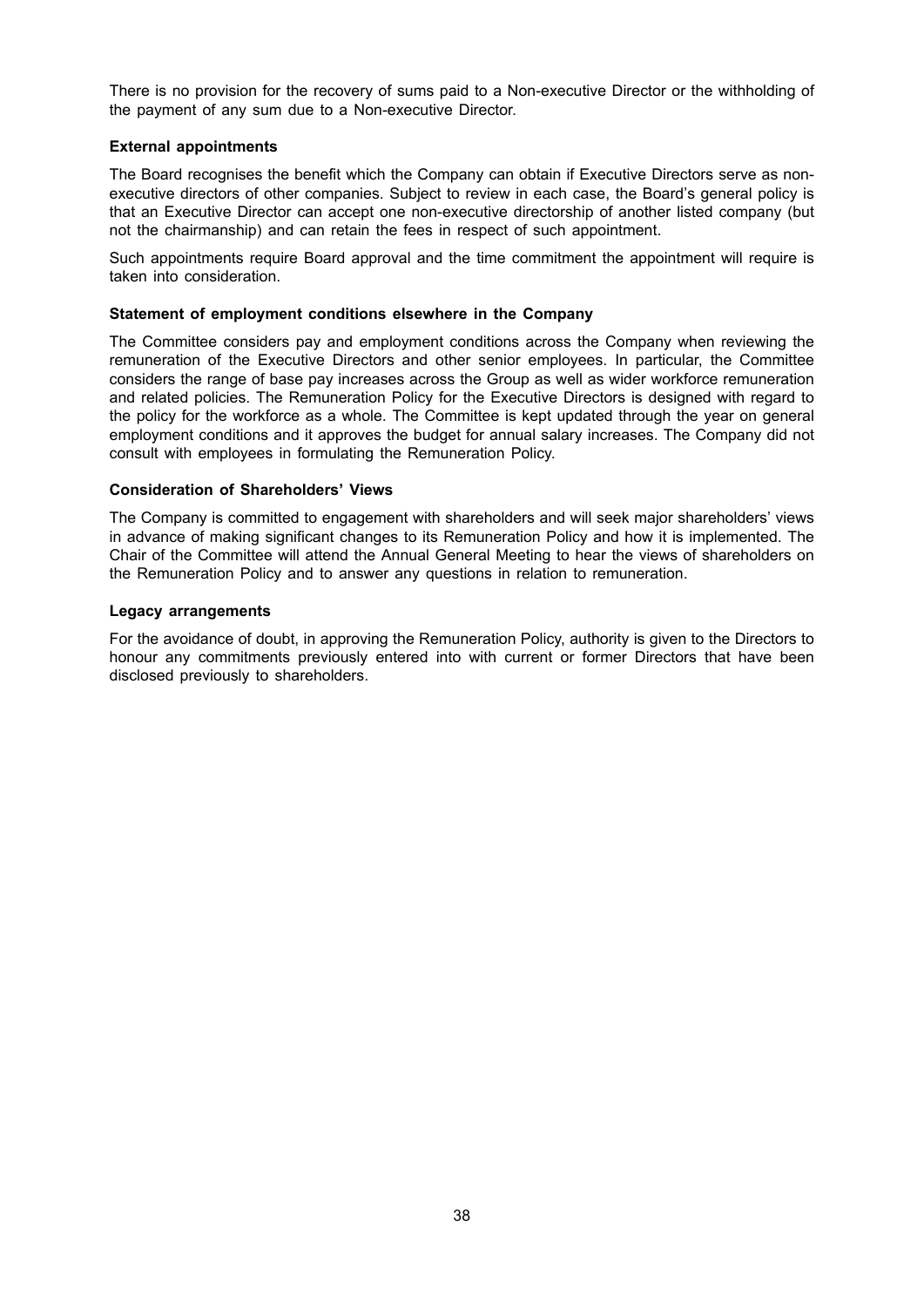#### **Part 6 DEFINITIONS**

In this document (including the Notice of General Meeting) the following expressions have the meaning ascribed to them unless the context otherwise requires:

| Acquisition                          | the proposed acquisition by PHP of the entire issued share<br>capital of Nexus Holdings pursuant to the terms of the<br>Purchase<br>Agreement,<br>as<br>Share<br>summarised<br>in.<br>paragraph 1 of Part 2 of this document                                                                                                                                                                                                                                                                                                             |
|--------------------------------------|------------------------------------------------------------------------------------------------------------------------------------------------------------------------------------------------------------------------------------------------------------------------------------------------------------------------------------------------------------------------------------------------------------------------------------------------------------------------------------------------------------------------------------------|
| <b>Acquisition Resolution </b>       | the first resolution to be proposed at the General Meeting<br>as set out in the Notice of General Meeting, approving the<br>Acquisition as a substantial property transaction pursuant<br>to section 190 of the Companies Act, granting the Directors<br>authority to allot and issue the New Shares and approving<br>the New Policy                                                                                                                                                                                                     |
| Adjusted EPRA EPS                    | EPRA EPS excluding the exceptional contract termination<br>fee and amortisation of the mark-to-market adjustments for<br>fixed rate debt acquired on the MedicX Transaction<br>attributable to equity holders of the Company divided by<br>the weighted average number of shares in issue during the<br>relevant period                                                                                                                                                                                                                  |
| Admission                            | admission of the New Shares issued in connection with the<br>Acquisition to the premium listing segment of the Official<br>List becoming effective in accordance with the Listing<br>Rules and the admission of such shares to trading on the<br>London Stock Exchange's main market for listed securities                                                                                                                                                                                                                               |
| <b>Advisory Agreement </b>           | the amenhded and restated advisory agreement entered<br>into on 25 June 2019 between PHP and Nexus which<br>consolidates all previous amendments to an amended and<br>restated advisory agreement entered into on 25 September<br>2013 including a deed of variation entered into on<br>27 January 2014, an additional letter entered into on<br>17 November 2014 and deeds of variation entered into on<br>19 April 2017, 26 July 2017, 12 December 2018,<br>24 January 2019 and 25 June 2019 (described in Part 3<br>of this document) |
| AIM                                  | the AIM market of the London Stock Exchange                                                                                                                                                                                                                                                                                                                                                                                                                                                                                              |
| <b>Announcement</b>                  | the announcement made by PHP on 10 December 2020<br>regarding the Proposals                                                                                                                                                                                                                                                                                                                                                                                                                                                              |
| Articles Resolution                  | the second resolution to be proposed at the General<br>Meeting as set out in the Notice of General Meeting,<br>approving the adoption of the New Articles                                                                                                                                                                                                                                                                                                                                                                                |
| Business Day                         | a day (other than a Saturday, Sunday or public holiday) on<br>which banks are generally open for business in the City of<br>London for the transaction of normal banking business                                                                                                                                                                                                                                                                                                                                                        |
| Buyback Contract                     | the contract dated 30 November 2016 between Nexus<br>Holdings and Bernard Kelly for the purchase by Nexus<br>Holdings of the Preference Shares, as amended by the<br>deed of variation, in the agreed form, to be entered into by<br>the same parties on Completion                                                                                                                                                                                                                                                                      |
| certificated or in certificated form | in relation to a share or other security, a share or other<br>security which is not in uncertificated form                                                                                                                                                                                                                                                                                                                                                                                                                               |
| Companies Act                        | the Companies Act 2006 as amended                                                                                                                                                                                                                                                                                                                                                                                                                                                                                                        |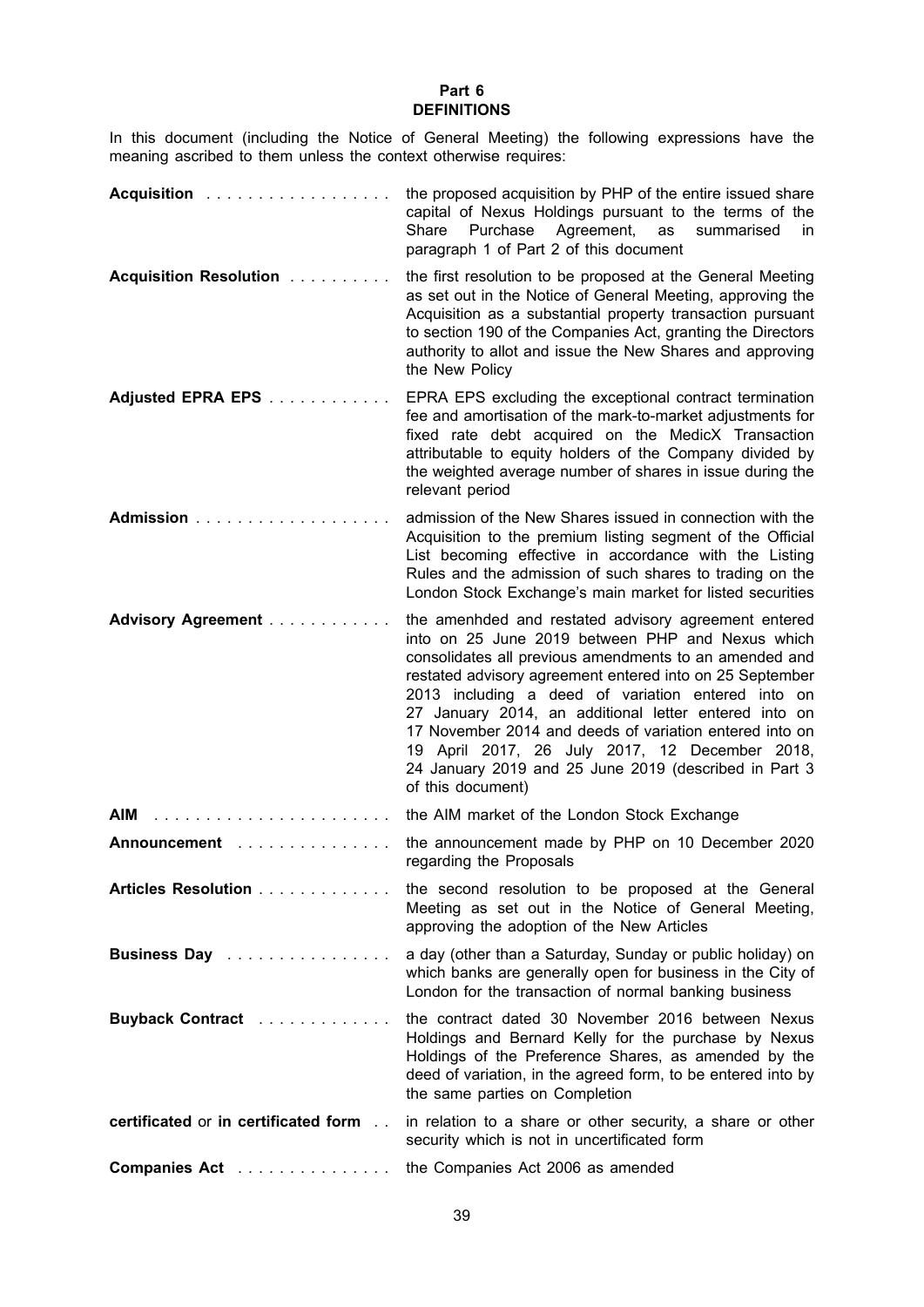| Completion                                    | completion of the Acquisition in accordance with the terms<br>of the Share Purchase Agreement                                                                                                                                                                                                                                                                          |
|-----------------------------------------------|------------------------------------------------------------------------------------------------------------------------------------------------------------------------------------------------------------------------------------------------------------------------------------------------------------------------------------------------------------------------|
|                                               | precedent to the completion of the<br>the condition<br>Acquisition, as summarised in paragraph 1.2 of Part 2 of<br>this document                                                                                                                                                                                                                                       |
|                                               | the relevant system, as defined in the CREST Regulations<br>(in respect of which Euroclear is the operator as defined in<br>the CREST Regulations)                                                                                                                                                                                                                     |
| <b>CREST Manual</b>                           | the rules governing the operation of CREST, consisting of<br>the CREST Reference Manual, CREST International<br>Manual, CREST Central Counterparty Service Manual,<br>CREST Rules, CCSS Operations Manual and CREST<br>Glossary of Terms (all as defined in the CREST Glossary<br>of Terms promulgated by Euroclear on 15 July 1996 and<br>as amended since)           |
| <b>CREST Member</b>                           | a person who has been admitted to Euroclear as a system-<br>member (as defined in the CREST Regulations)                                                                                                                                                                                                                                                               |
| <b>CREST Participant</b>                      | a person who is, in relation to CREST, a system-participant<br>(as defined in the CREST Regulations)                                                                                                                                                                                                                                                                   |
| <b>CREST Proxy Instruction Administration</b> | a properly authenticated CREST message appointing and<br>instructing a proxy to attend and vote in place of a<br>Shareholder at the General Meeting and containing the<br>information required to be contained in the CREST Manual                                                                                                                                     |
| <b>CREST Regulations </b>                     | the Uncertificated Securities Regulations 2001 (SI 2001<br>No. 01/378), as amended                                                                                                                                                                                                                                                                                     |
| <b>CREST Sponsor</b>                          | a CREST Participant admitted to CREST as a CREST<br>sponsor                                                                                                                                                                                                                                                                                                            |
|                                               | the Corporation Tax Act 2010                                                                                                                                                                                                                                                                                                                                           |
| Daily Official List                           | the daily record setting out the prices of all trades in shares<br>and other securities conducted on the London Stock<br>Exchange                                                                                                                                                                                                                                      |
| Directors or Board                            | the executive directors and non-executive directors of the<br>Company as at the date of this document, whose names<br>appear on page 9 of this document                                                                                                                                                                                                                |
| Enlarged Group                                | the Group together with the Target Group                                                                                                                                                                                                                                                                                                                               |
| <b>Enlarged Share Capital </b>                | the issued ordinary share capital of the Company following<br>the issue of New Shares to Harry Hyman in connection<br>with the Acquisition                                                                                                                                                                                                                             |
|                                               | the European Public Real Estate Association body, which<br>has issued Best Practice Recommendations in order to<br>provide consistency and transparency in real estate<br>reporting across Europe                                                                                                                                                                      |
| EPRA cost ratio                               | the ratio of net overheads and operating expenses against<br>gross rental income (with both amounts excluding ground<br>rents payable), whereby net overheads and operating<br>expenses relate to all administrative and operating<br>expenses, net of any service fees, recharges or other<br>income specifically intended to cover overhead and<br>property expenses |
|                                               | the profit after taxation excluding investment and<br>development property revaluations, gains and losses on                                                                                                                                                                                                                                                           |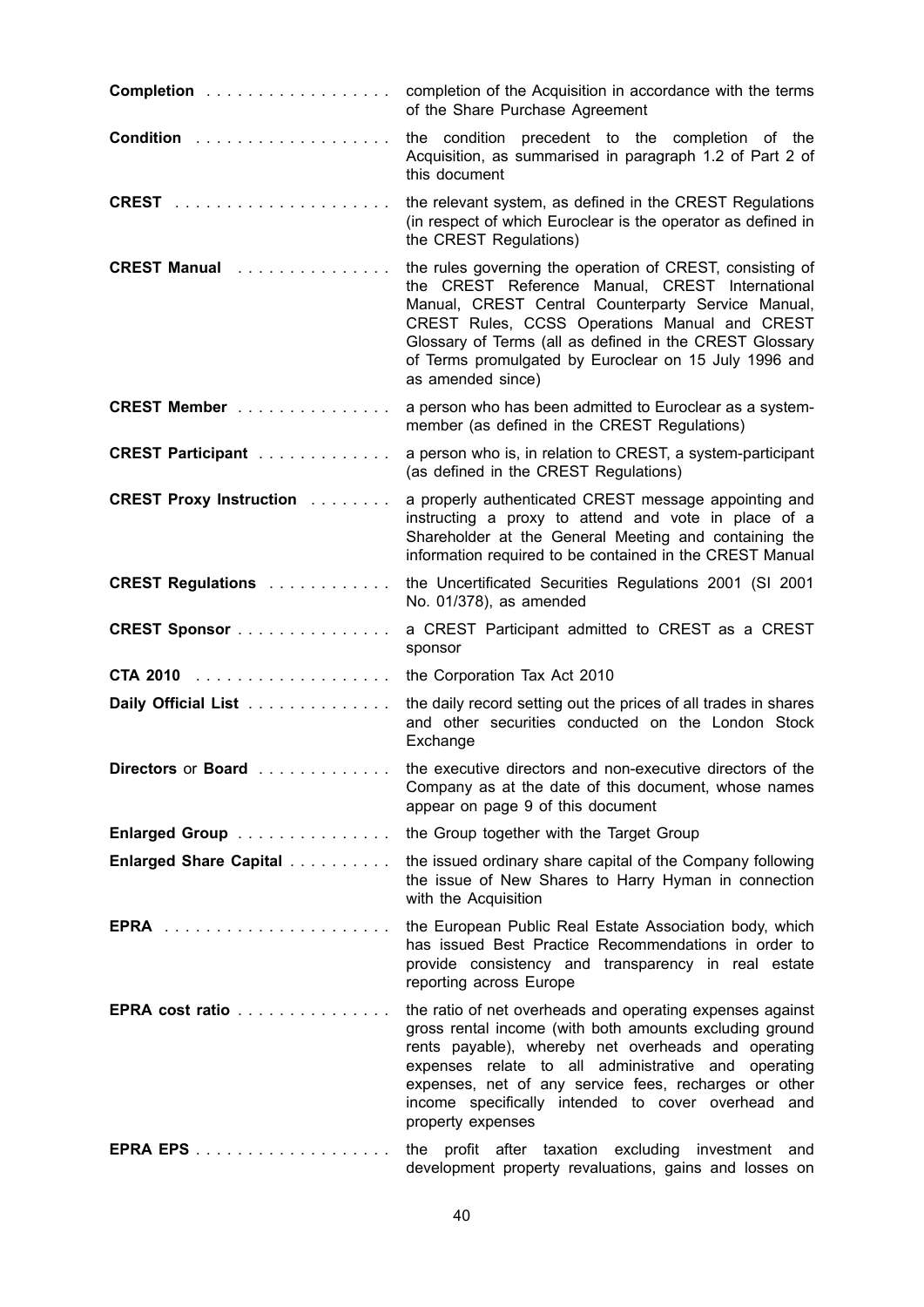|                                     | disposals, changes in the fair value of financial instruments<br>and associated close-out costs and their related taxation<br>attributable to equity holders of the Company divided by<br>the weighted average number of shares in issue during the<br>period           |
|-------------------------------------|-------------------------------------------------------------------------------------------------------------------------------------------------------------------------------------------------------------------------------------------------------------------------|
| EPRA NAV                            | a company's balance sheet net assets excluding the mark-<br>to-market value of derivatives financial instruments,<br>deferred tax, and any convertible fair value movement                                                                                              |
|                                     | Euroclear UK & Ireland Limited, the operator of CREST                                                                                                                                                                                                                   |
| Existing Articles                   | the current articles of association of PHP which were<br>adopted by special resolution on 6 October 2009                                                                                                                                                                |
| <b>Existing Ordinary Shares </b>    | the 1,315,551,380 Ordinary Shares in issue as at the<br>Latest Practicable Date                                                                                                                                                                                         |
| Financial Conduct Authority or FCA. | the Financial Conduct Authority of the United Kingdom                                                                                                                                                                                                                   |
| Form of Proxy                       | the form of proxy for use by Shareholders at the General<br>Meeting                                                                                                                                                                                                     |
|                                     | the Financial Services and Markets Act 2000, as amended                                                                                                                                                                                                                 |
| FTSE All Share Index                | the index measuring the performance of all eligible<br>companies listed on the Official List                                                                                                                                                                            |
| General Meeting                     | the general meeting of PHP to be held at 5th Floor,<br>Greener House, 66-68 Haymarket, London SW1Y 4RF at<br>10.30 a.m. on 4 January 2021 notice of which is set out in<br>Part 7 of this document                                                                      |
|                                     | the Company and each of its subsidiaries and subsidiary<br>undertakings from time to time                                                                                                                                                                               |
| HH Service Agreement                | the service agreement to be entered into at Completion<br>between Harry Hyman and the Company, a summary of<br>which is set out in paragraph 2 of Part 2 of this document                                                                                               |
|                                     | the Health and Safety Executive                                                                                                                                                                                                                                         |
| Independent Directors               | the Directors other than Harry Hyman and Richard Howell                                                                                                                                                                                                                 |
| Internalisation                     | termination of the Advisory Agreement between PHP and<br>Nexus, and PHP taking over of the property management<br>services from Nexus as a result of the Acquisition                                                                                                    |
| Latest Practicable Date             | the close of business on 10 December 2020 (being the<br>latest practicable date prior to the date of this document for<br>ascertaining<br>certain information<br>contained<br>this<br>in<br>document)                                                                   |
| Listing Rules                       | the Listing Rules made by the FCA under Part VI of FSMA                                                                                                                                                                                                                 |
| Lock-in Deed                        | the agreement to be entered into at Completion between<br>the Company and Harry Hyman regarding the New Shares                                                                                                                                                          |
| London Stock Exchange               | London Stock Exchange plc                                                                                                                                                                                                                                               |
| Long Stop Date                      | means 28 February 2021 or such other time and date as<br>the Vendor and the Company may agree                                                                                                                                                                           |
|                                     | MedicX Fund Limited, an authorised closed-ended<br>investment company incorporated in Guernsey and<br>with<br>company<br>number<br>45397,<br>registered<br>whose<br>office is at Regency Court,<br>registered<br>Glategny<br>Esplanade, St Peter Port, Guernsey GY1 1WW |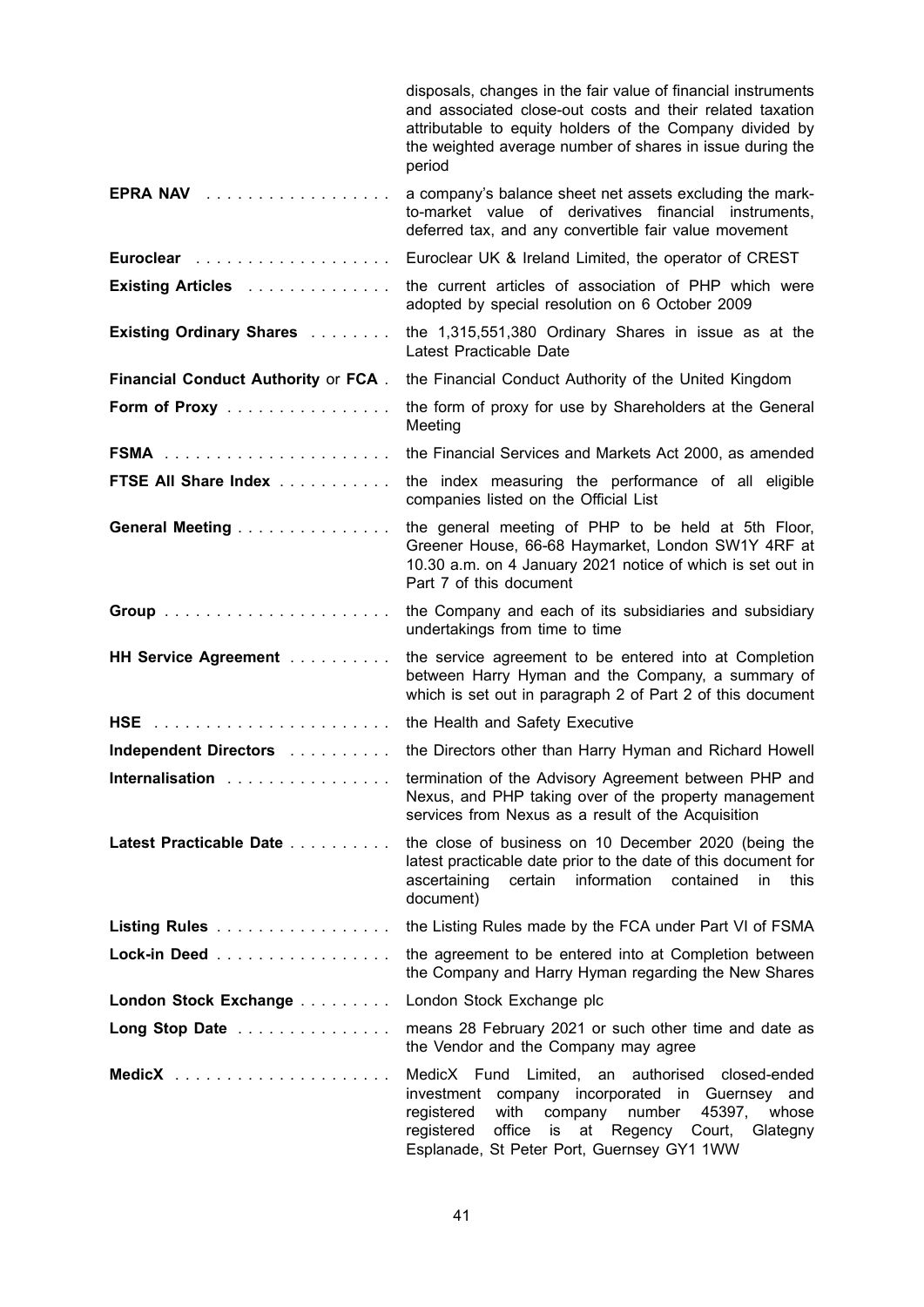| MedicX Transaction                     | the all-share merger between the Company and MedicX in<br>March 2019                                                                                                                        |
|----------------------------------------|---------------------------------------------------------------------------------------------------------------------------------------------------------------------------------------------|
|                                        | a company's balance sheet net assets                                                                                                                                                        |
| New Articles                           | the new articles of association of the Company, a summary<br>of which is set out in Part 4 of this document                                                                                 |
| New Policy                             | the new directors' remuneration policy, more details of<br>which can be found in Part 5 of this document                                                                                    |
| New Shares                             | the 11,485,080 new Ordinary Shares proposed to be<br>issued and allotted to Harry Hyman, credited as full paid,<br>pursuant to the terms of the Share Purchase Agreement                    |
|                                        | Nexus Tradeco Limited, a private limited company<br>incorporated under the laws of England and Wales with<br>registration number 07685933                                                   |
| Nexus Developments                     | Nexus Primary Care Developments Limited, a private<br>limited company incorporated under the laws of England<br>and Wales with registration number 11862233                                 |
| Nexus Group                            | Nexus Holdings and each of its subsidiaries as at the date<br>of this document                                                                                                              |
| Nexus Holdings                         | Nexus Tradeco Holdings Limited, a private limited<br>company incorporated under the laws of England and<br>Wales with registration number 09642987                                          |
| Nexus PMS                              | Nexus Property Management Services Limited, a private<br>limited company incorporated under the laws of England<br>and Wales with registration number 02877191                              |
|                                        | the publicly funded national healthcare system of the<br>United Kingdom                                                                                                                     |
| Notice of General Meeting              | the notice of the General Meeting contained in Part 7 of<br>this document                                                                                                                   |
|                                        | the Official List of the Financial Conduct Authority pursuant<br>to Part VI of FSMA                                                                                                         |
| <b>Ordinary Shares or Shares </b>      | ordinary shares of 12.5 pence each in the share capital of<br>the Company                                                                                                                   |
| PHP or Company                         | Primary Health Properties PLC, a public limited company<br>incorporated under the laws of England and Wales with<br>registration number 03033634                                            |
|                                        | the performance incentive fee payable under the Advisory<br>Agreement                                                                                                                       |
| Pounds Sterling, Sterling or £         | the lawful currency of the United Kingdom                                                                                                                                                   |
| Preference Shares                      | the 1,271 preference shares of £0.99 each in the capital of<br>Nexus Holdings owned by Bernard Kelly                                                                                        |
|                                        | the Acquisition, the adoption of the New Articles, the<br>approval of the New Policy and Admission                                                                                          |
| Registrars or Equiniti                 | Equiniti Limited                                                                                                                                                                            |
| <b>Regulatory Information Service </b> | one of the regulatory information services authorised by<br>the Financial Conduct Authority to receive, process and<br>disseminate regulatory information in respect of listed<br>companies |
|                                        | Real Estate Investment Trust                                                                                                                                                                |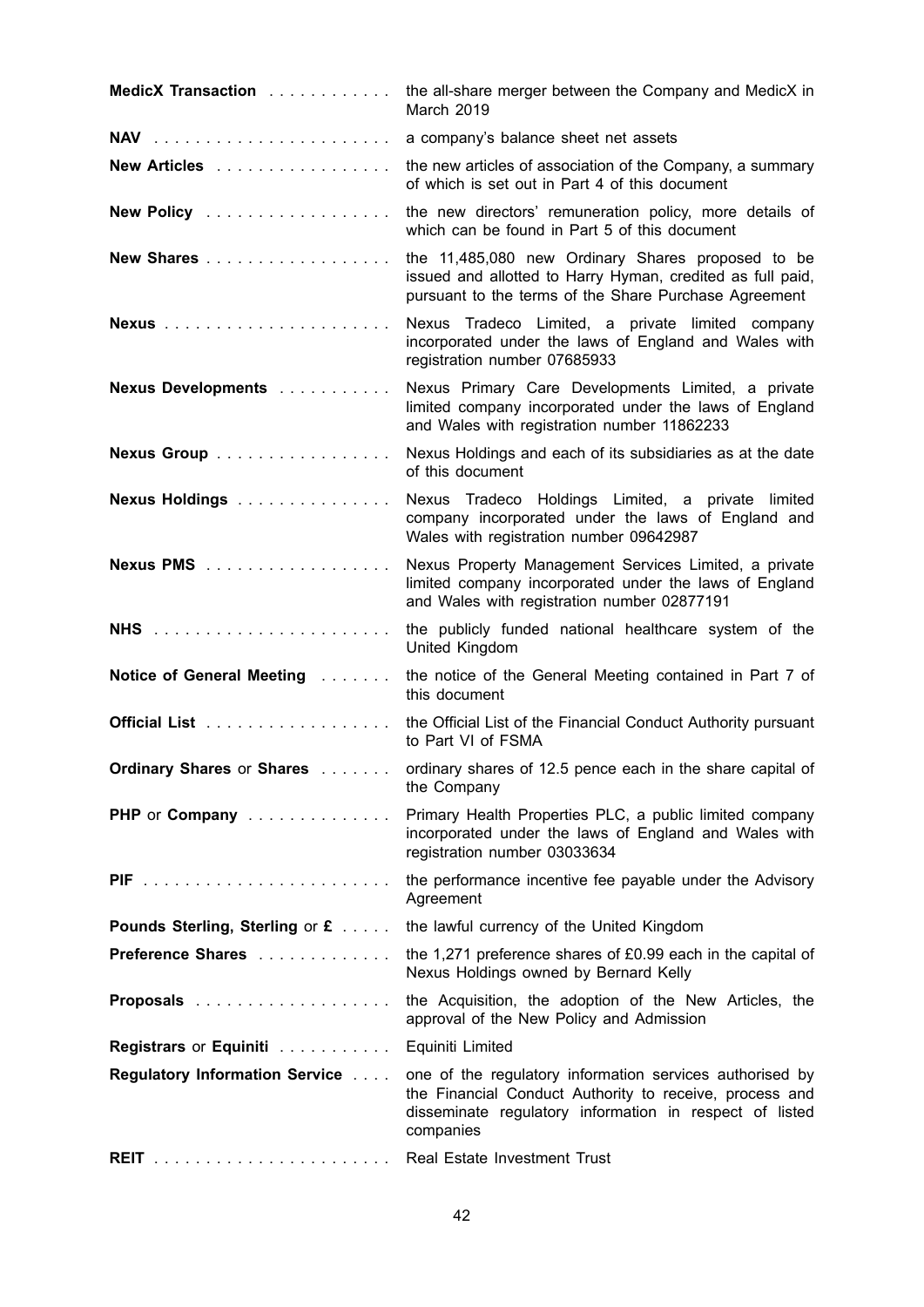| Resolutions                              | the resolutions to be proposed at the General Meeting,<br>comprising the Acquisition Resolution and the Articles<br>Resolution, as set out in the Notice of General Meeting                                                                                                                                                 |
|------------------------------------------|-----------------------------------------------------------------------------------------------------------------------------------------------------------------------------------------------------------------------------------------------------------------------------------------------------------------------------|
| Restructuring                            | the restructuring of the existing Nexus Group involving<br>(inter alia) the sale of the existing subsidiaries of the Nexus<br>Group (other than the Target Group) to a newly<br>incorporated company owned by Harry Hyman to be<br>completed immediately prior to Completion, as set out in<br>the Share Purchase Agreement |
| Share Purchase Agreement                 | the<br>conditional share purchase<br>dated<br>agreement<br>9 December 2020 between PHP and the Vendor relating<br>to the Acquisition                                                                                                                                                                                        |
| <b>Shared Services Agreement Albeman</b> | the shared services agreement to be entered into at<br>Completion between PHP and Nexus Central Management<br>Services Limited relating to various services to be provided<br>by the parties thereto from Completion                                                                                                        |
|                                          | a holder of Ordinary Shares from time to time                                                                                                                                                                                                                                                                               |
| <b>Subsidiaries</b>                      | Nexus, Nexus Developments and Nexus PMS                                                                                                                                                                                                                                                                                     |
| Target Group                             | Nexus and each of the Subsidiaries                                                                                                                                                                                                                                                                                          |
|                                          | the tax deed between the Company and the Vendor<br>relating to the sale of the shares in Nexus entered into on<br>the same date as the Share Purchase Agreement to be<br>entered into from Completion                                                                                                                       |
|                                          | a real estate investment trust established in the United<br>Kingdom to which Part 12 of the CTA 2010 applies                                                                                                                                                                                                                |
| UK-REIT Group                            | a group UK-REIT within the meaning of Part 12 of the<br>CTA 2010                                                                                                                                                                                                                                                            |
| uncertificated or in uncertificated      |                                                                                                                                                                                                                                                                                                                             |
|                                          | recorded on the relevant register of the share or security<br>concerned as being held in uncertificated form in CREST<br>and title to which, by virtue of the CREST Regulations,<br>may be transferred by means of CREST                                                                                                    |
| United Kingdom or UK                     | the United Kingdom of Great Britain and Northern Ireland                                                                                                                                                                                                                                                                    |
|                                          | Harry Hyman                                                                                                                                                                                                                                                                                                                 |
|                                          | weighted average unexpired lease term, being the average<br>lease term remaining to first break, or expiry, across the<br>portfolio weighted by contracted rental income                                                                                                                                                    |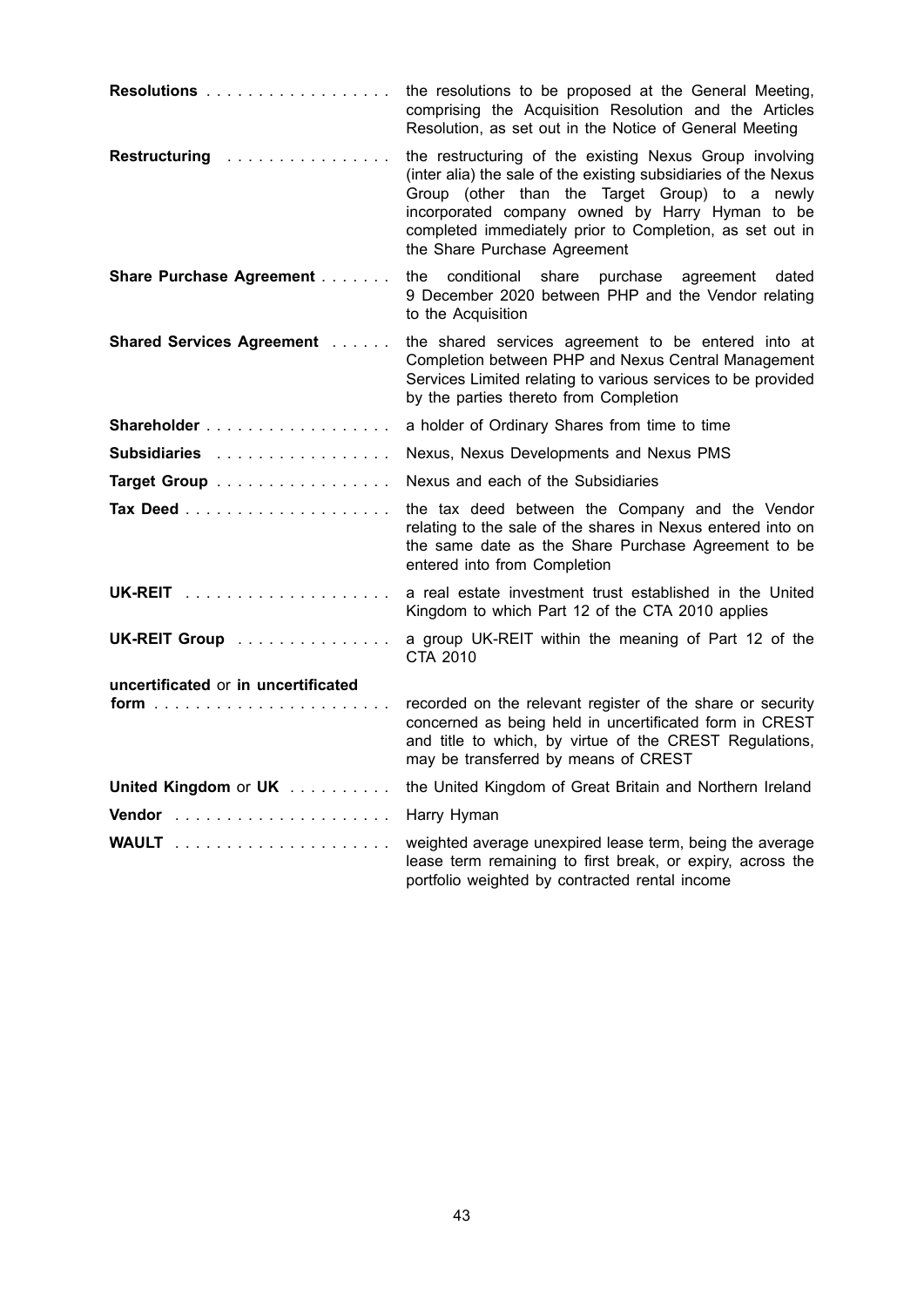#### **Part 7 NOTICE OF GENERAL MEETING**

# **PRIMARY HEALTH PROPERTIES PLC**

#### *(incorporated in England and Wales under the Companies Act 1985 with registered number 03033634)*

**NOTICE IS HEREBY GIVEN** that a General Meeting of Primary Health Properties PLC (the "**Company**") will be held on 4 January 2021 at 10.30 a.m. at 5th Floor, Greener House, 66-68 Haymarket, London SW1Y 4RF for the purpose of considering, and if thought fit, passing the following Resolutions which are to be proposed, in the case of Resolution 1 as an Ordinary Resolution and in the case of Resolution 2, as a Special Resolution. Voting on the Resolutions will be by way of poll.

Unless otherwise stated, capitalised terms set out in this Notice of General Meeting are as defined in the circular dated 11 December 2020 within which is included this Notice of General Meeting (the "**Circular**").

#### **ORDINARY RESOLUTION**

#### 1. **THAT**:

- (a) the sale by Harry Hyman and the purchase by the Company, a person connected with Harry Hyman (a director of the Company and of Nexus Tradeco Holdings Limited) of the entire issued and to be issued ordinary share capital of Nexus Tradeco Holdings Limited on the terms summarised in the Circular be approved for the purposes of, and in accordance with, section 190 of the Companies Act 2006;
- (b) in addition to and without prejudice or limitation to any powers and authorities conferred upon the Directors under resolutions passed at the Company's most recent annual general meeting and otherwise, the Directors be and are hereby generally and unconditionally authorised in accordance with section 551 of the Companies Act 2006 to exercise all the powers of the Company to allot equity securities of the Company up to an aggregate nominal value of £1,435,635 and such authority shall expire at the conclusion of the next annual general meeting of the Company held after the passing of this resolution, provided that the Company may before such expiry make an offer or agreement which would or might require relevant securities to be allotted after such expiry and the Directors may allot relevant securities in pursuance of such offer or agreement as if the power conferred hereby had not expired; and
- (c) the Directors' Remuneration Policy as set out in Part 5 of the Circular, be and is hereby approved and will take effect from and subject to completion of the Acquisition pursuant to the terms of the Share Purchase Agreement.

#### **SPECIAL RESOLUTION**

2. **THAT**, with effect from the conclusion of the General Meeting, the New Articles produced to the General Meeting and initialled by the Chair for the purpose of identification, be hereby adopted as the articles of association of the Company in substitution for, and to the exclusion of, the Existing Articles.

#### **Dated: 11 December 2020**

*Registered Office:*

66-68 Haymarket,<br>London SW1Y 4RF

5th Floor, Greener House,<br>66-68 Havmarket. By order of the Board<br>Paul Wright for Nexus Management Services Limited *Company Secretary*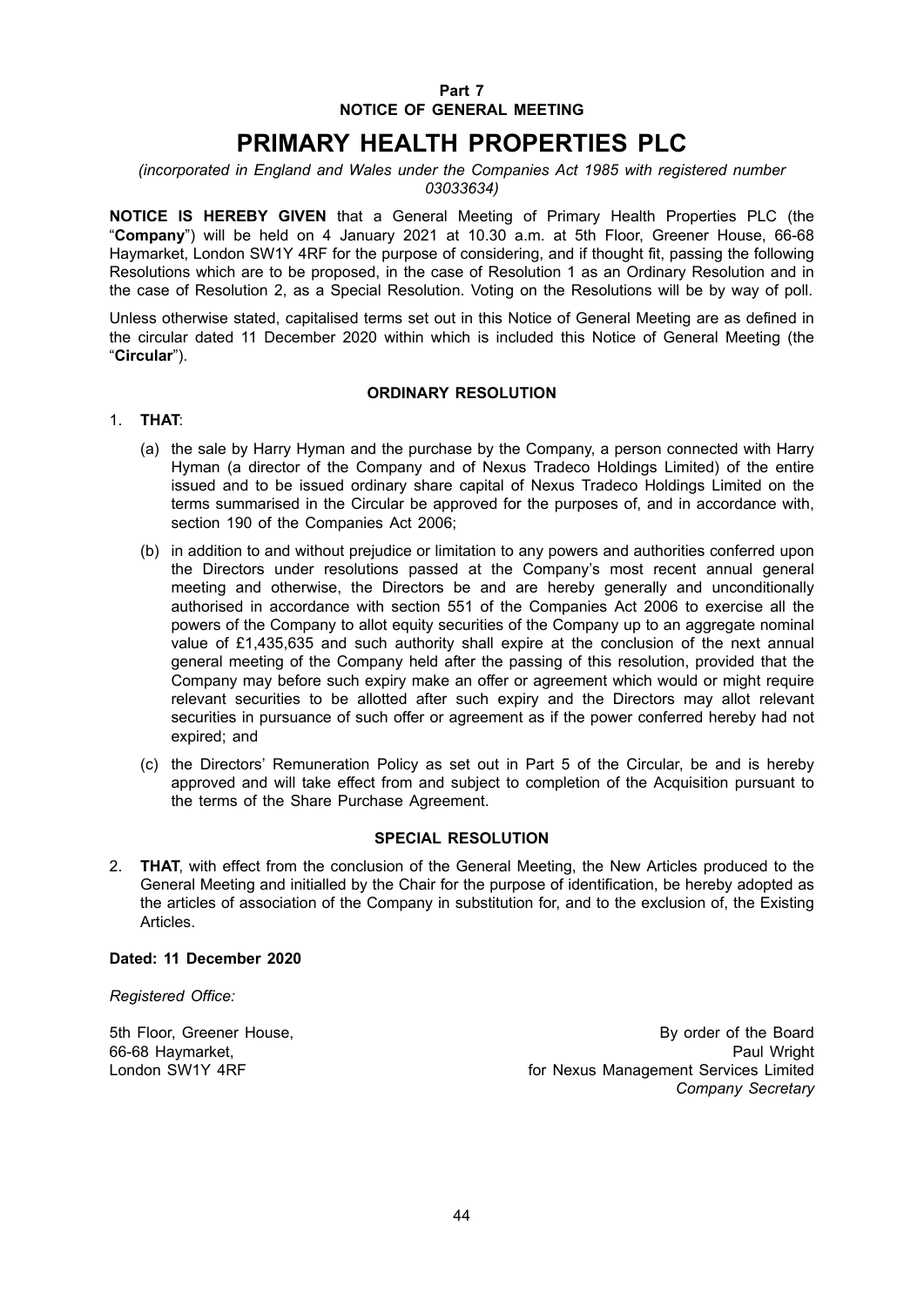#### **Notes**

**PLEASE READ THESE NOTES IN CONJUNCTION WITH THE REST OF THIS DOCUMENT TO WHICH THIS NOTICE OF GENERAL MEETING IS ATTACHED REGARDING THE PROPOSED PROCEDURE FOR THE GENERAL MEETING IN VIEW OF THE GOVERNMENT MEASURES IN PLACE AS A RESULT OF COVID-19. IN PARTICULAR, PLEASE NOTE THAT SHAREHOLDERS, THEIR THIRD-PARTY PROXIES AND CORPORATE REPRESENTATIVES WILL NOT BE GRANTED ENTRY TO THE GENERAL MEETING. THE COMPANY WILL CONTINUE TO UPDATE SHAREHOLDERS ON ARRANGEMENTS FOR THE GENERAL MEETING THROUGH A REGULATORY INFORMATION SERVICE AND THE COMPANY'S WEBSITE AT WWW.PHPGROUP.CO.UK. SHAREHOLDERS ARE ADVISED TO CHECK THE COMPANY'S WEBSITE FOR UPDATES.**

- 1. Members are entitled to appoint a proxy to exercise all or any of their rights to attend and to speak and vote on their behalf at the general meeting. A shareholder may appoint more than one proxy in relation to the general meeting provided that each proxy is appointed to exercise the rights attached to a different share or shares held by that shareholder. A proxy need not be a shareholder of the Company. A Form of Proxy which may be used to make such appointment and give proxy instructions accompanies this notice. To appoint more than one proxy you may photocopy this form. Please indicate the proxy holder's name and the number of shares in relation to which they are authorised to act as your proxy (which in aggregate should not exceed the number of shares held by you). Please indicate if the proxy instruction is one of multiple instructions being given. All Form of Proxy must be signed and should be returned together in the same envelope.
- 2. A Form of Proxy is provided with this notice and instructions for use are shown on the Form of Proxy. In order to be valid, a completed Form of Proxy must be returned to the Company by one of the following methods:
	- in hard copy form by post, by courier or by hand to the Company's Registrar, Equiniti at the address shown on the Form of proxy to be received by no later than 10.30 a.m. on 30 December 2020 (or if adjourned, not less than 48 hours before the time fixed for any adjournment(s) thereof (excluding any part of any day that is not a working day); or
	- in the case of CREST Members, by utilising the CREST electronic proxy appointment service in accordance with the procedures set out below, which must be received by Equiniti by no later than 10.30 a.m. on 30 December 2020 (or if adjourned not less than 48 hours before the time fixed for any adjournment(s) thereof (excluding any part of any day that is not a working day)

As an alternative to completing the hard-copy Form of Proxy, you can appoint a proxy electronically by logging onto the website www.sharevote.co.uk and entering your Voting ID, Task ID and Shareholder Reference Number shown on your Form of Proxy. For an electronic proxy appointment to be valid your appointment must be received by Equiniti no later than 10.30 a.m. on 30 December 2020. Please note that any electronic communication sent to Equiniti in respect of the appointment of a proxy that is found to contain a computer virus will not be accepted.

- 3. To change your proxy instructions you may return a new proxy appointment using the methods set out above. Where you have appointed a proxy using the hard copy Form of Proxy and would like to change the instructions using another hard copy Form of Proxy, please contact Equiniti, Aspect House, Spencer Road, Lancing, West Sussex BN99 6DA. The deadline for receipt of proxy appointments (see above) also applies in relation to amended instructions. Any attempt to terminate or amend a proxy appointment received after the relevant deadline will be disregarded. Where two or more valid separate appointments of proxy are received in respect of the same share in respect of the same meeting, the one which is last sent shall be treated as replacing and revoking the other or others.
- 4. The return of a completed Form of Proxy would not usually prevent a shareholder attending, however in light of government restrictions, shareholders will not be permitted to attend the meeting.
- 5. CREST members who wish to appoint a proxy or proxies through the CREST electronic proxy appointment service may do so for the meeting and any adjournment(s) thereof by using the procedures described in the CREST Manual. CREST personal members or other CREST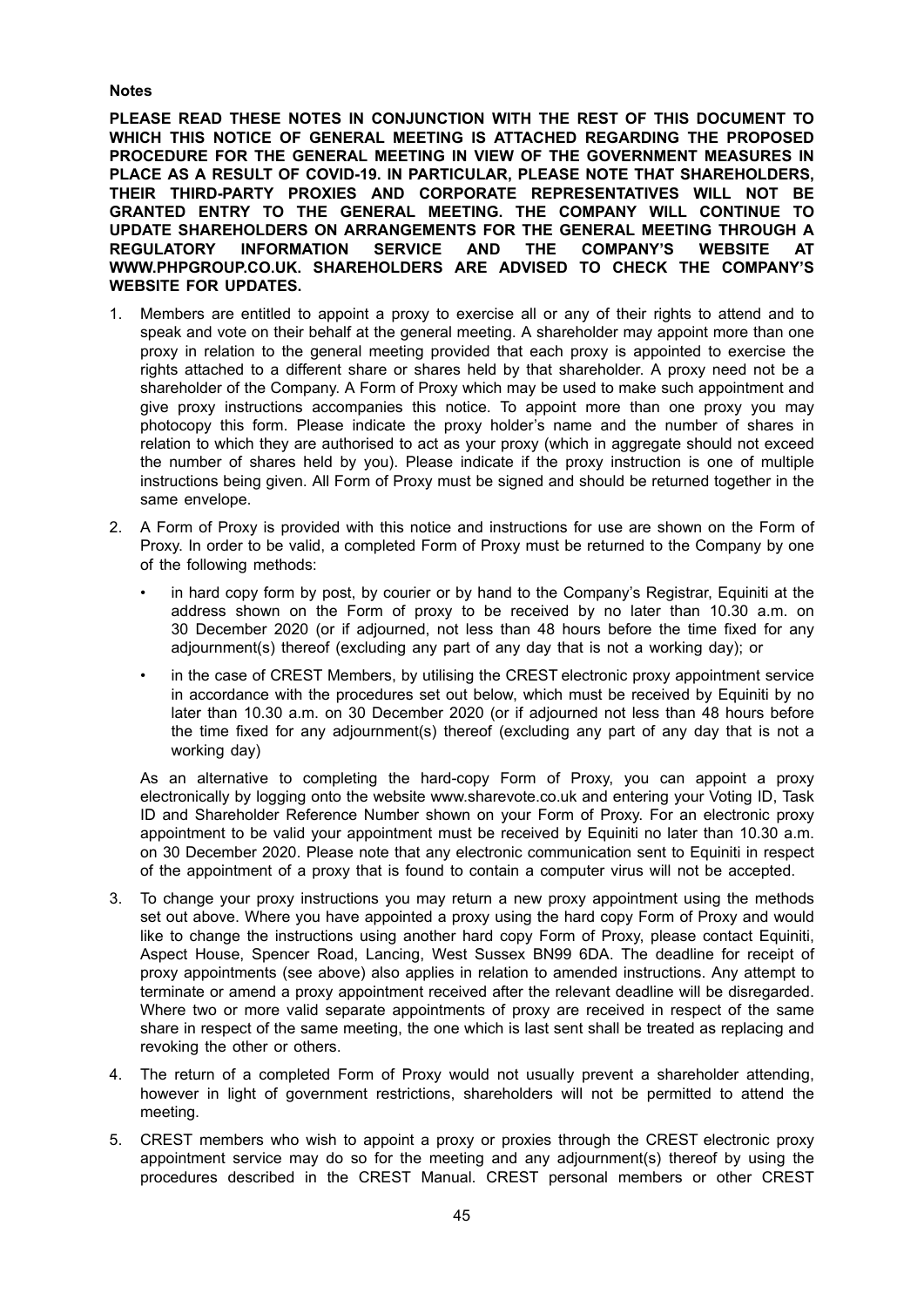Sponsored Members, and those CREST Members who have appointed a voting service provider(s), should refer to their CREST Sponsor or voting service provider(s), who will be able to take the appropriate action on their behalf.

- 6. In order for a proxy appointment or instruction made using a CREST service to be valid the appropriate CREST message (a "**CREST Proxy Instruction**") must be properly authenticated in accordance with Euroclear UK & Ireland Limited's ("**EUI**") specifications and must contain the information required for such instructions, as described in the CREST Manual. The message, regardless of whether it constitutes the appointment of a proxy or an amendment to the instructions given to a previously appointed proxy must, in order to be valid, be transmitted so as to be received by Equiniti agent ID RA19 no later than 10.30 a.m. on 30 December 2020 (or if adjourned not less than 48 hours before the time fixed for any adjournment thereof (excluding any part of a day that is not a working day).
- 7. The Company may treat as invalid a CREST Proxy Instruction in the circumstances set out in Regulation 35(5)(a) of the Uncertificated Securities Regulations 2001.
- 8. CREST Members and where applicable, their CREST Sponsors or voting service providers should note that EUI does not make available special procedures in CREST for any particular messages. Normal systems timings and limitations will therefore apply in relation to the input of CREST Proxy Instructions. It is the responsibility of the CREST Member concerned to take (or, if the CREST Member is a CREST personal member or sponsored member or has appointed a voting service provider(s), to procure that his CREST Sponsor or voting service provider(s) take(s)) such action as shall be necessary to ensure that a message is transmitted by means of the CREST system by any particular time. In this connection, CREST Members and where applicable, their CREST Sponsors or voting service provider(s) are referred in particular, to those sections of the CREST Manual concerning practical limitations of the CREST system and timings.
- 9. A copy of this notice has been sent for information only to persons who have been nominated by a member to enjoy information rights under section 146 of the Companies Act ("**Nominated Persons**"). The right to appoint proxies does not apply to Nominated Persons: they can only be exercised by the member. However, in accordance with section 149(2) of the Companies Act, a Nominated Person may have a right under an agreement with the registered member who has nominated him to be appointed or to have someone else appointed, as a proxy for this meeting. If a Nominated Person does not have such right, or does not wish to exercise it, he may have a right under such an agreement to give instructions to the member as to the exercise of voting rights. Nominated Persons should contact the registered member by whom they were nominated in respect of these arrangements.
- 10. Any corporation which is a member can appoint one or more corporate representatives who may exercise on its behalf all of its powers as a member provided that they do not do so in relation to the same shares.
- 11. You may not use any electronic address provided either in this Notice of General Meeting or any related documents (including the Form of Proxy) to communicate with the Company for any purposes other than those expressly stated.
- 12. To be entitled to attend and vote at the general meeting (and for the purpose of the determination by the Company of the votes they may cast), shareholders must be registered in the Register of Members of the Company at 6.30 p.m. on 30 December 2020 or, in the event of any adjournment, 6.30 p.m. on the date which is two days before the time of the adjourned meeting (excluding any part of any day that is not a working day). Changes to the Register of Members after the relevant deadline shall be disregarded in determining the rights of any person to attend and vote at the meeting or adjourned meeting.
- 13. Any member attending the general meeting has the right to ask questions. The Company must cause to be answered any such question relating to the business being dealt with at the general meeting but no such answer need be given if:
	- to do so would interfere unduly with the preparation for the meeting or involve the disclosure of confidential information;
	- the answer has already been given on a website in the form of an answer to a question; or